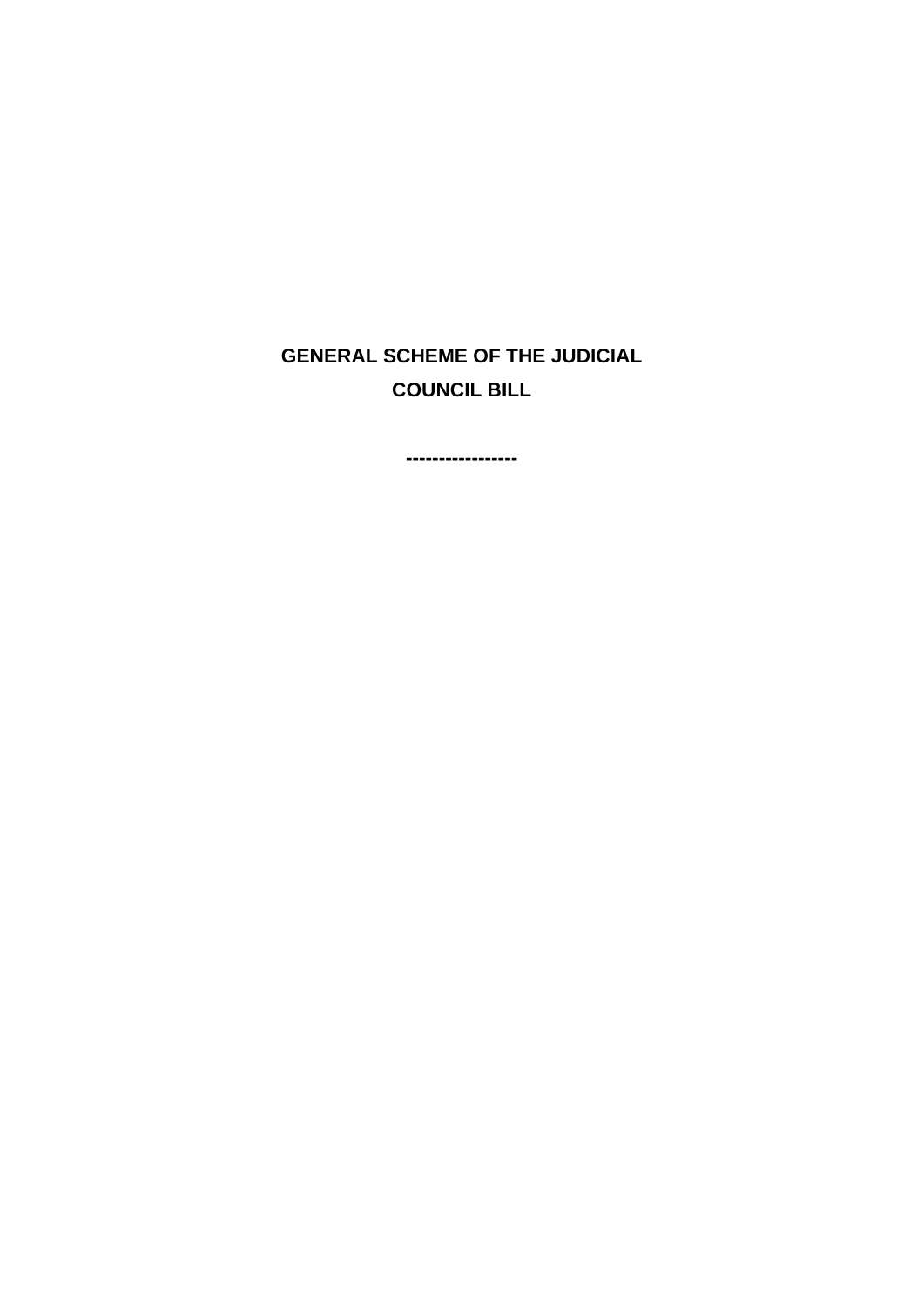# **Contents**

- **Head 1: Short Title and commencement**
- **Head 2: Interpretation**

# **Part 1**

| Head 3: | <b>Establishment of Judicial Council</b> |
|---------|------------------------------------------|
|         |                                          |

- **Head 4: Membership of Judicial Council**
- **Head 5: Functions of Judicial Council**
- **Head 6 : Meetings and procedures of Council**
- **Head 7: Amendment of Courts Service Act 1998**
- **Head 8: Board of the Judicial Council**
- **Head 9: Functions of the Board**
- **Head 10: Meetings and procedures of the Board**
- **Head 11: Committees of the Council**
- **Head 12: Judicial Studies Institute**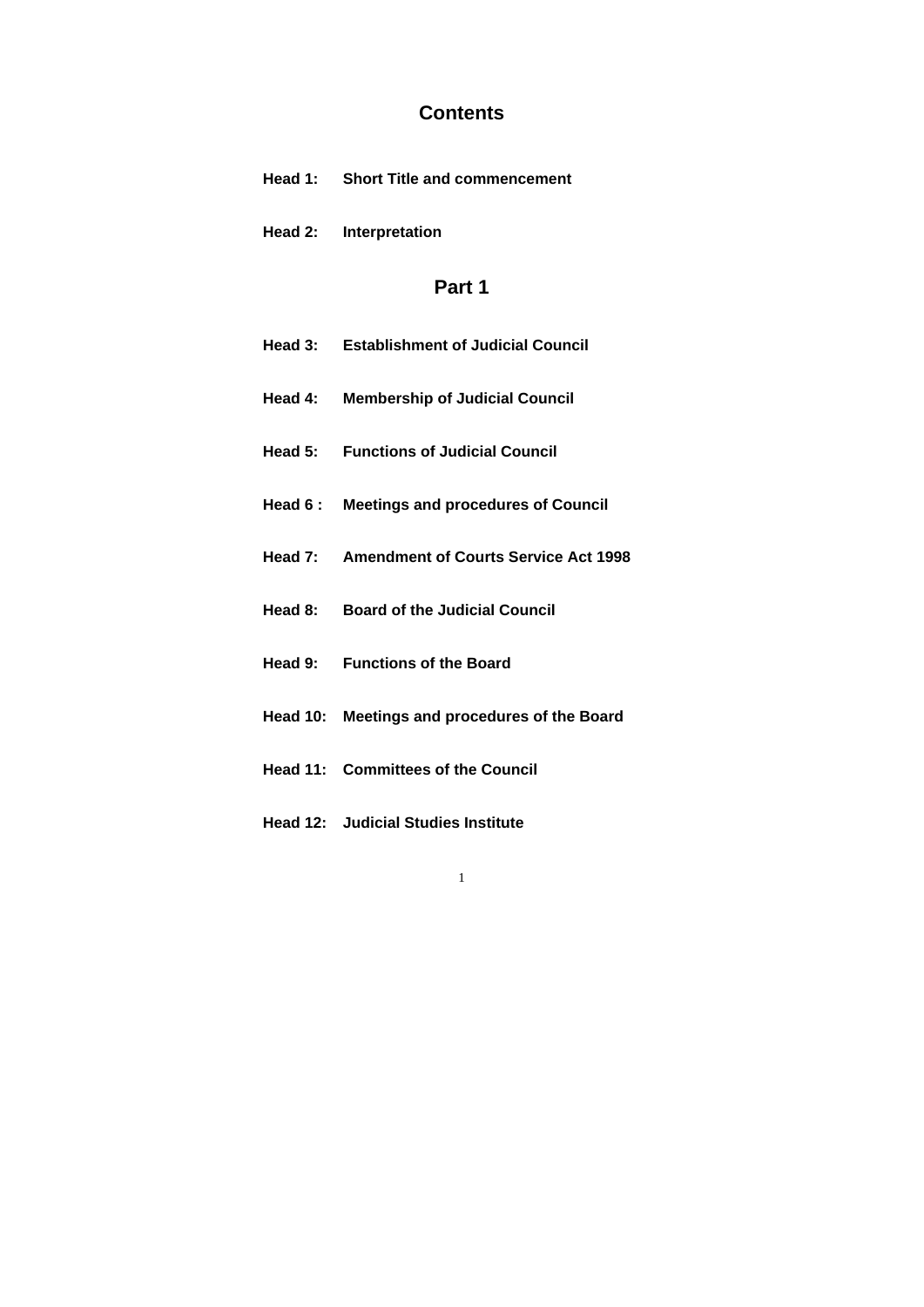### **Head 13: Judicial Support Committees**

**Head 14: Annual and other Reports of the Council** 

**Head 15: Expenses of members of Board and Committees** 

- **Head 16: Secretary to the Council**
- **Head 17: Functions of the Secretary**

**Head 18: Staff** 

### **Part 2**

**Head 19: Application of this Part** 

**Head 20: Judicial Conduct Committee** 

**Head 21: Functions of Judicial Conduct Committee** 

**Head 22: Meetings and Procedures of the Judicial Conduct Committee**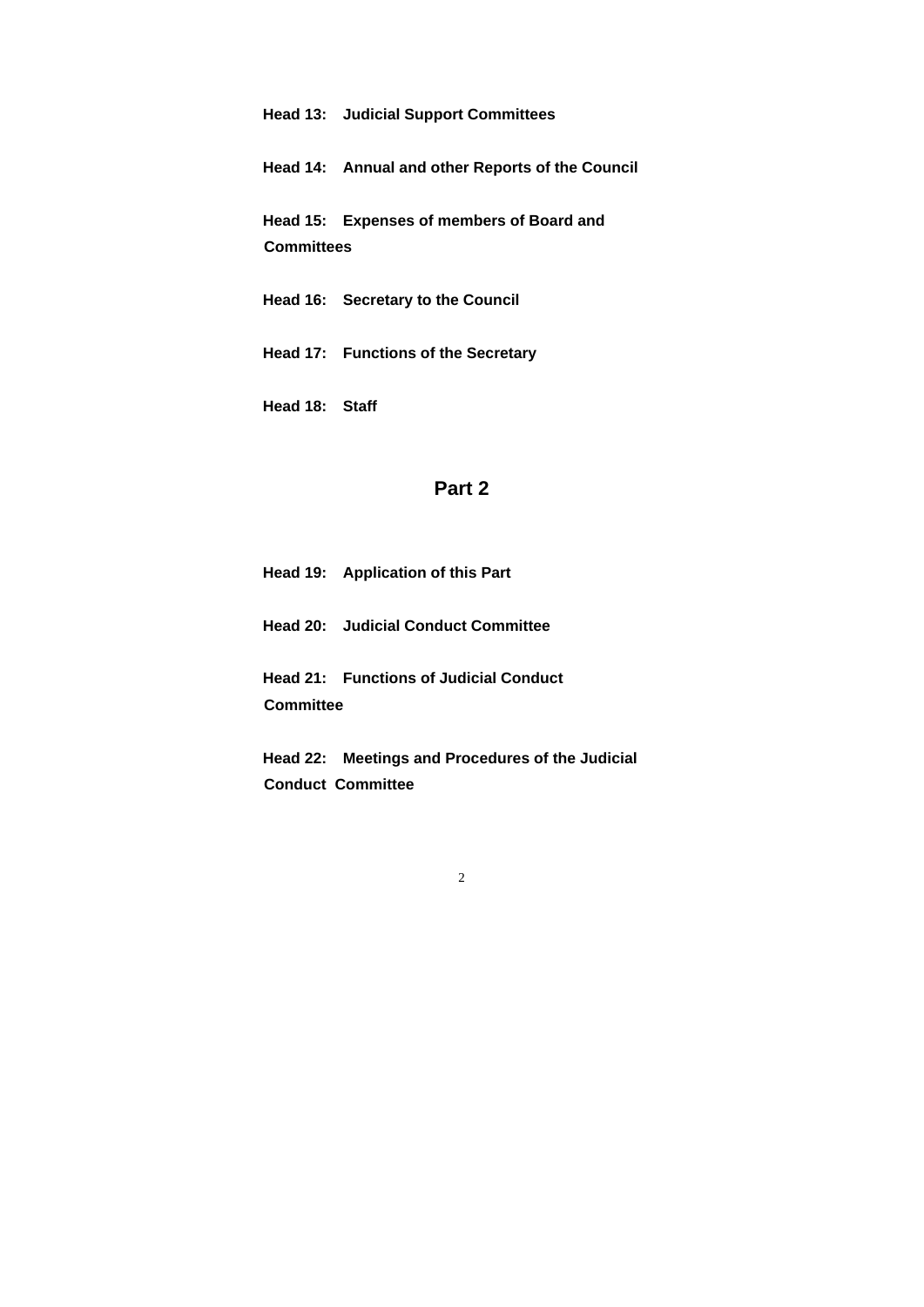#### **Head 23: Designated Members**

- **Head 24: Procedure for conduct of investigations**
- **Head 25: Initiation of investigations**
- **Head 26: Informal Investigations**
- **Head 27: Panel of Inquiry**
- **Head 28: Membership of Panel of Inquiry**
- **Head 29: Investigation by Panel of Inquiry**
- **Head 30: Reports of Panel of Inquiry**

**Head 31: Determination of outcome of investigation by Panel of Inquiry** 

**Head 32: Expenses of Judicial Conduct Committee** 

**Head 33: Annual or other Reports of Judicial Conduct Committee** 

**Head 34: Incapacity of a judge due to a physical or mental condition**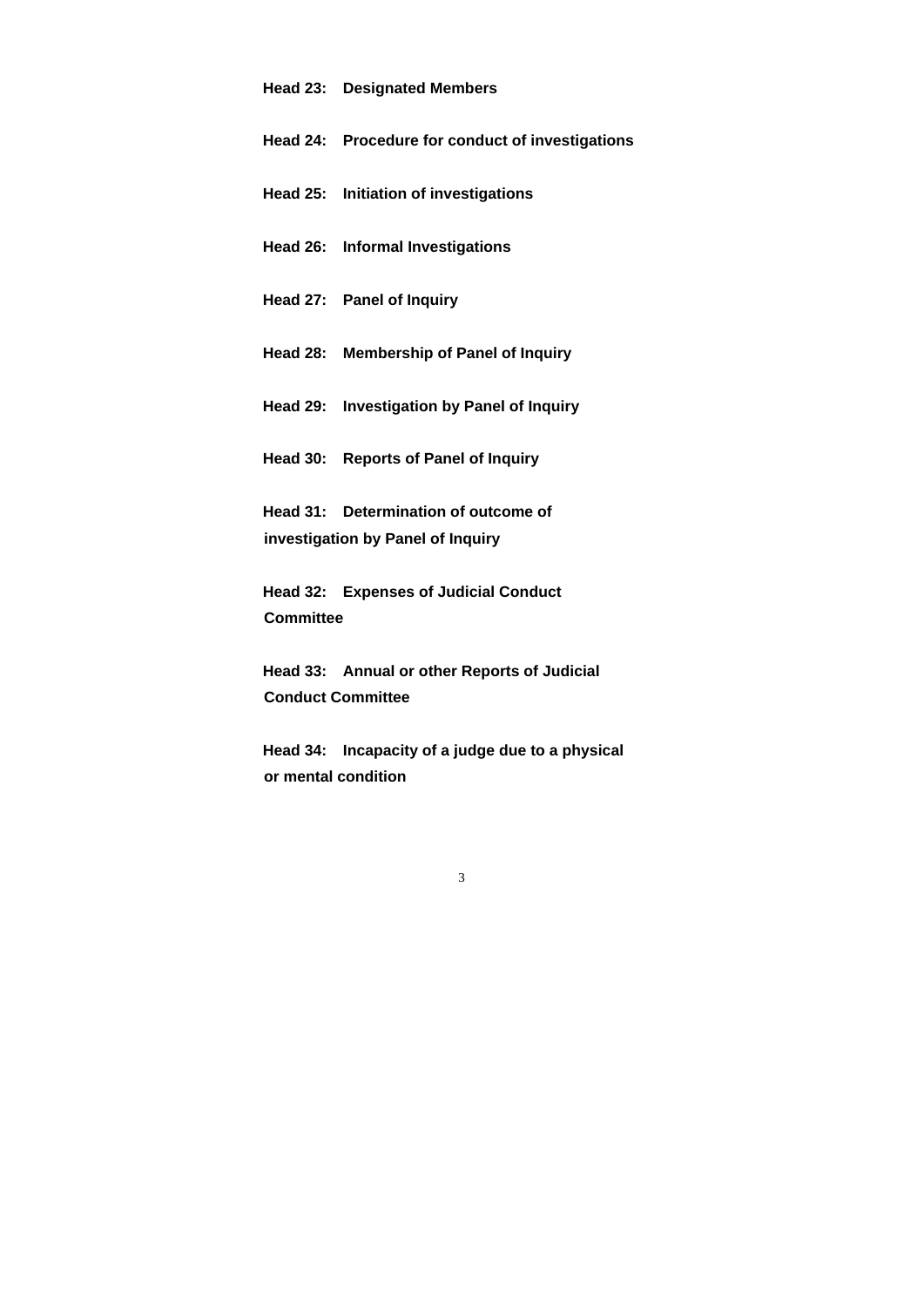### **Part 3**

**Head 35: Proceedings heard otherwise than in public** 

**Head 36: Privilege in respect of certain matters** 

**Head 37: Expenses** 

**Head 38: Accounts and Accountable Person** 

**Head 39: Appearance of Secretary before Oireachtas Committees** 

**Head 40: Independence of exercise of judicial functions** 

**Head 41: Freedom of Information Acts** 

**Head 42: Data Protection Acts**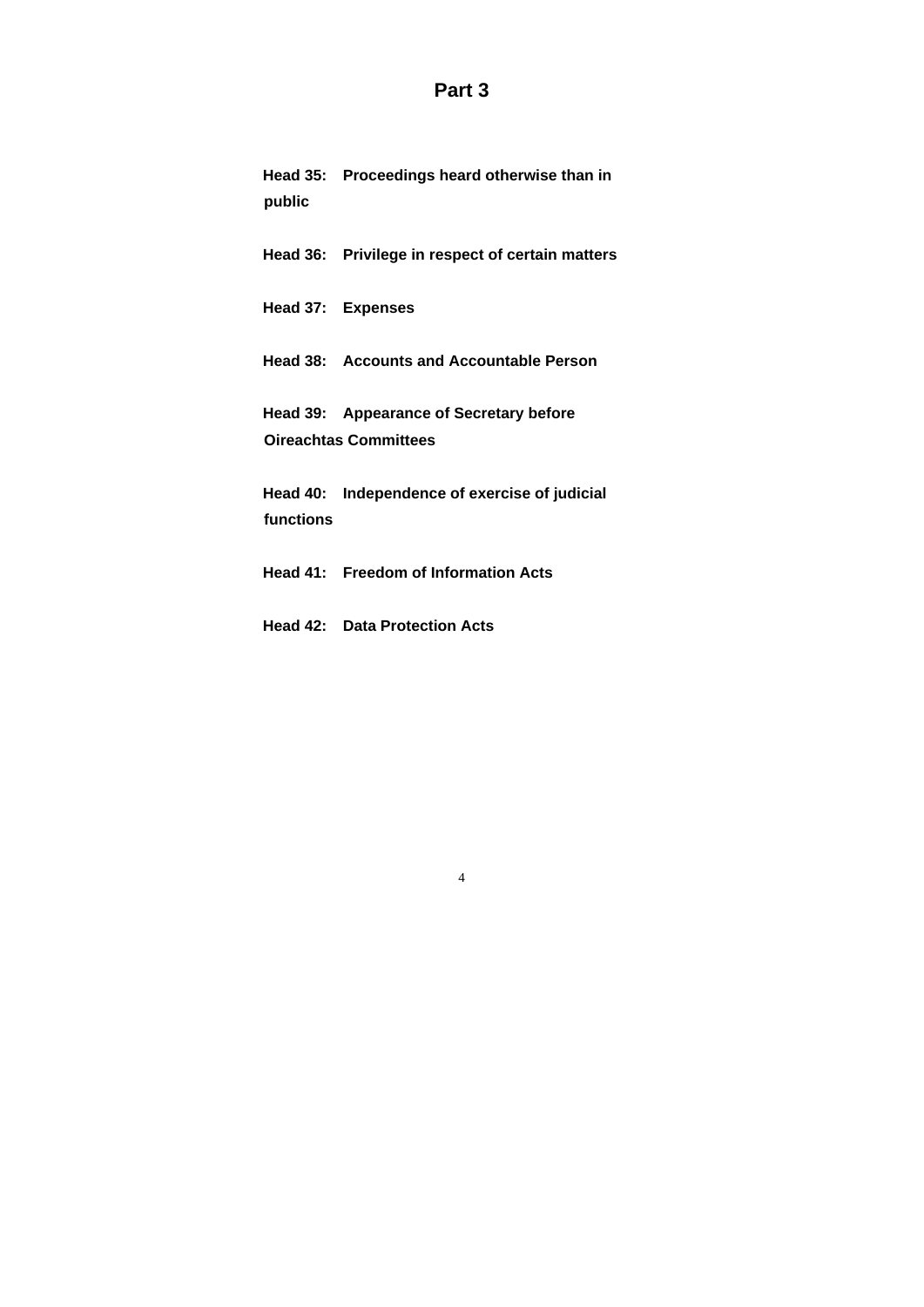# **Head 1: Short title and commencement**

Provide that

(1) This Bill may be cited as the Judicial Council Bill 2009

 (2) The provisions of this Bill shall come into operation on such day or days as may be as the Minister may appoint by order or orders either generally or with reference to any particular purpose or provision, and different days may be so appointed for different purposes and for different provisions.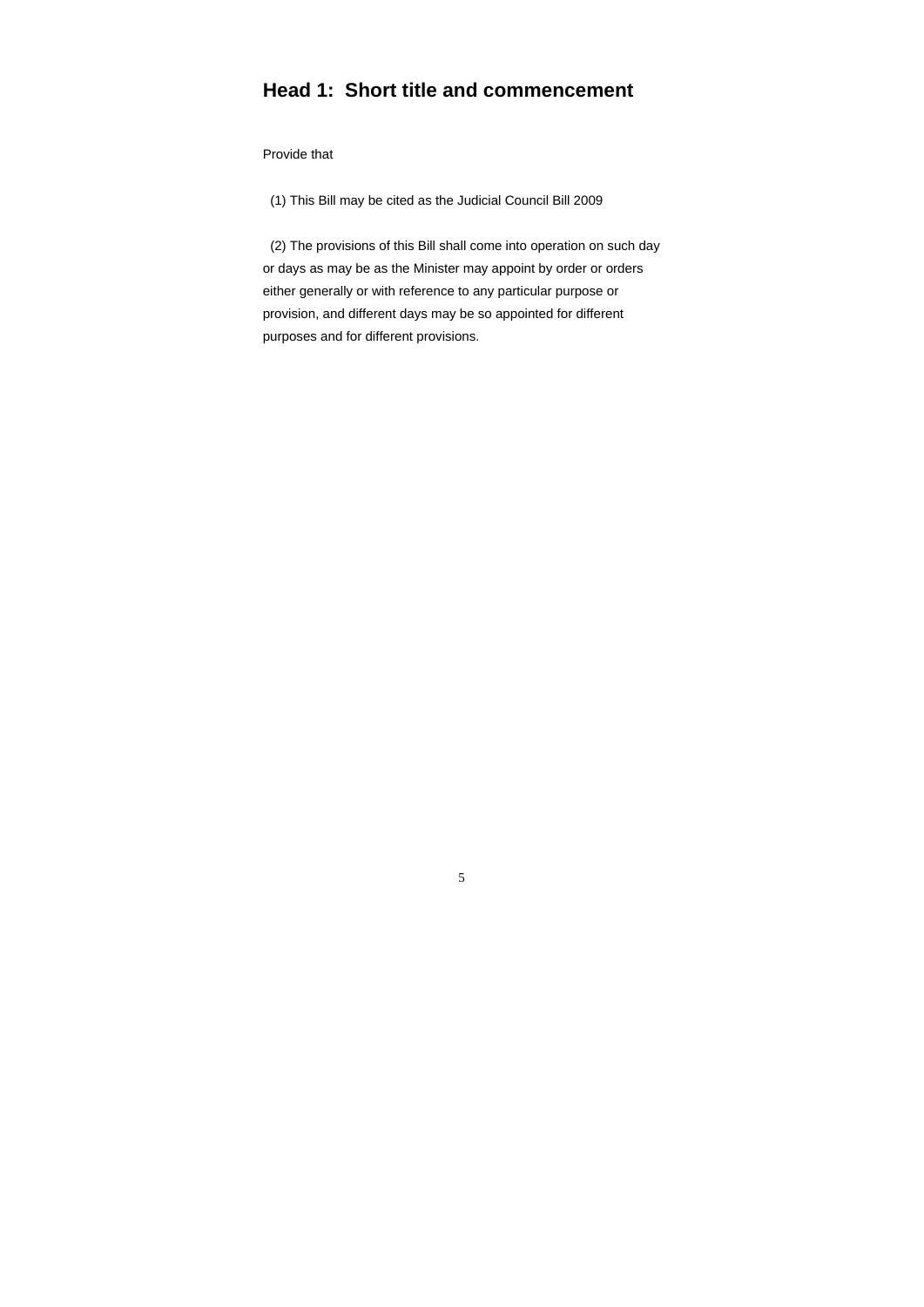### **Head 2: Interpretation**

Provide that:

In these Heads, unless the context otherwise requires—

"Bench books" means compilations of legal materials for use by the judiciary;

"Board" means the Board of the Council;

"breach of judicial conduct" means misconduct by a judge whether in the execution of his or her office or otherwise, and whether generally or on a particular occasion, which constitutes a departure from acknowledged standards of judicial conduct and brings the administration of justice into disrepute and for this purpose "misconduct" includes any act or omission;

"complaint" means a complaint under Head 25;

"the Council" means the Judicial Council established under Head 3;

"designated member" shall be construed in accordance with Head 23;

"establishment day" shall be construed in accordance with Head 3;

"functions" includes powers and duties and references to the performance of functions include, with respect to powers and duties, references to the exercise of the powers and the carrying out of the duties;

"investigating judge" means a judge undertaking an investigation in accordance with Head 26;

"judge" means a judge of the Supreme Court, a judge of the High Court, a judge of the Circuit Court or a judge of the District Court;

"Judicial Conduct Committee" shall be construed in accordance with Head 20;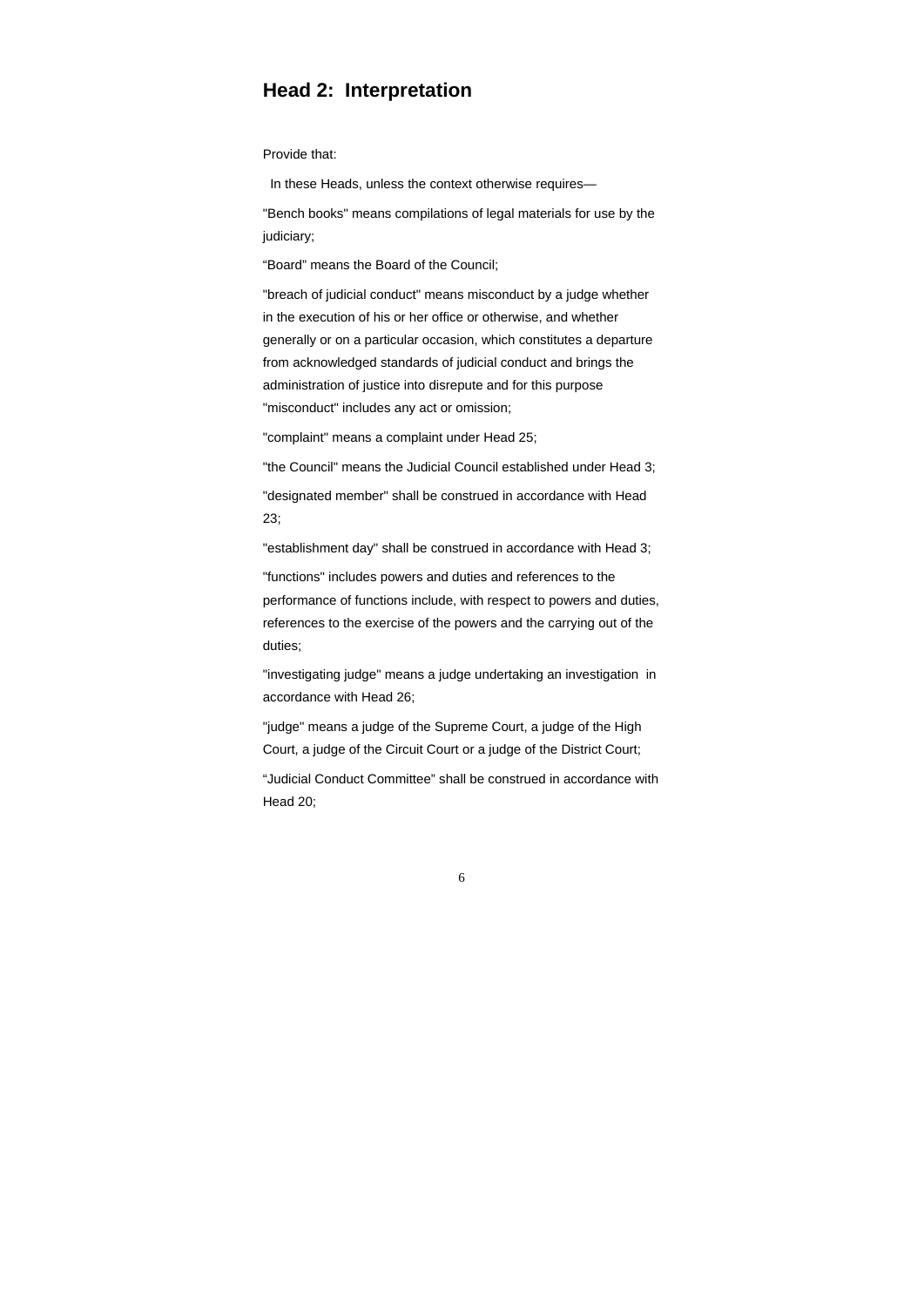"lay member" shall be construed in accordance with Heads 20 and 28;

"the Minister" means the Minister for Justice, Equality and Law Reform;

"Panel of Inquiry" shall be construed in accordance with Head 28;

"Presiding Judge" means the President of the High Court, the President of the Circuit Court or the President of the District Court;

"the Secretary" shall be construed in accordance with Head 16.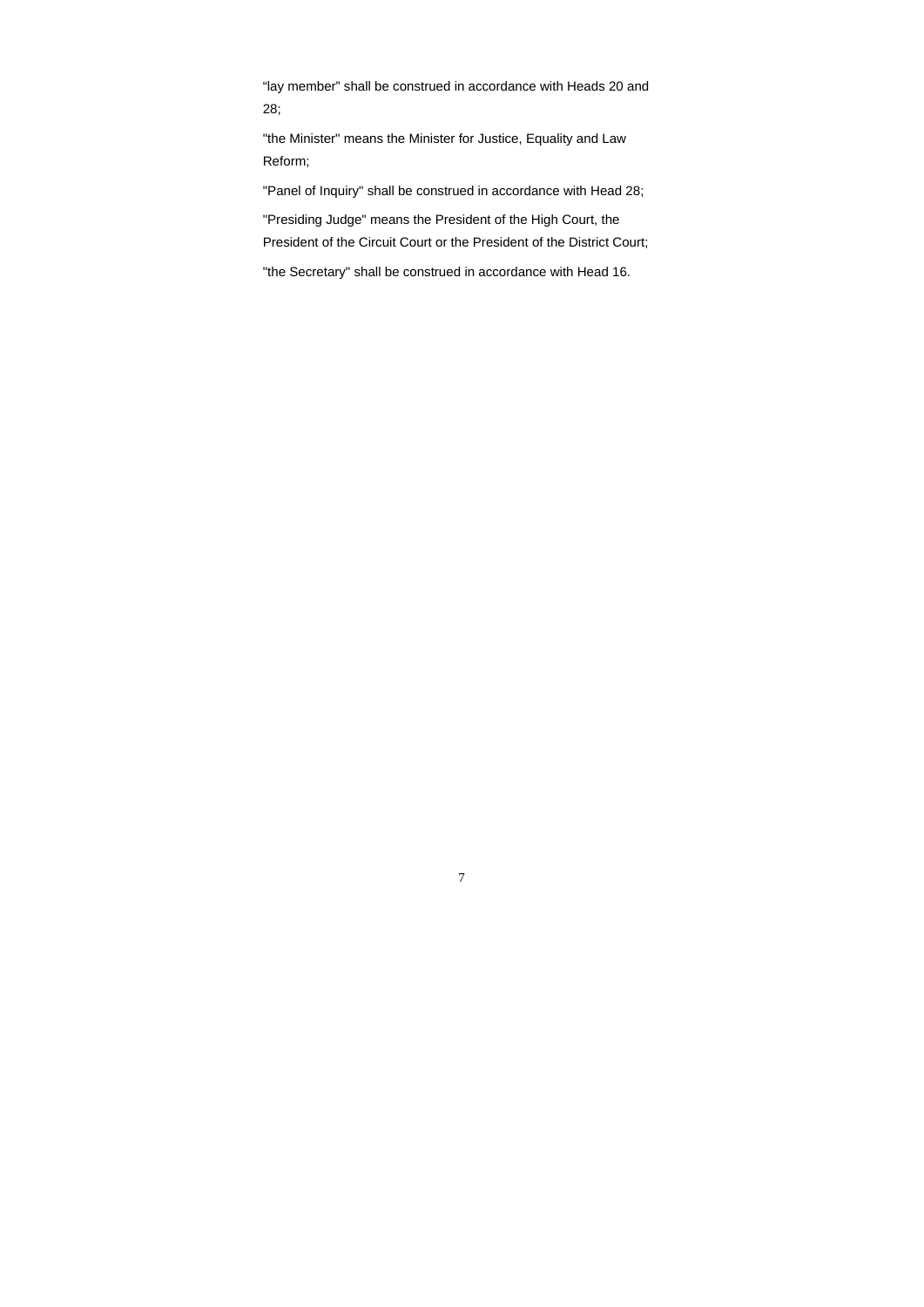# **Head 3: Establishment of Judicial Council**

Provide that:

 (1) The Minister may by order appoint a day to be the establishment day for the purposes of this Act.

 (2) On the establishment day, there shall be established a council to be known as Tionól na mBreitheamhan or, in the English language, the Judicial Council, and in these Heads referred to as "the Council", to perform the functions conferred on it by this Act.

 (3) The Council shall be a body corporate with perpetual succession and power to sue and be sued in its corporate name.

 (4) The seal of the Council shall be authenticated by the signature of its chairperson, or by the signature of a member of the Council authorised by the Council to act in that behalf together with a signature of the Secretary authorised by the Council to act in that behalf.

 (5) Judicial notice shall be taken of the seal of the Council and every document purporting to be an instrument made by, and to be sealed with, the seal of the Council (purporting to be authenticated in accordance with this section) shall be received in evidence and be deemed to be such instrument without proof unless the contrary is shown.

 (6) The Council shall, subject to the provisions of this Act, be independent in the exercise of its functions.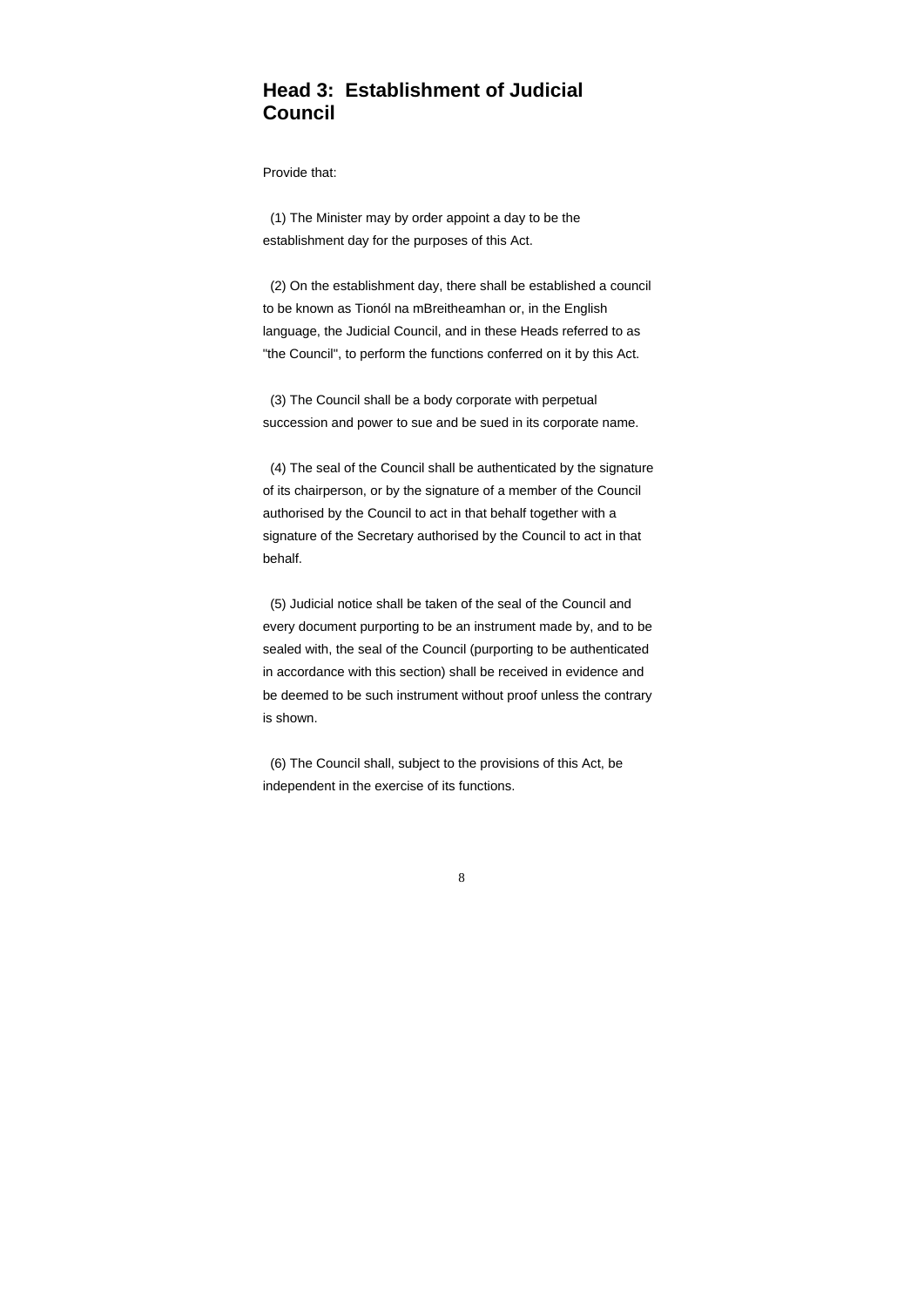# **Head 4: Membership of Judicial Council**

Provide that:

(1) The Council shall consist of—

(*a*) the Chief Justice and the ordinary judges of the Supreme Court,

 (*b*) the President of the High Court and the ordinary judges of that Court,

 (*c*) the President of the Circuit Court and the ordinary judges of that Court,

 (*d*) the President of the District Court and the ordinary judges of that Court.

 (2) Subject to a quorum for a meeting being achieved, the Council may act notwithstanding one or more vacancies in its membership.

 (3) If a member of the Council ceases to be a judge, he or she shall thereupon cease to be a member of the Council.

 (4) The Chief Justice shall be the chairperson, and the President of the High Court shall be the vice- chairperson, of the Council.

 (5) The vice-chairperson shall act as chairperson of the Council in the absence of the chairperson.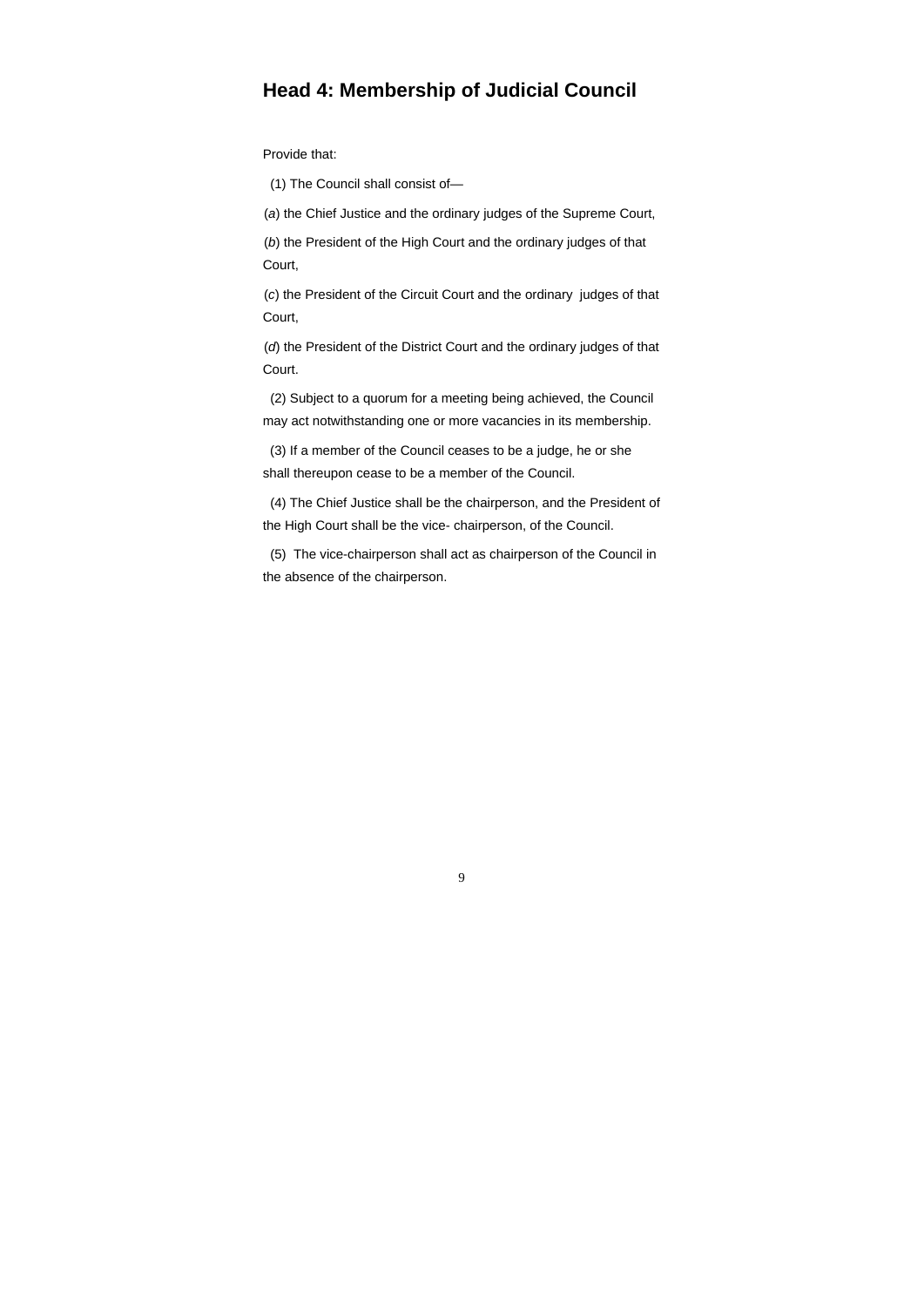### **Head 5: Functions of Judicial Council**

Provide that:

 (1) The functions of the Council shall be to maintain and promote (a) excellence in the exercise by judges of their judicial functions,

(b) high standards of conduct among judges,

(c) the efficient and effective use of judicial resources.

(d) continuing education among judges, and

(e) respect for the independence of the judiciary.

 (2) Without prejudice to the generality of subhead (1), the functions of the Council shall, subject to this Scheme, include:

 (*a*) the review of recommendations and reports prepared for, or furnished to, it by the Board or a Committee of the Council,

 (*b*) the adoption, where appropriate, of decisions in relation to recommendations or reports prepared for or furnished to it under paragraph (a),

 (*c*) the adoption of draft guidelines governing judicial conduct and ethics, drawn up under head 21;

 (d) the development and management of schemes for education and training of assistance to judges,

 (e) the preparation and dissemination among judges of information for their use in the exercise of their functions as judges, and in the administration of justice generally.

 (3) The Council shall have all such powers as are necessary or expedient for, or incidental to, the exercise of its functions, including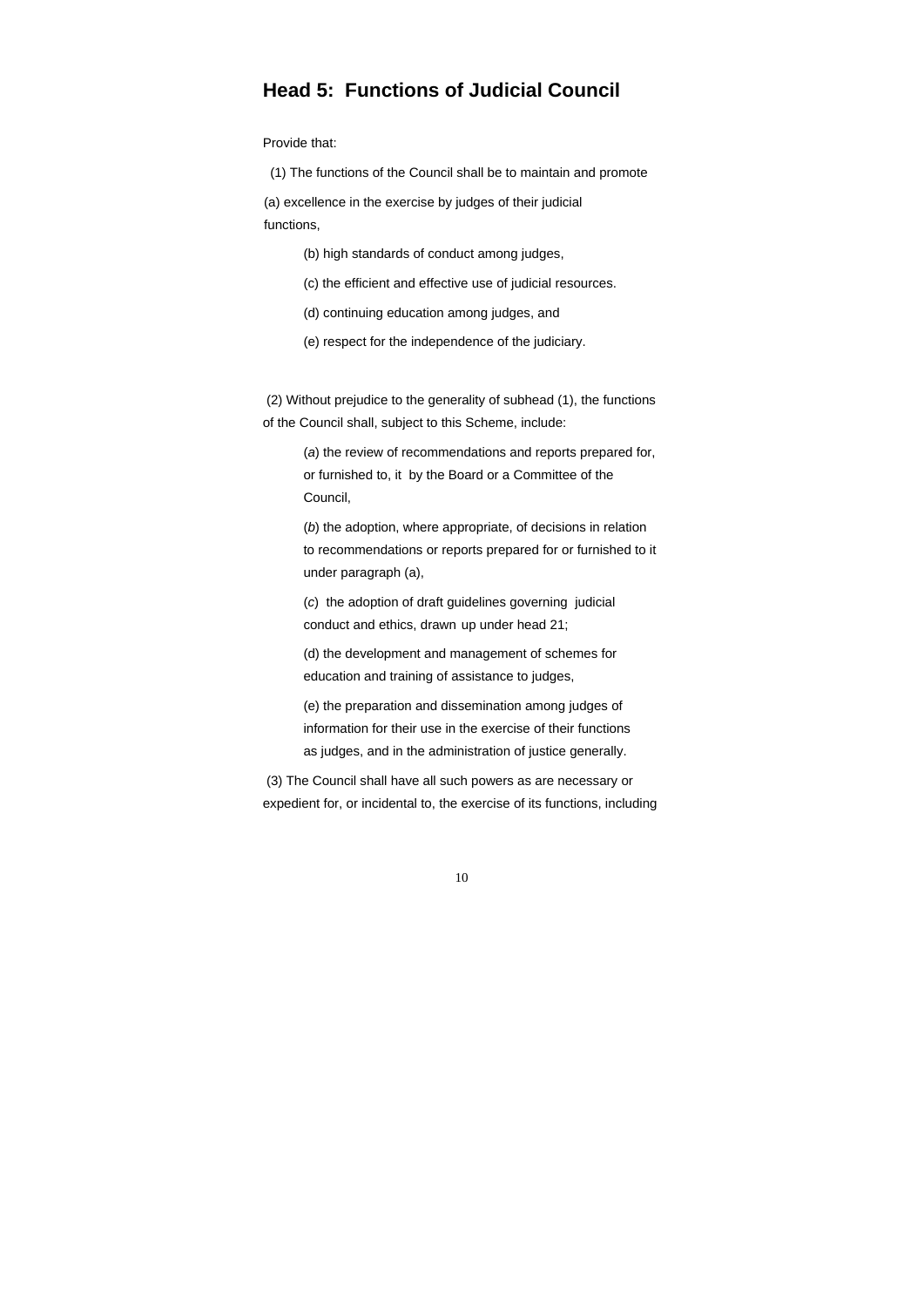(a) the power to establish committees in accordance with this Scheme and

 (b) the power to delegate functions of the Council to the Board or a Committee of the Council established under this Scheme.

(4) The Council may, subject to the consent of the Minister,

 - acquire, hold and dispose of land, or an interest in land, or any other property,

- enter into contracts or other arrangements,

 - engage consultants and advisers in connection with the performance of its functions.

 (5) Notwithstanding any other provision of this Head, the functions at subhead (2) (a) to (c) shall be performed exclusively by the Council.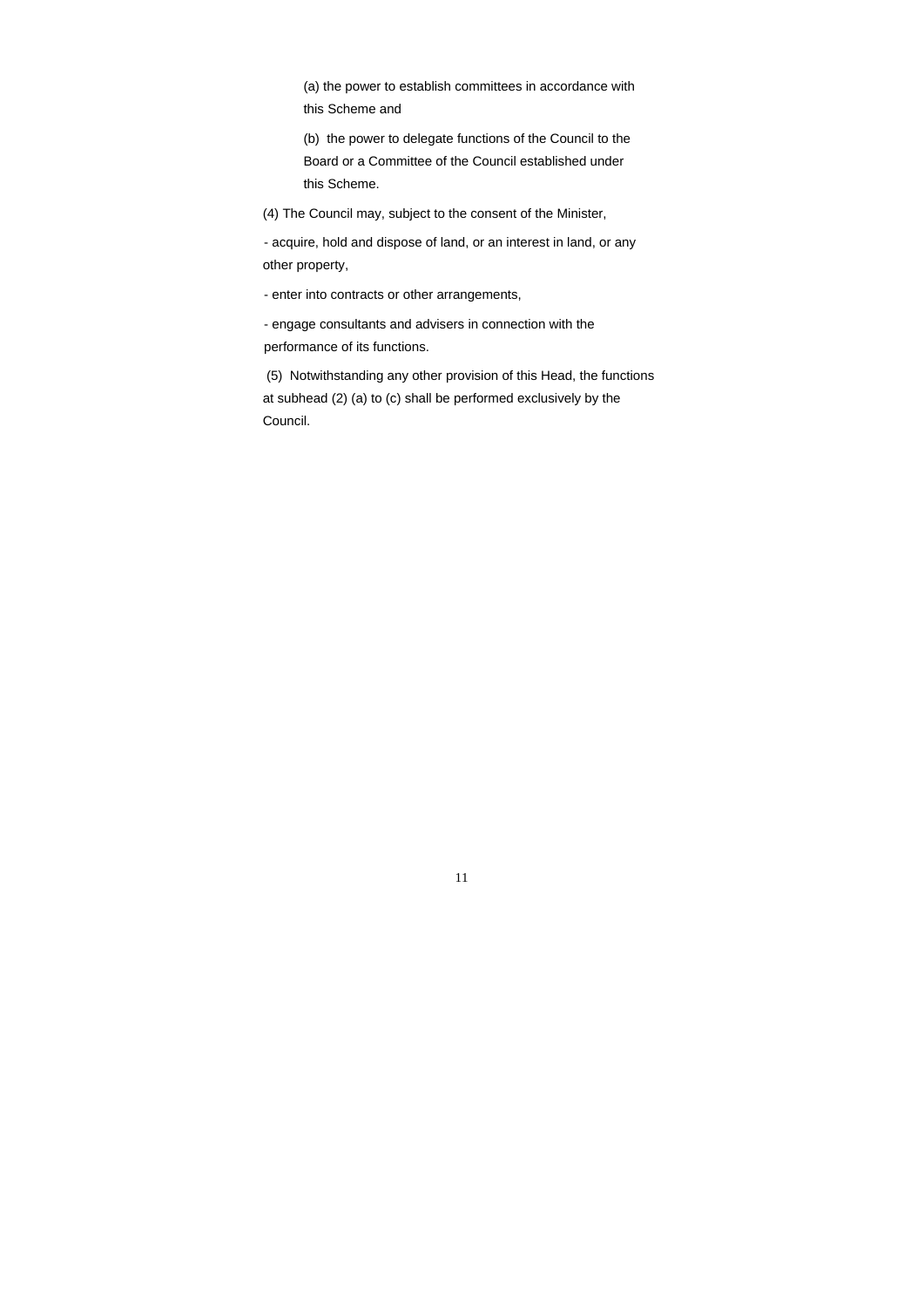# **Head 6: Meetings and procedures of Council**

Provide that:

 (1) The Council shall hold such and so many meetings as may be necessary for the performance of its functions but in any case shall meet not less frequently than once a year.

 (2) The first meeting of the Council shall be held within three months after the establishment day.

 (3) The quorum for a meeting of the Council shall be 50% of the membership of the Council and at least 25% of the members of each jurisdiction or such greater number of members in each case as the Council may from time to time determine.

 (4) The chairperson of the Council shall preside at all meetings of the Council at which he or she is present and, in the absence of the chairperson, the senior available judge shall preside at the meeting.

 (5) Every question at a meeting of the Council shall be determined by a majority of the votes of the members present and voting on the question and, in case of an equal division of votes, the chairperson or other member presiding at the meeting shall have a second or casting vote.

 (6) Subject to this Act, the Council shall regulate, by standing orders or otherwise, the procedure and business of the Council.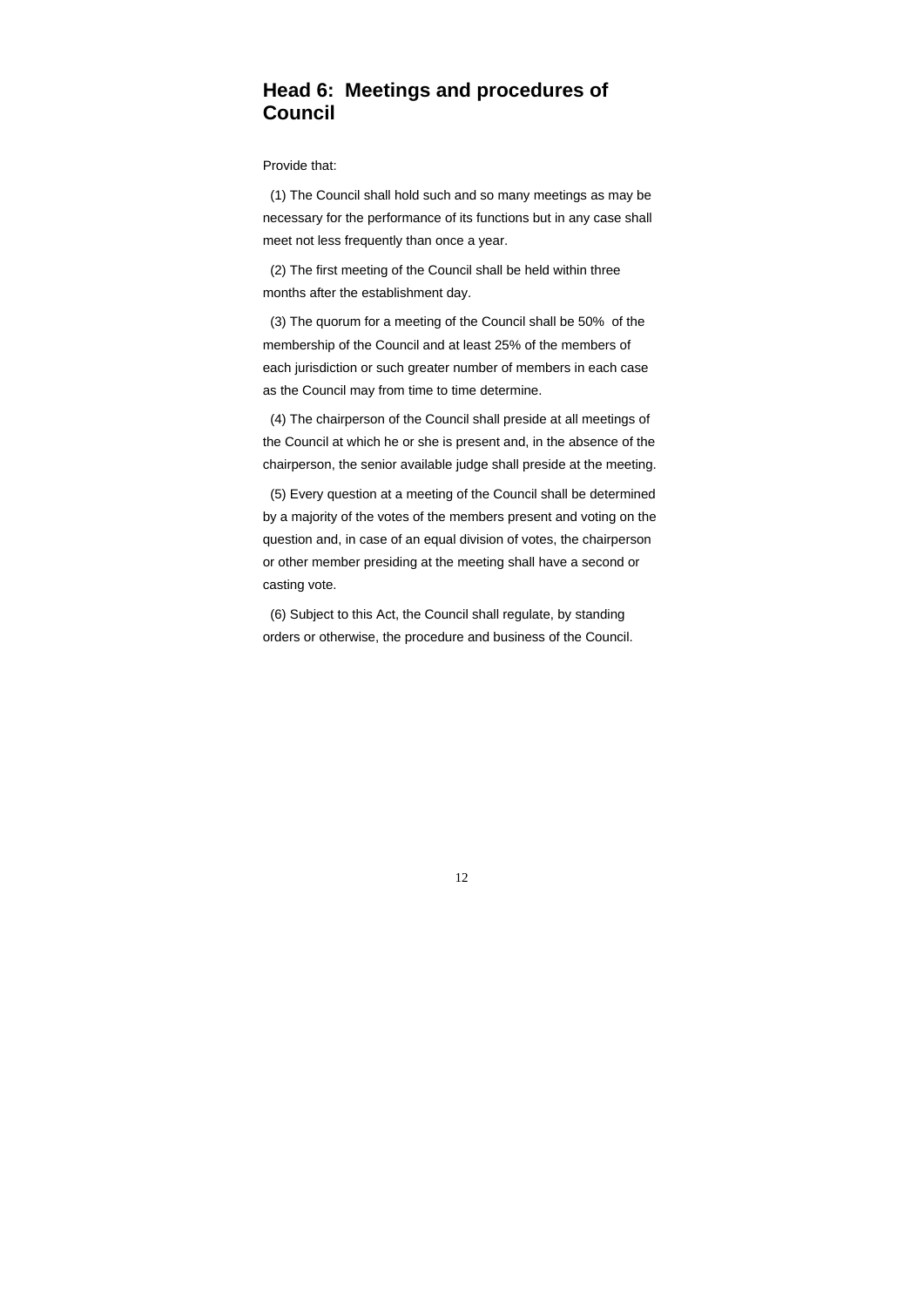# **Head 7 : Courts Service**

Provide that:

 (1) Where a decision by the Council and/or the Board of the Council established pursuant to this Scheme is relevant to the discharge of any of the functions of the Courts Service established pursuant to the Courts Service Act 1998, the Council or, as appropriate, the Board shall provide notice in writing of such decision to the Courts Service.

 (2) Section 5 of the Courts Service Act 1998 is hereby amended by:

> (a) the insertion of "(1) " before the words "The functions"; and

(b) the addition of the following subsection:

 "(2) In the discharge of its functions, the Service shall have regard to decisions of the Judicial Council and /or the Board of the Council established by the Judicial Council Bill 2009, which are communicated in writing to the Service.".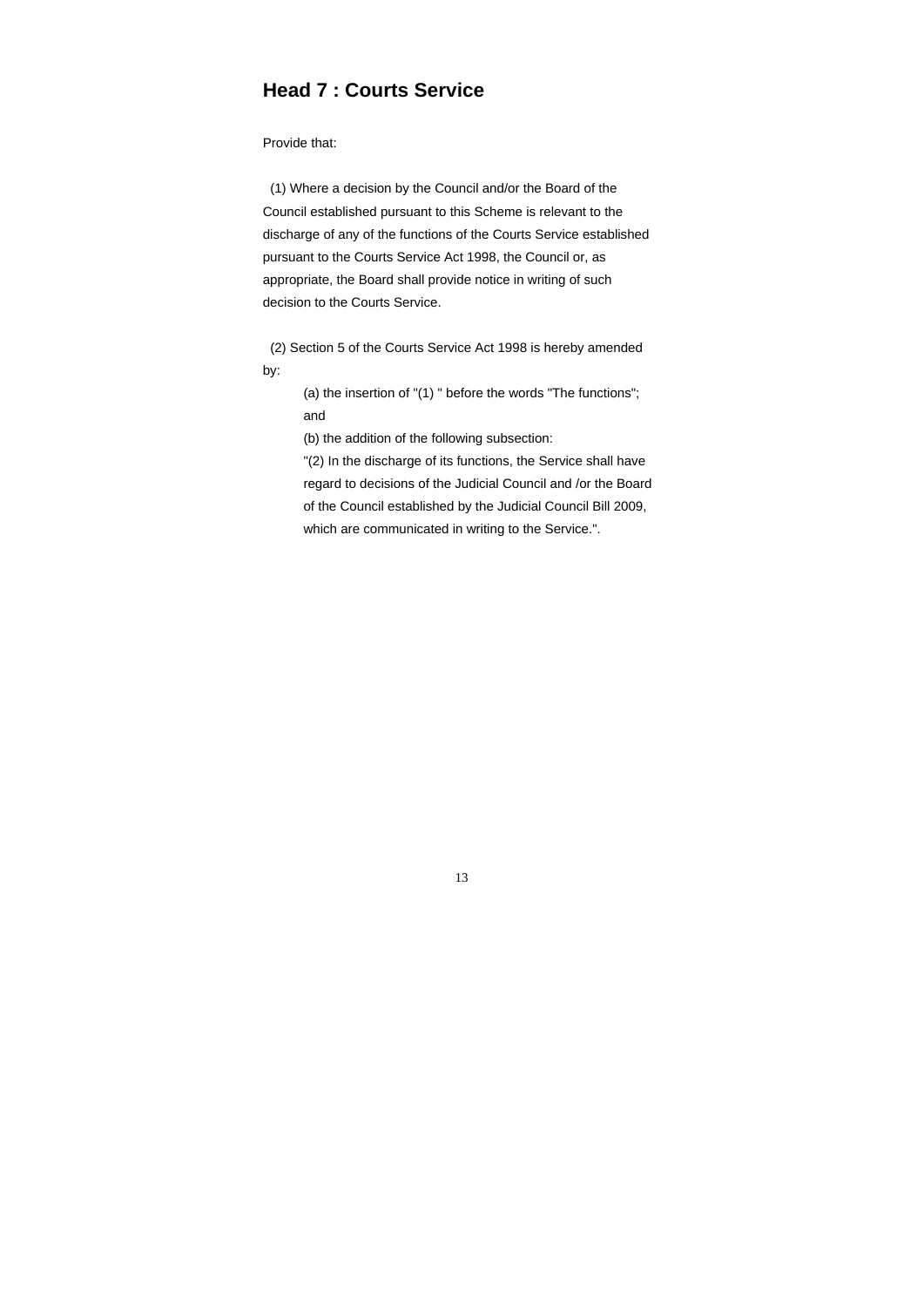### **Head 8: Board of the Judicial Council**

Provide that:

 (1) There shall be a Board of the Council (in these Heads "the Board") which shall consist of—

> (*a*) the Chief Justice for the time being or a judge of the Supreme Court nominated by the Chief Justice,

 (*b*) a judge of the Supreme Court elected by the judges of that court,

 (*c*) the President for the time being of the High Court or a judge of the High Court nominated by the President of that Court,

 (*d*) a judge of the High Court elected by the judges of that court,

 (*e*) the President for the time being of the Circuit Court or a judge of the Circuit Court nominated by the President of that Court,

 (*f*) a judge of the Circuit Court elected by the judges of that court,

 (*g*) the President for the time being of the District Court or a judge of the District Court nominated by the President of that Court,

 (*h*) a judge of the District Court elected by the judges of that court, and

 (*i*) a judge alternately of the Supreme Court, the High Court, the Circuit Court and the District Court co-opted in rotation every four years to be a member of the Board by the other members of the Board.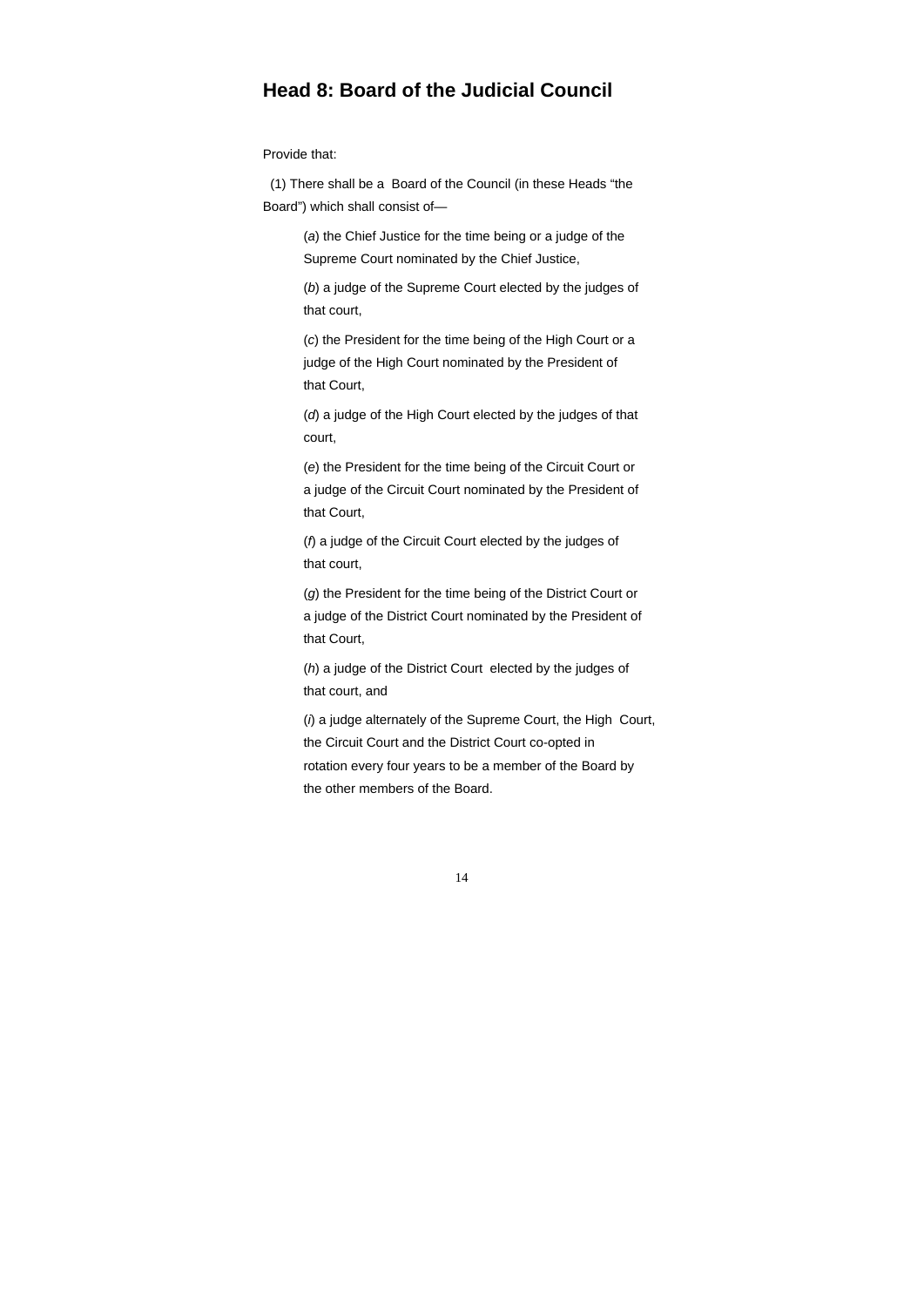(3) The Chief Justice may rescind a nomination under subhead  $(1)(a)$  at any time.

 (2) The Chief Justice shall be the chairperson of the Board or, if the Chief Justice nominates a judge of the Supreme Court under subhead (1)(a), that judge shall be chairperson.

 (4) If a member of the Board ceases to hold the office by virtue of which he or she became or was eligible to become a member of the Board, he or she shall thereupon cease to be a member of the Board.

 (5) Subject to Head 8(3), the Board may act notwithstanding one or more vacancies in its membership.

 (6) Every judge elected to the Board under subhead (1) shall, unless he or she sooner resigns from membership or ceases to hold the office by virtue of which he or she became or was eligible to become a member of the Board, be a member of the Board for a term of 4 years from the date of his or her election, which term shall be renewable.

 (7) A member of the Board who has been elected or co-opted to be such a member may resign from membership by letter addressed to the chairperson of the Board and the resignation shall take effect on receipt of the letter by the chairperson.

 (8) If a member of the Board who has been elected or co-opted resigns from membership or ceases to hold the office by virtue of which he or she became a member of the Board, a judge may be appointed to be a member of the Board to fill the casual vacancy so occasioned and the person so appointed shall be appointed in the same manner as the member of the Board who occasioned the casual vacancy.

 (9) A person elected or co-opted to be a member of the Board by virtue of this section shall hold that position for the remainder of the term of the member who occasioned the casual vacancy thus filled and shall be eligible for re-appointment as a member of the Board .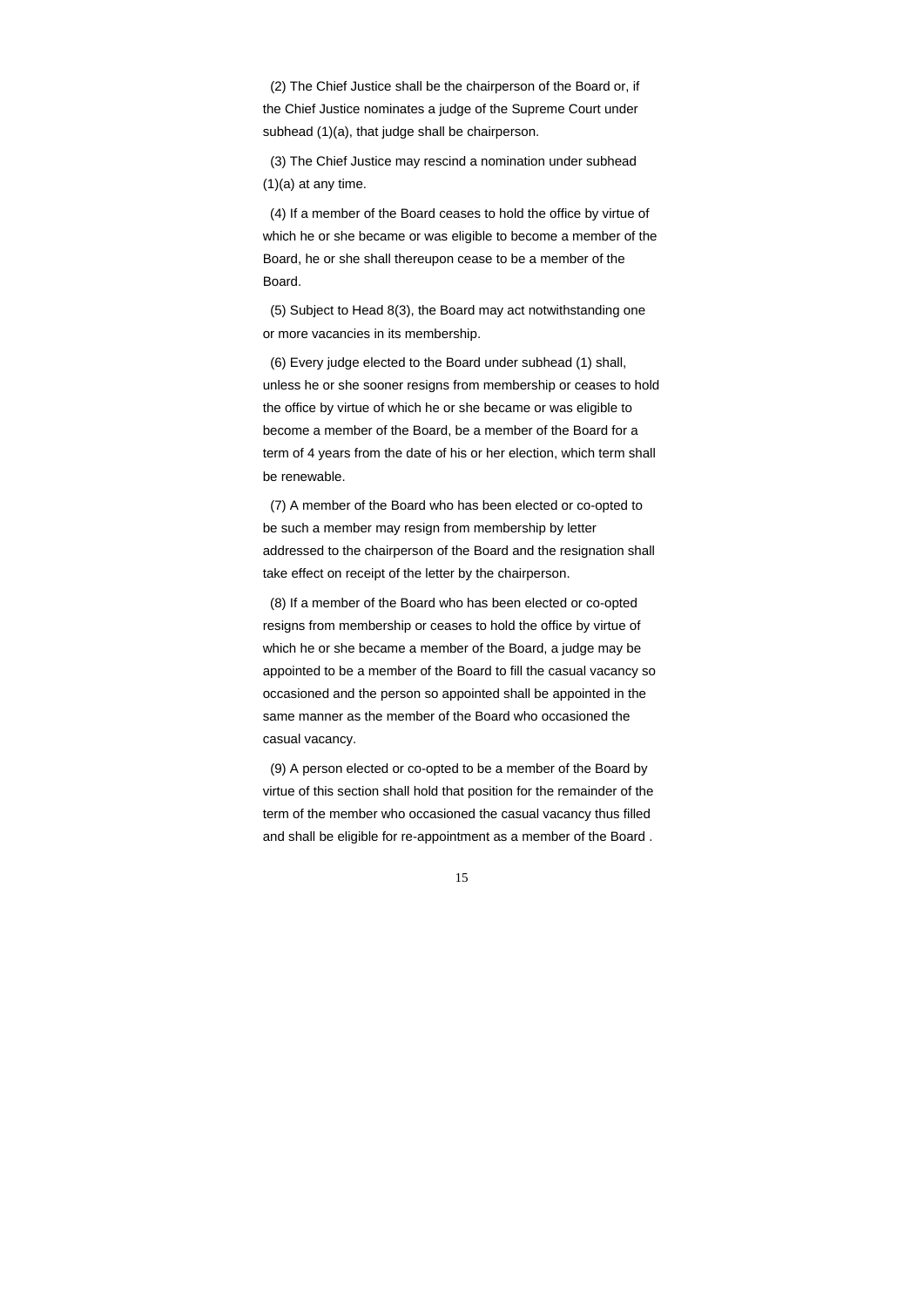### **Head 9: Functions of the Board**

Provide that:

 (1) The function of the Board shall be to exercise on behalf of the Council the functions conferred on the Council by this Scheme subject to and in accordance with such directions and / or guidance as may be given to the Board by the Council and save as otherwise provided in this Scheme.

 (2) Without prejudice to the generality of subhead (1), the functions of the Board shall include:

(a) the elaboration of the policies of the Council;

 (b) the submission of policy proposals, reports or recommendations to the Council in relation to any matters connected with the Council's functions or in relation to which the Council has requested it to make such policy proposals, reports or recommendations;

 (c) the review of draft guidelines concerning judicial conduct and ethics submitted to it by the Judicial Conduct Committee;

 (d) the review of any draft amendments to any such guidelines submitted to it by the Judicial Conduct Committee;

 (e) such other functions as the Council may delegate to the Board pursuant to Head 5.

 (3) Subject to this Scheme, the Board shall have all such powers as are necessary or expedient for the exercise of its functions, including the power to delegate functions to the Secretary appointed under Head 16. The Board may also refer matters to a Committee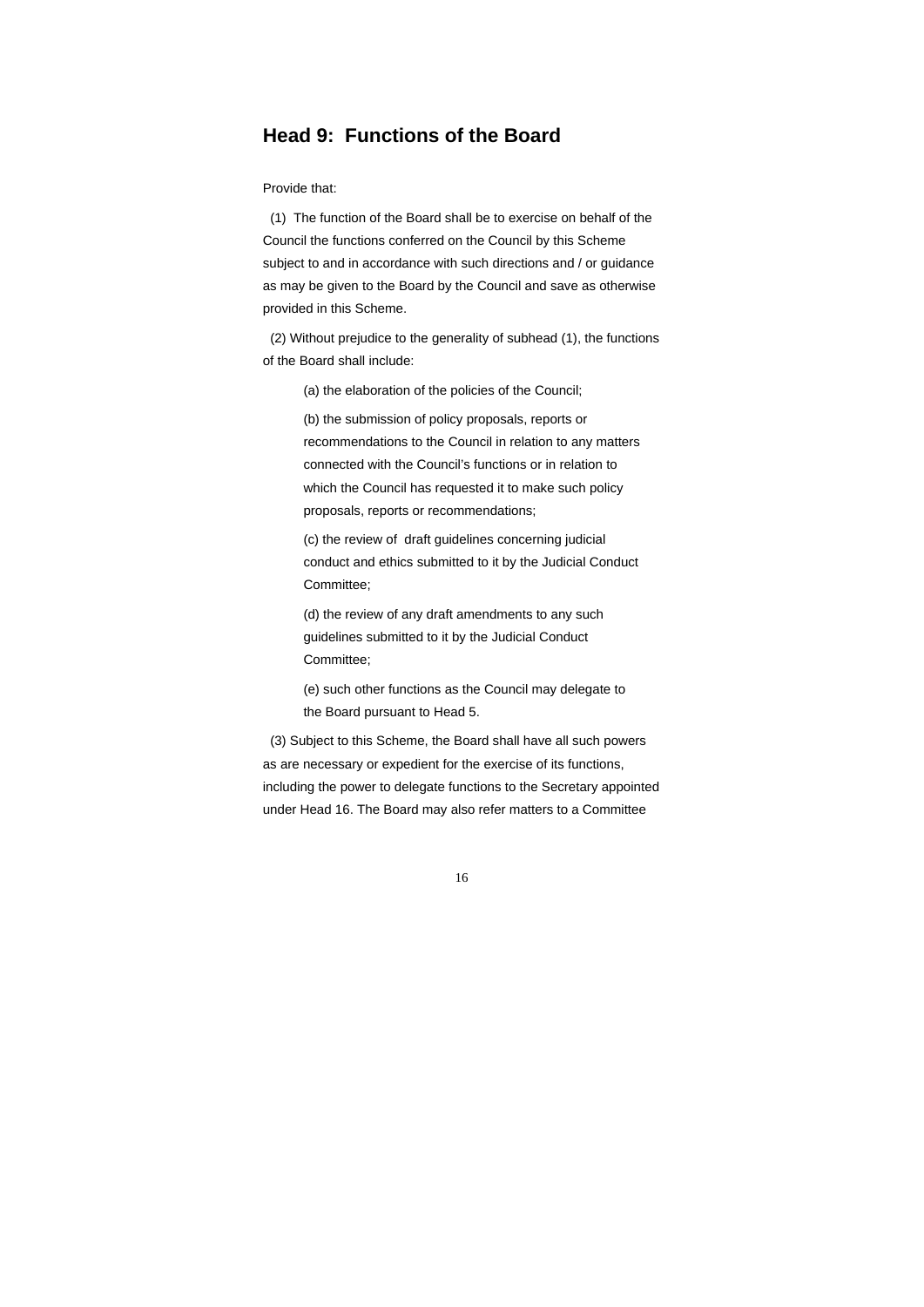of the Council or, in relation to the functions of the Judicial Conduct Committee, to that Committee, for their consideration.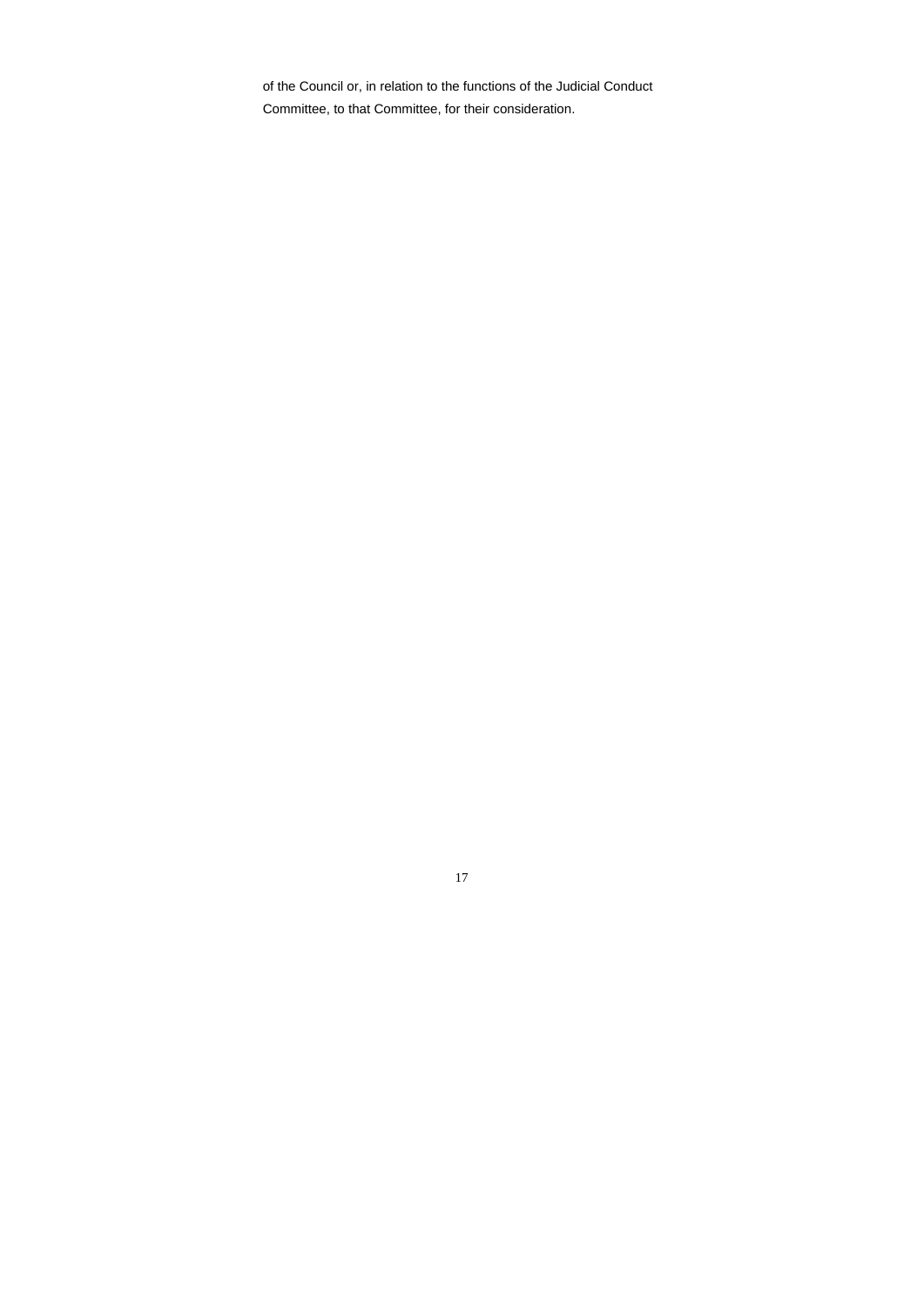# **Head 10: Meetings and procedures of the Board**

Provide that:

 (1) The Board shall hold such and so many meetings as may be necessary for the performance of its functions but in any case shall meet not less frequently than once in every period of three months.

 (2) The first meeting of the Board shall be held within one month after the holding of the first meeting of the Judicial Council.

 (3) The quorum for a meeting of the Board shall be 5 or such greater number of members as the Board may from time to time determine.

 (4) The chairperson of the Board shall preside at all meetings of the Board at which he or she is present and in the absence of the chairperson the most senior judge present shall preside at the meeting.

 (5) Every question at a meeting of the Board shall be determined by a majority of the votes of the members present and voting on the question and, in case of an equal division of votes, the chairperson or other member presiding at the meeting shall have a second or casting vote.

 (6) Subject to this Act, the Board shall regulate, by standing orders or otherwise, the procedure and business of the Board.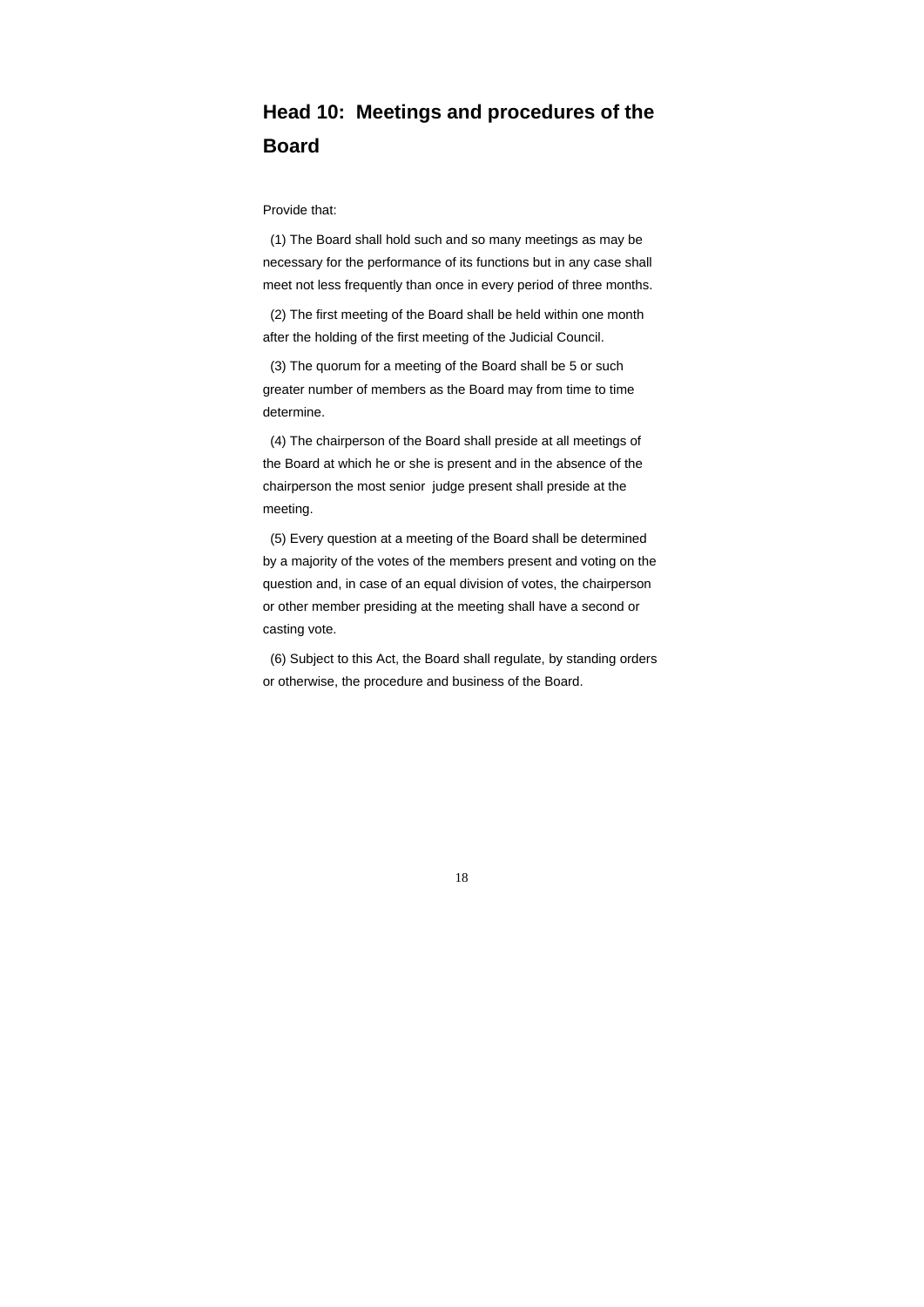### **Head 11: Committees of the Council**

Provide that:

 (1) In addition to the committees established under Heads 12 (the Judicial Studies Institute) and 13 (Judicial Support Committees) the Council may from time to time establish such other committees of the Council, as the Council considers appropriate, for the purposes of enabling it to carry out its functions under this Act.

 (2) The Council may at any time dissolve a committee established under subhead (1).

 (3) The Council may appoint to committees established under subhead (1) persons who are not members of the Council but who have special knowledge and/or experience related to the functions of the committee.

 (4) Appointment to a committee established under subhead (1) shall be subject to such terms and conditions as the Council may determine.

 (5) Each committee established under this Head may refer a matter to the Council or the Board for consideration.

 (6) The Council may request one or more committees established under this Head to act jointly, or coordinate their respective activities, in respect of any matter designated by the Council.

 (7) The acts of a committee established under this Head shall be subject to confirmation by the Council, unless the Council dispenses with the necessity for confirmation.

 (8) The Council may regulate the procedure of a committee established under this Head but subject to any such regulation a committee may regulate its own procedure.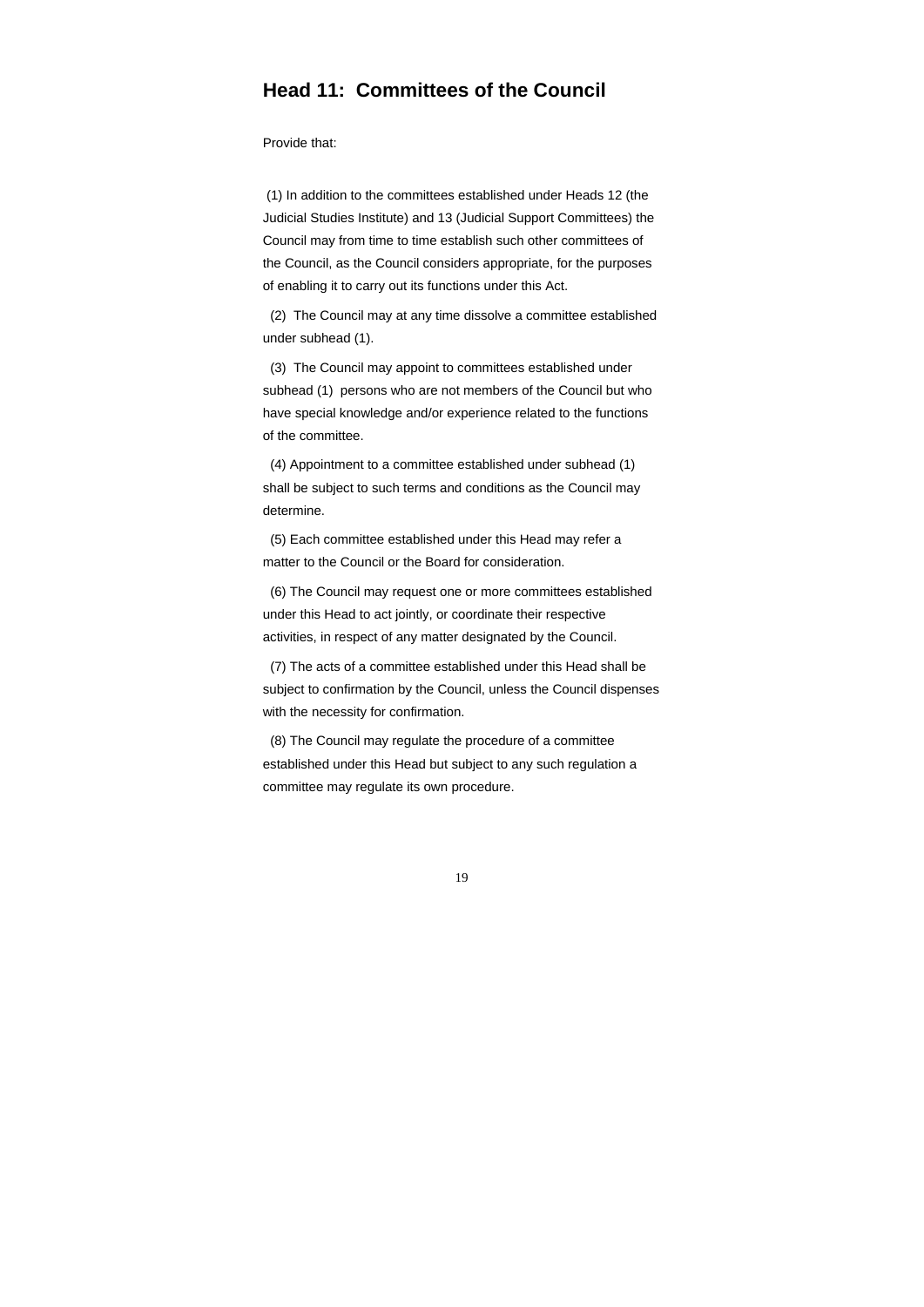(9) The powers of the Council under this Head are without prejudice to the entitlement of judges, respectively, of the Supreme Court, the High Court, the Circuit Court or the District Court to meet or form committees to deal with matters of mutual interest.

 (10) Each of the committees of the Council established under this Head shall furnish such reports in respect of their activities to the Council or the Board, as the Council may direct.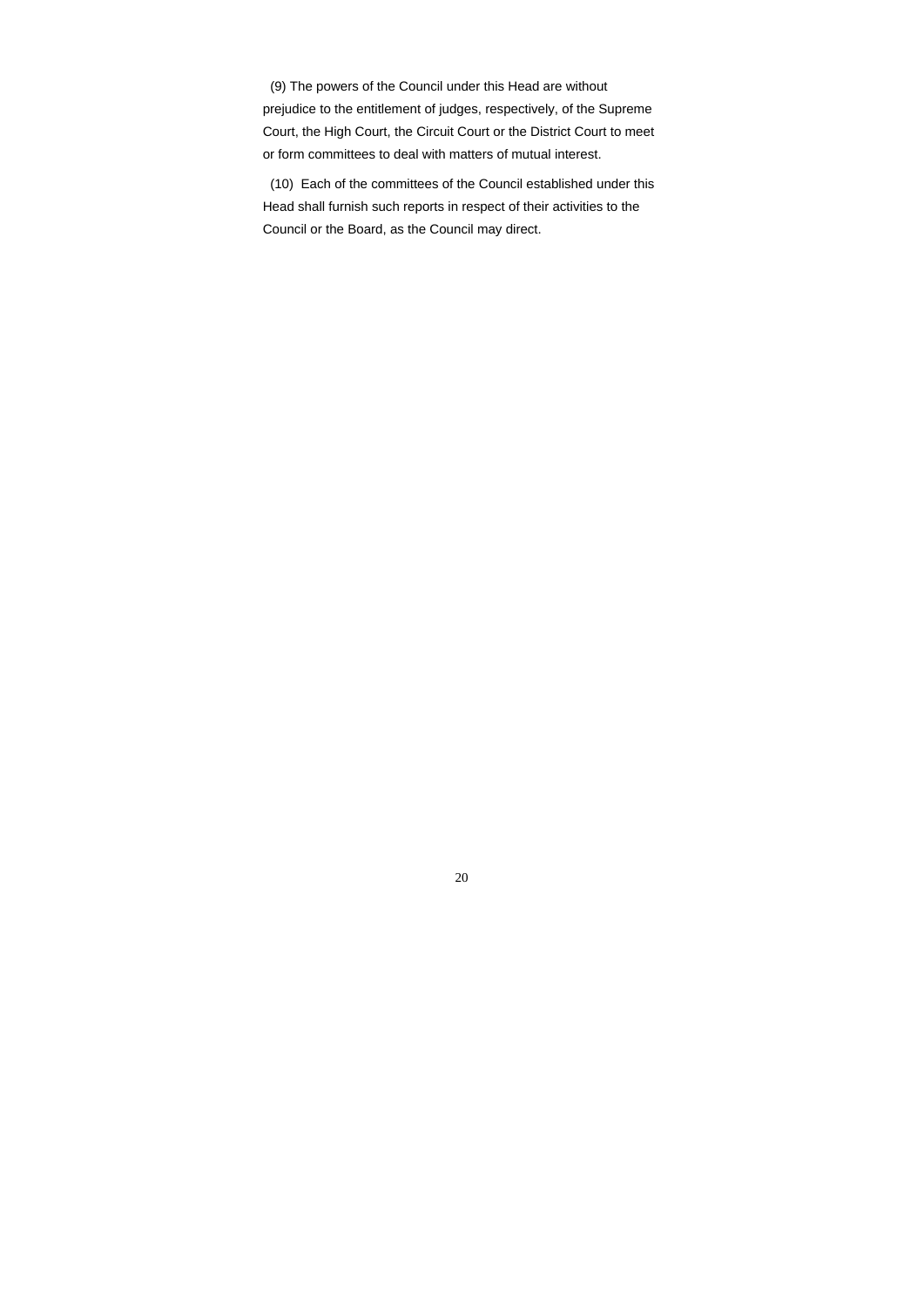### **Head 12: Judicial Studies Institute**

#### Provide that:

 (1) The Council shall establish a committee of the Council ( in this Head referred to as "the Institute") to be known as the Judicial Studies Institute and may determine the membership and chairpersonship of the Institute as it considers appropriate.

 (2) The membership of the Institute, or of subcommittees of the Institute, may include persons who are not members of the Judicial Council, but who have a special knowledge or experience related to the purposes of the Institute or a subcommittee, as the case may be.

 (3) The functions of the Institute shall be to facilitate the continuing education of judges in relation to all aspects of the judicial function.

(4) Without limiting subhead (3), the functions shall include -

 (*a*) the preparation and distribution of Bench Books and any other materials,

 (*b*) where the Institute considers it appropriate, the publication of material relevant to its function,

 (*c*) the organisation of conferences, seminars and meetings, relevant to its function,

 (*d*) the provision of training for judges in relation to information technology, and

(*e*) the dissemination of information on sentencing.

 (5) The Council shall provide administrative support for the Judicial Studies Institute and may

 (a) specify the arrangements it considers appropriate as to the meetings and procedures of the Institute, and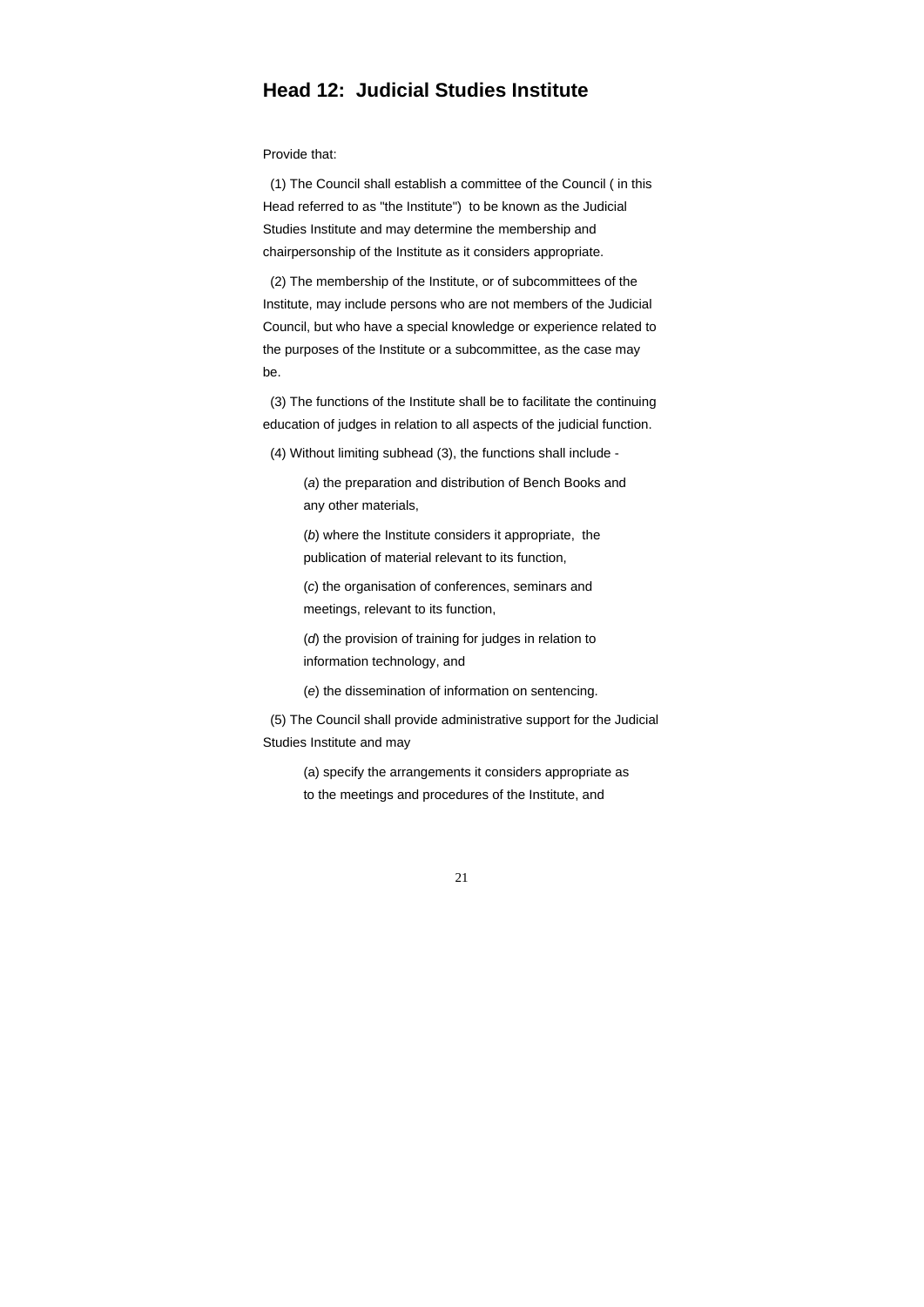(b) establish one or more subcommittees of the Institute to assist it in carrying out its functions under this Head.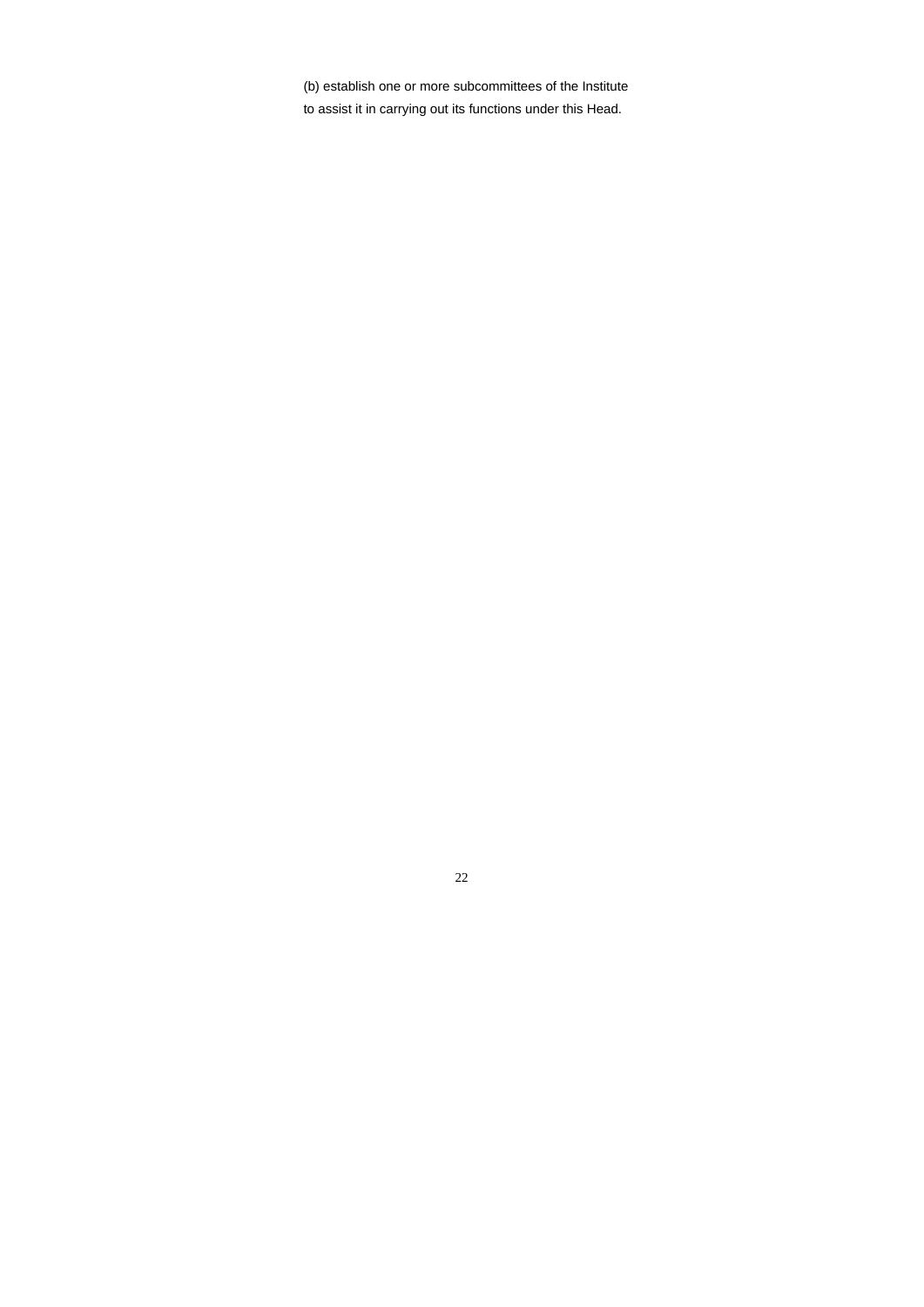# **Head 13: Judicial Support Committees**

Provide that:

 (1) There shall be a Supreme Court Judicial Support Committee which shall consist of:

 (a) the Chief Justice or his or her nominee; and (b) one ordinary judge of the Supreme Court elected by the ordinary judges of that Court.

 (2) There shall be a High Court Judicial Support Committee which shall consist of:

 (a) the President of the High Court or his or her nominee; and (b) two judges of the High Court elected by the ordinary judges of that Court.

 (3) There shall be a Circuit Court Judicial Support Committee which shall consist of:

 (a) the President of the Circuit Court or his or her nominee; and (b) two judges of the Circuit Court elected by the ordinary judges of that Court.

 (4) There shall be a District Court Judicial Support Committee which shall consist of:

> (a) the President of the District Court or his or her nominee; and (b) two judges of the District Court elected by the ordinary judges of that Court.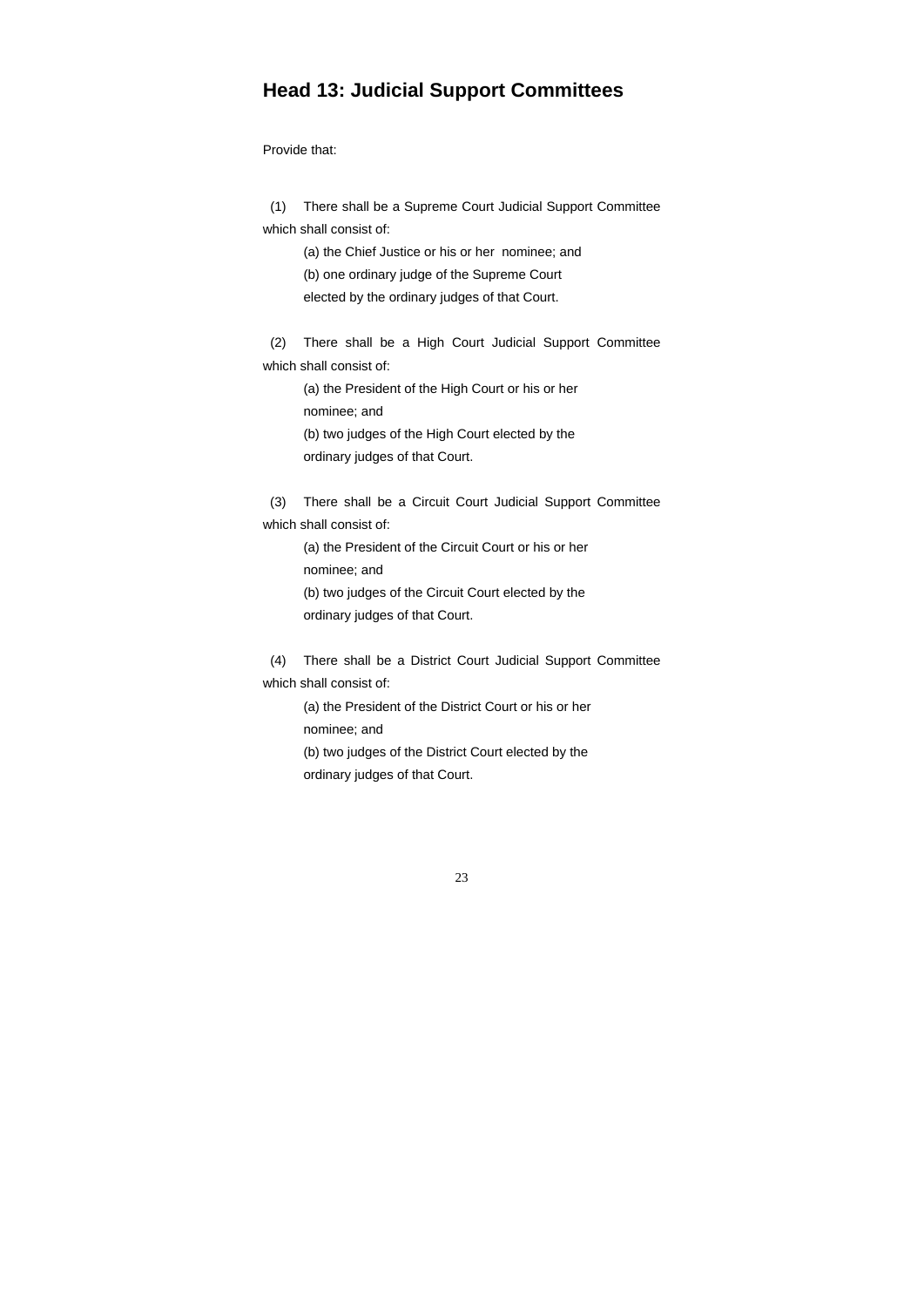(5) Each of the committees referred to in subheads (1) to (4) respectively shall be a committee of the Council.

 (6) The function of each of the committees being established under this Head shall be to advise and assist the Council in the performance of its functions under this Act.

 (7) Each of the committees referred to in subheads (1) to (4) respectively may:

> (a) regulate its own procedure; and (b) refer a matter, related to the functions of the Council, to the Council for its consideration.

 (8) The Council may request one or more committees established under this Head to act jointly, or coordinate their respective activities, in respect of any matter designated by the Council.

 (9) The acts of a committee established under this Head shall be subject to confirmation by the Council, unless the Council dispenses with the necessity for confirmation.

 (10) If a member of a committee referred to in subheads (1), (2), (3) or (4) ceases to hold the office by virtue of which he or she became or was eligible to become a member of the committee, he or she shall thereupon cease to be a member of the committee.

 (11) Every judge elected or nominated to a committee referred to in subheads (1), (2), (3) or (4) shall, unless he or she sooner resigns from membership or ceases to hold the office by virtue of which he or she became or was eligible to become a member of the committee, be a member of the committee for a term of four years from the date of his or her election or nomination, which term may be renewed.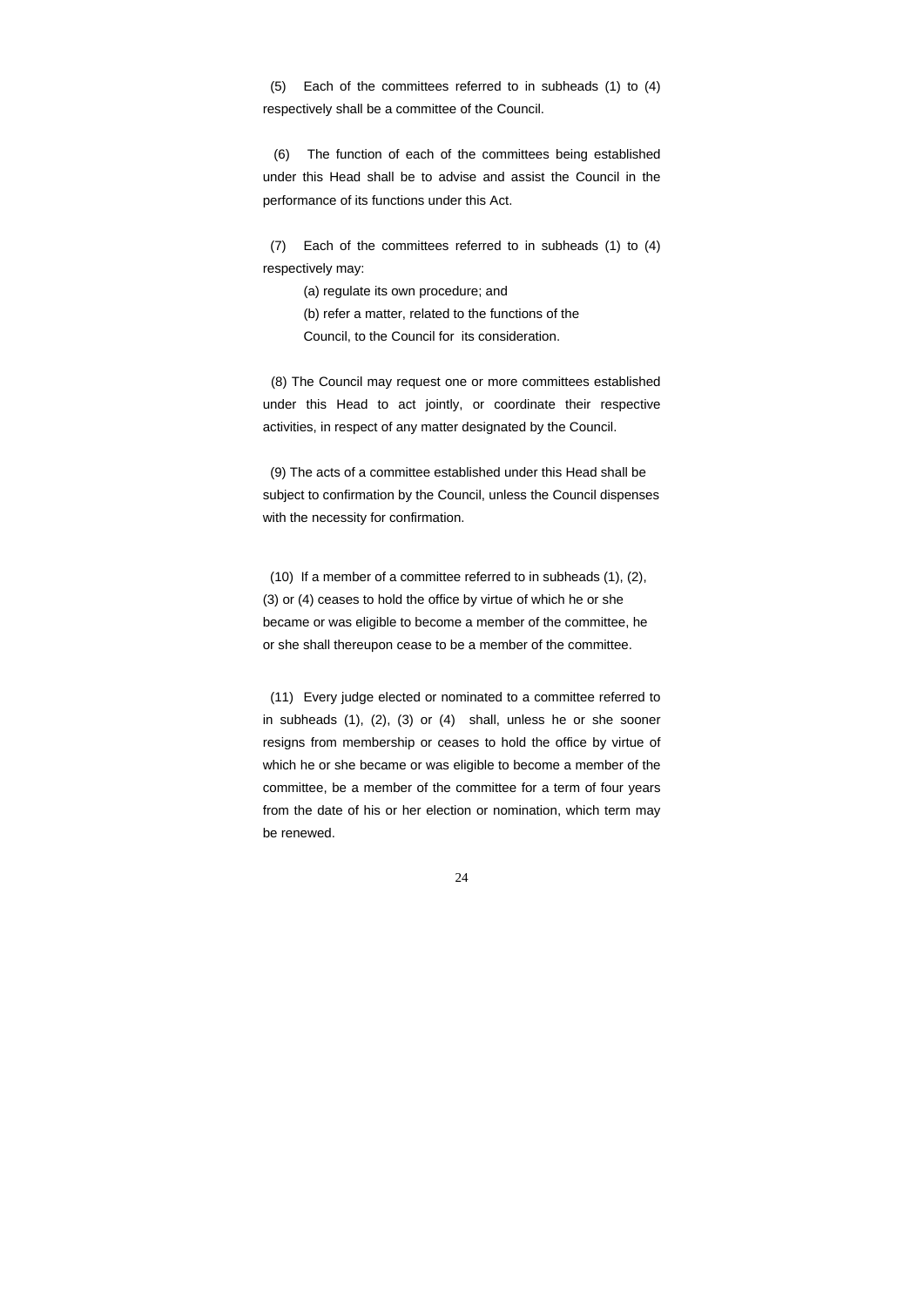# **Head 14: Annual and other Reports of the Council**

Provide that:

(1) The Council—

 (*a*) shall, not later than 6 months after the end of each period of 12 months commencing on the establishment day or the anniversary of the establishment day, publish a report of its activities in that year, and

 (*b*) may publish such other reports as it considers appropriate.

 (2) A report under subhead (1) shall include information on the discharge by the Council of its functions during the year to which it relates and such other information in such form as the Council thinks fit.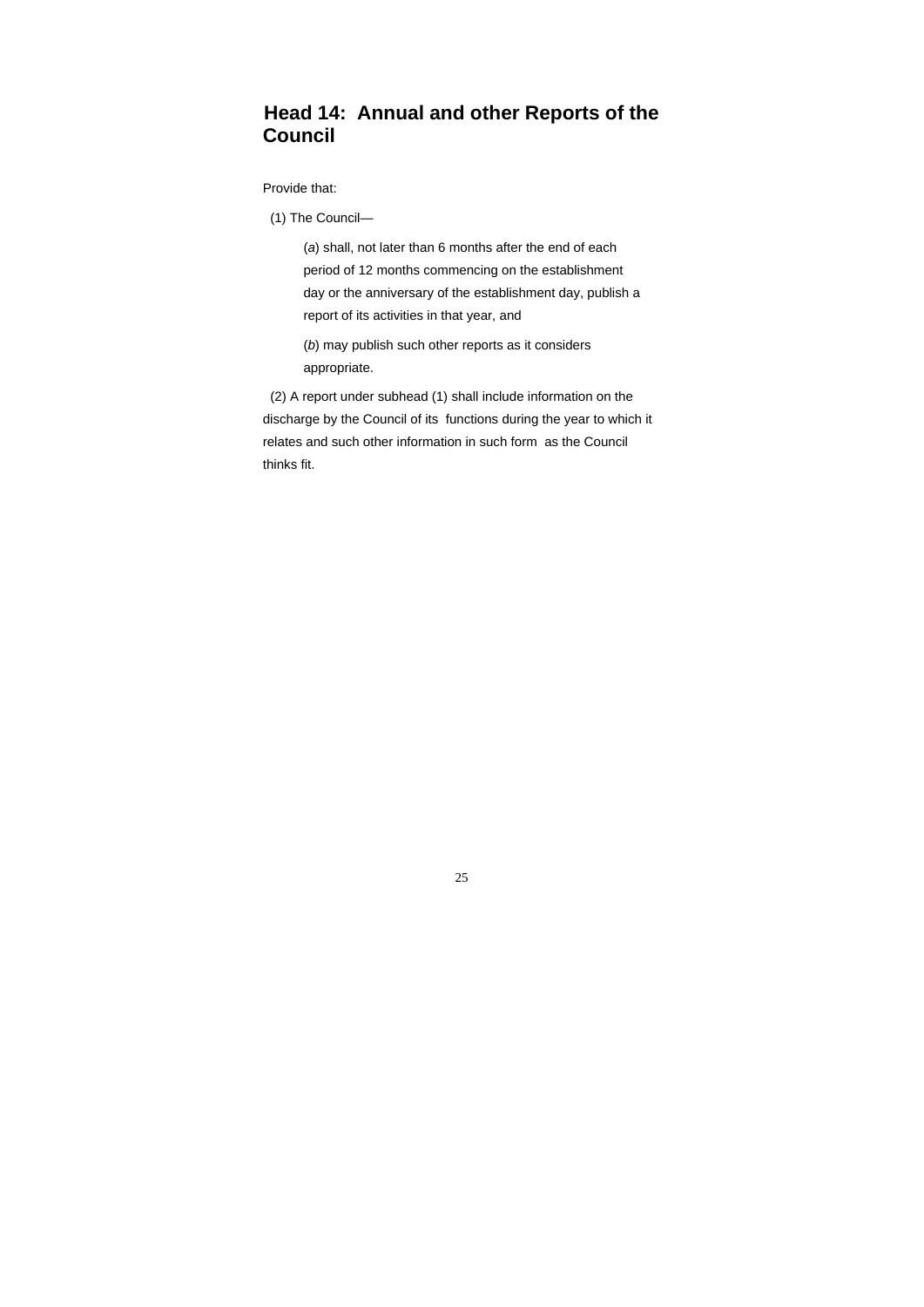# **Head 15: Expenses of members of Board and Committees etc.**

Provide that:

 (1) A member of the Board or a judge who is a member of a Committee of the Council, shall be paid such allowances for expenses as the Minister, with the consent of the Minister for Finance, may from time to time determine.

 (2) A member of a Committee of the Council, other than such a member who is a judge, shall be paid such remuneration, if any, and allowances for expenses as the Minister, in consultation with the Minister for Finance, may from time to time determine.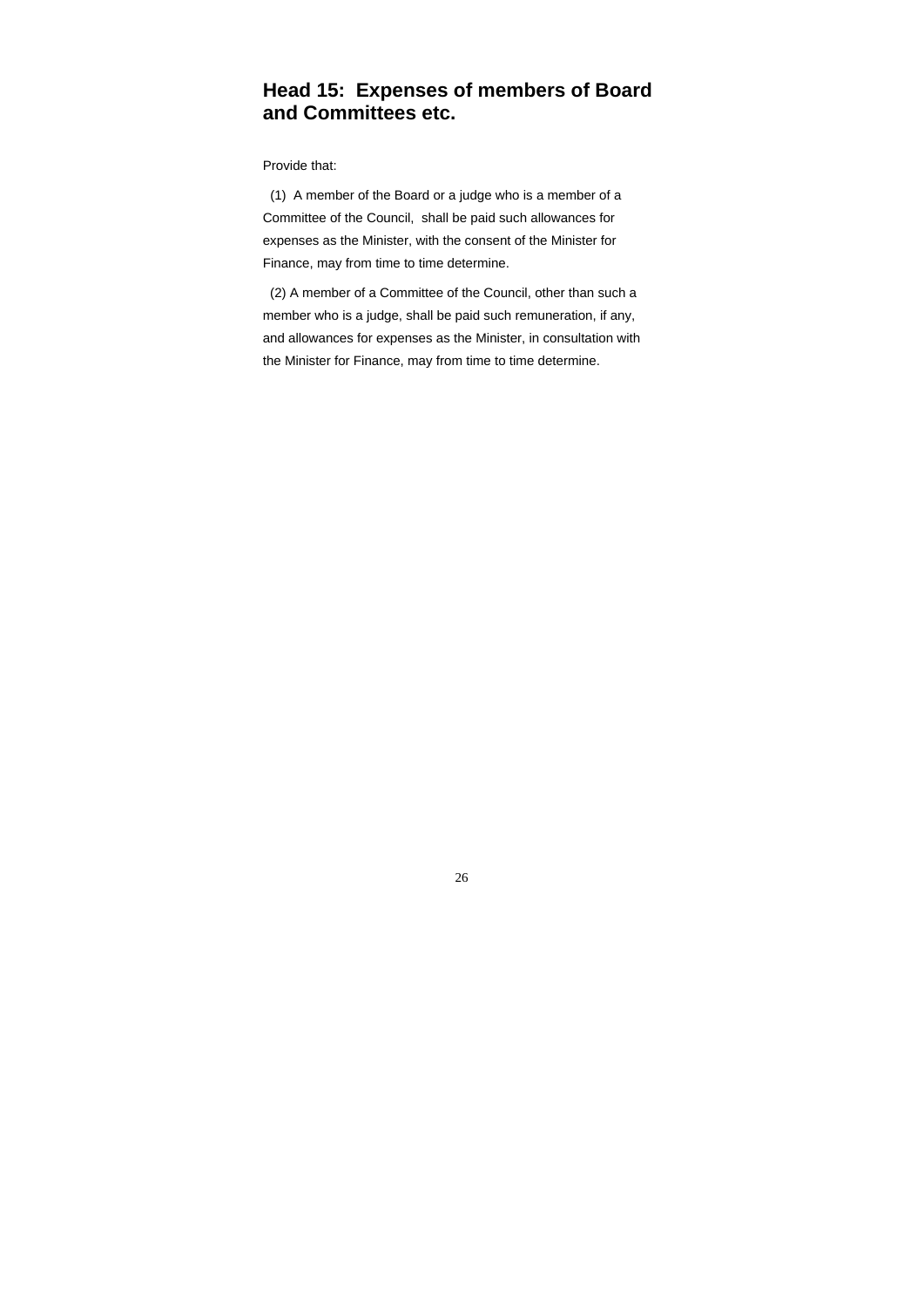# **Head 16: Secretary of the Council**

Provide that:

 (1) There shall be a Secretary of the Council ( who is referred to in this Act as "the Secretary") who shall be appointed by the Board.

 (2) The Secretary shall hold office under a written contract of service ( which contract may be renewed ) for such period as is specified in the contract, and subject to such terms and conditions ( including terms and conditions relating to remuneration and suspension and termination of employment ) as may be determined by the Board and approved by the Minister, with the consent of the Minister for Finance.

 (3) In subhead (2), 'remuneration includes allowances for expenses, benefits-in-kind and superannuation.

 (4) The Public Service Management ( Recruitment and Appointments ) Act 2004 shall not apply to the appointment of a person as the Secretary.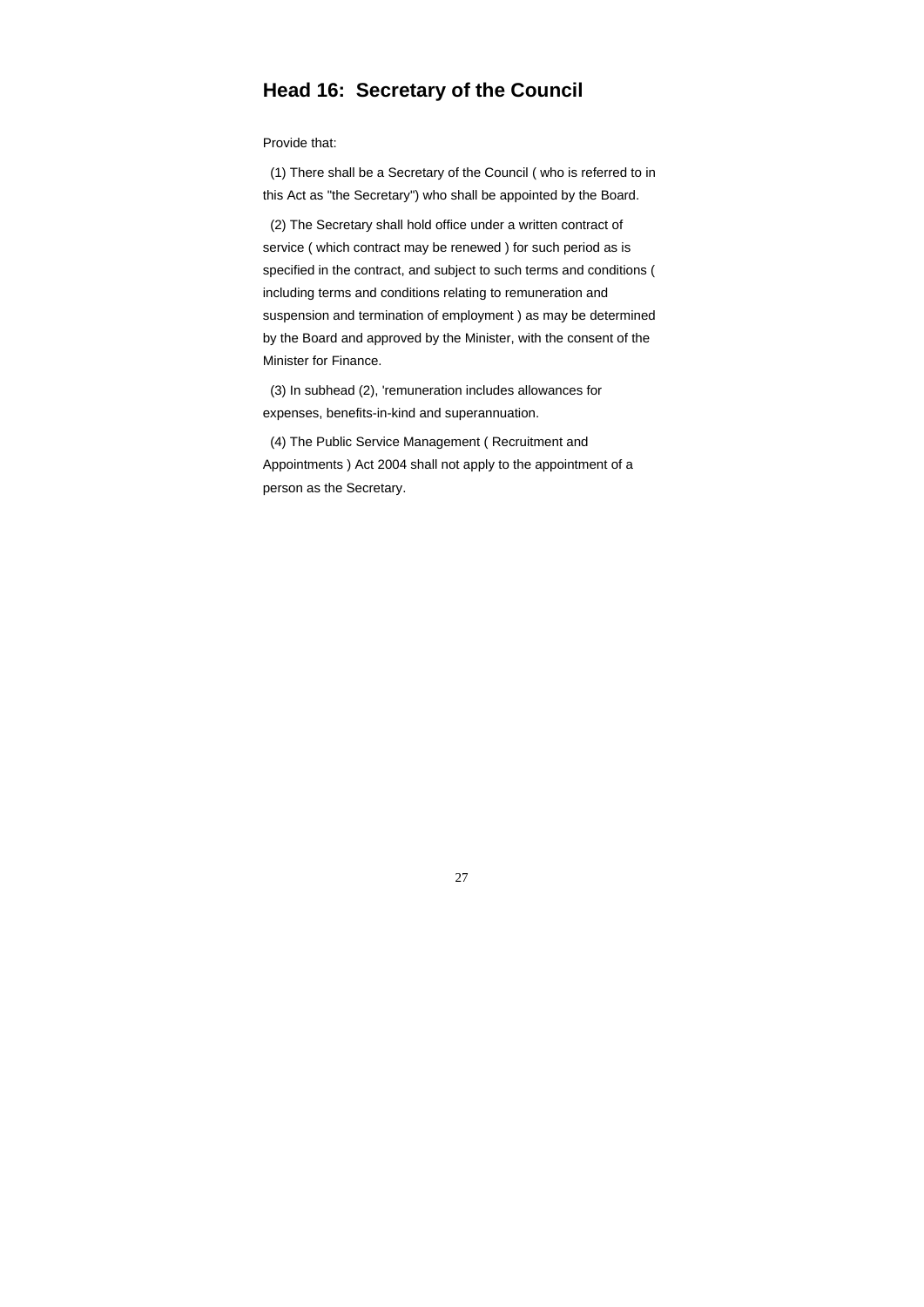### **Head 17: Functions of the Secretary**

Provide that:

 (1) The Secretary shall manage and control generally the staff and the administration of the business of the Council and shall perform such other functions as are conferred on him or her by or under this Scheme or delegated to him or her, by the Board

 (2) The Secretary shall be responsible to the Board for the performance of his or her functions and shall act subject to its directions given in pursuance of its functions and the functions of the Council under the Act..

 (3) The Secretary shall provide to the Board such information (including financial information) in relation to the performance of his or her functions as the Board may from time to time require.

 (4) The Secretary shall attend such meetings of the Council, and committees of the Council, as the Council may direct and such meetings of the Board as the Board may direct.

 (5) Such of the functions of the Secretary as may from time to time be specified by him or her may, with the consent of the Board, be performed by such member of the staff of the Council as may be authorised by the Secretary.

 (6) The functions of the Secretary may be performed during his or her absence or when the position of Secretary is vacant by such member of the staff of the Council as may from time to time be designated for that purpose by the Board.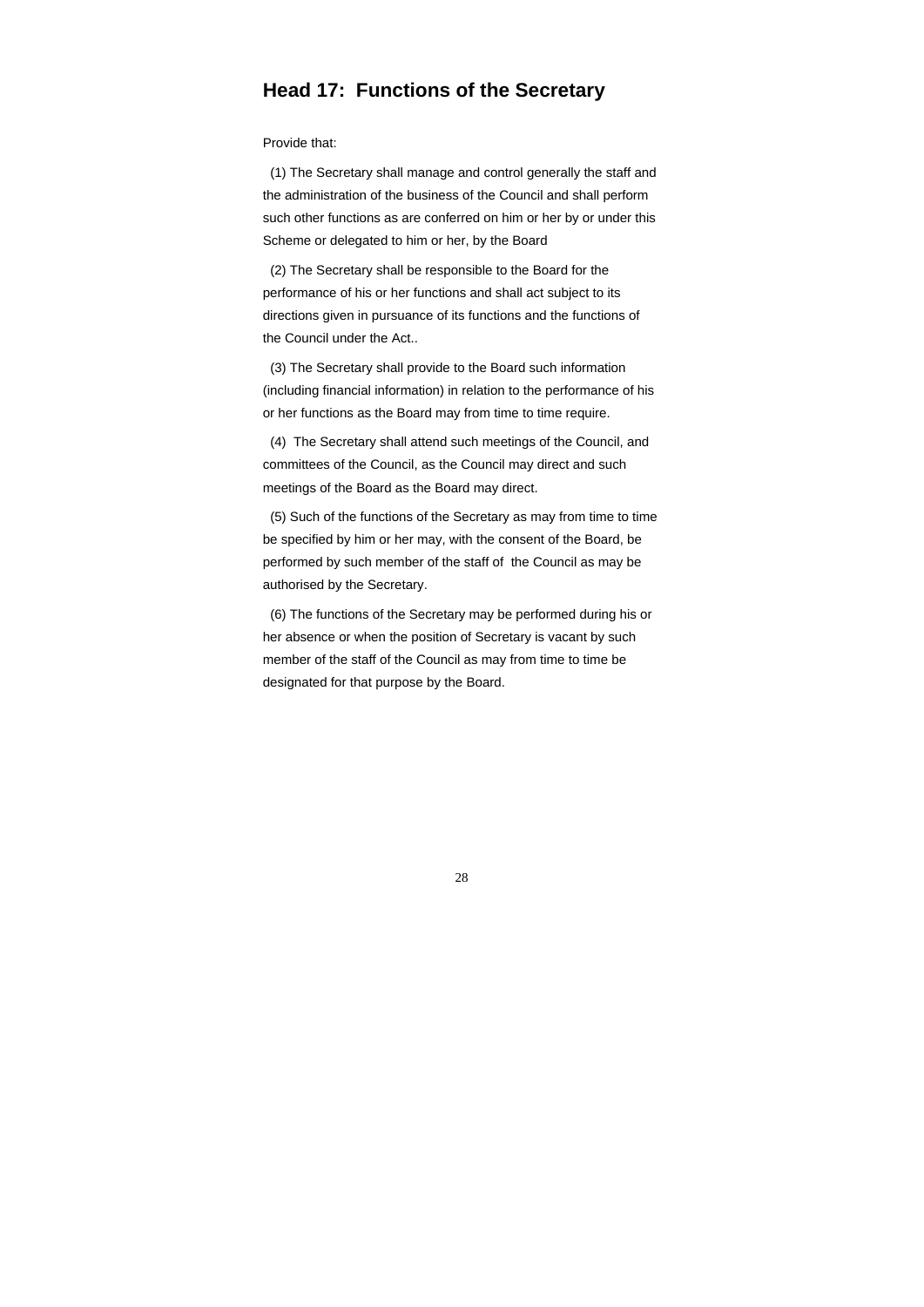# **Head 18: Staff**

#### Provide that

 (1) The Board may appoint such number of persons to be members of the staff of the Council as may be approved by the Minister with the consent of the Minister for Finance.

 (2) The Board shall determine the grades of staff of the Council and the numbers of staff in each grade as may be approved by the Minister with the consent of the Minister for Finance.

 (3) A member of the staff of the Council shall be a civil servant in the Civil Service of the State.

 (4) The appropriate authority ( within the meaning of the Public Service Management ( Recruitment and Appointments ) Act 2004, and the Civil Service Regulation Acts 1956 to 2005 ) in relation to the staff of the Council shall be the Board.

 (5) In this Head "civil servant in the Civil Service of the State" means a person holding a position in the Civil Service of the State.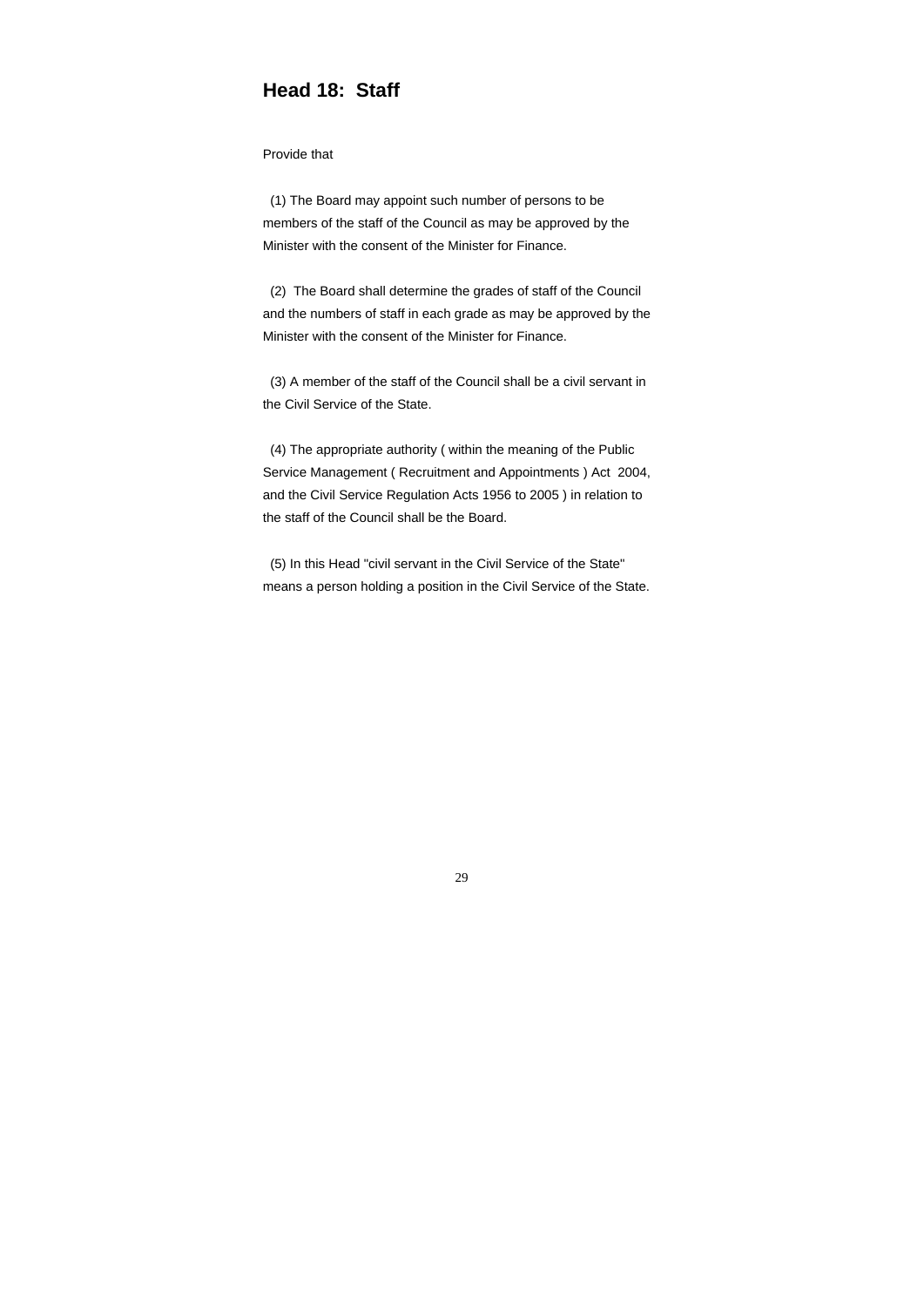**Part 2** 

# **Judicial Conduct Committee**

# **Head 19 - Application of this Part**

This Part shall apply to any misconduct by a judge ( including any act or omission by that judge ) after the commencement of this Part.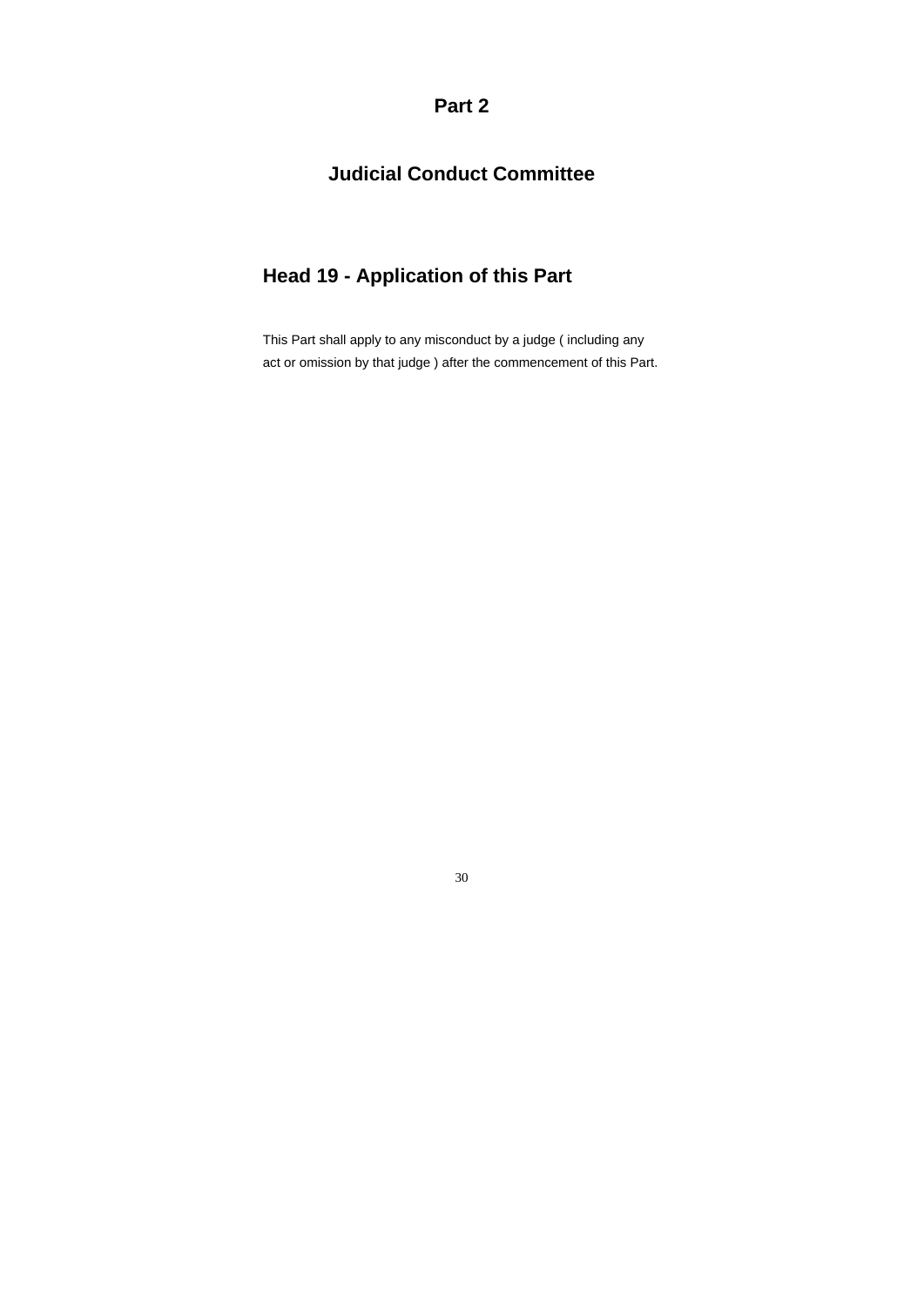### **Head 20: Judicial Conduct Committee**

Provide that:

 (1) There shall be, and is hereby constituted, a Judicial Conduct Committee which shall consist of—

> (*a*) the Chief Justice or a judge of the Supreme Court nominated by the Chief Justice,

 (*b*) a judge of the Supreme Court elected by the ordinary judges of that court,

 (*c*) the President of the High Court or a judge of that court nominated by the President of the court,

 (*d*) a judge of the High Court elected by the ordinary judges of that court,

 (*e*) the President of the Circuit Court or a judge of that court nominated by the President of the court,

 (*f*) a judge of the Circuit Court elected by the ordinary judges of that court ,

 (*g*) the President of the District Court or a judge of that court nominated by the President of the court,

 (*h*) a judge of the District Court elected by the ordinary judges of that court, and

 (*i*) three persons of standing in the community (in these Heads "lay members") appointed by the Government.

 (2) Every member of the Judicial Conduct Committee elected under subhead (1) (b), (d), (f) or (h) or appointed under subhead (1) (i) shall, unless he or she sooner resigns from, or by virtue of subhead (4) or (11), as the case may be, ceases to be a member of, the committee, be a member of the committee for a term of 4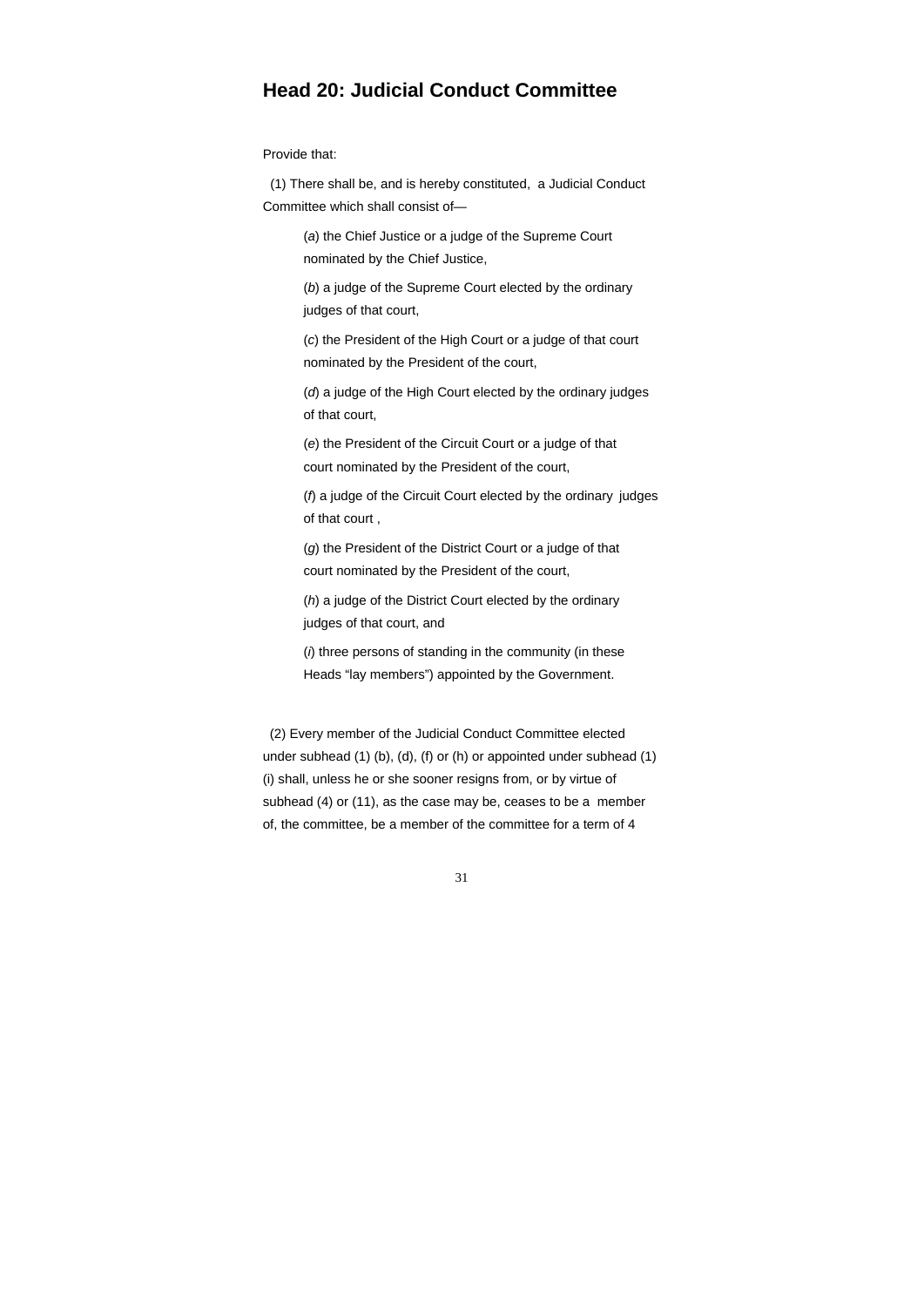years from the date of his or her appointment, which term may be renewed.

 (3) The Chief Justice or, where the Chief Justice has nominated a judge under paragraph (a) of subhead (1) to act in his or her place, that judge, shall be the chairperson of the Judicial Conduct Committee.

 (4) If a member of the Judicial Conduct Committee ceases to hold the office by virtue of which he or she became or was eligible to become a member of the Committee, he or she shall thereupon cease to be a member of the Committee.

 (5) If a member of the Judicial Conduct Committee elected under paragraph (b),(d), (f), (h) of subhead (1) ceases to hold the office by virtue of which he or she was elected a member of the Committee or resigns from membership of the Committee, a person may be elected to be a member of the Committee to fill the casual vacancy so occasioned in the same manner as the member of the committee who occasioned the casual vacancy.

 (6) A person elected to be a member of the Judicial Conduct Committee by virtue of subhead (5) shall hold that position for the remainder of the term of the member who occasioned the casual vacancy he or she is elected or to fill and shall be eligible for reappointment as a member of the committee.

 (7) The following persons shall not be eligible to be a lay member of the Judicial Conduct Committee:

(*a*) judges,

(b) retired judges,

(c) persons who are practising or have practised as solicitors or barristers,

(*d*) members of Dáil and Seanad Éireann,

 (e) members of a local authority within the meaning of the Local Government Act 1941.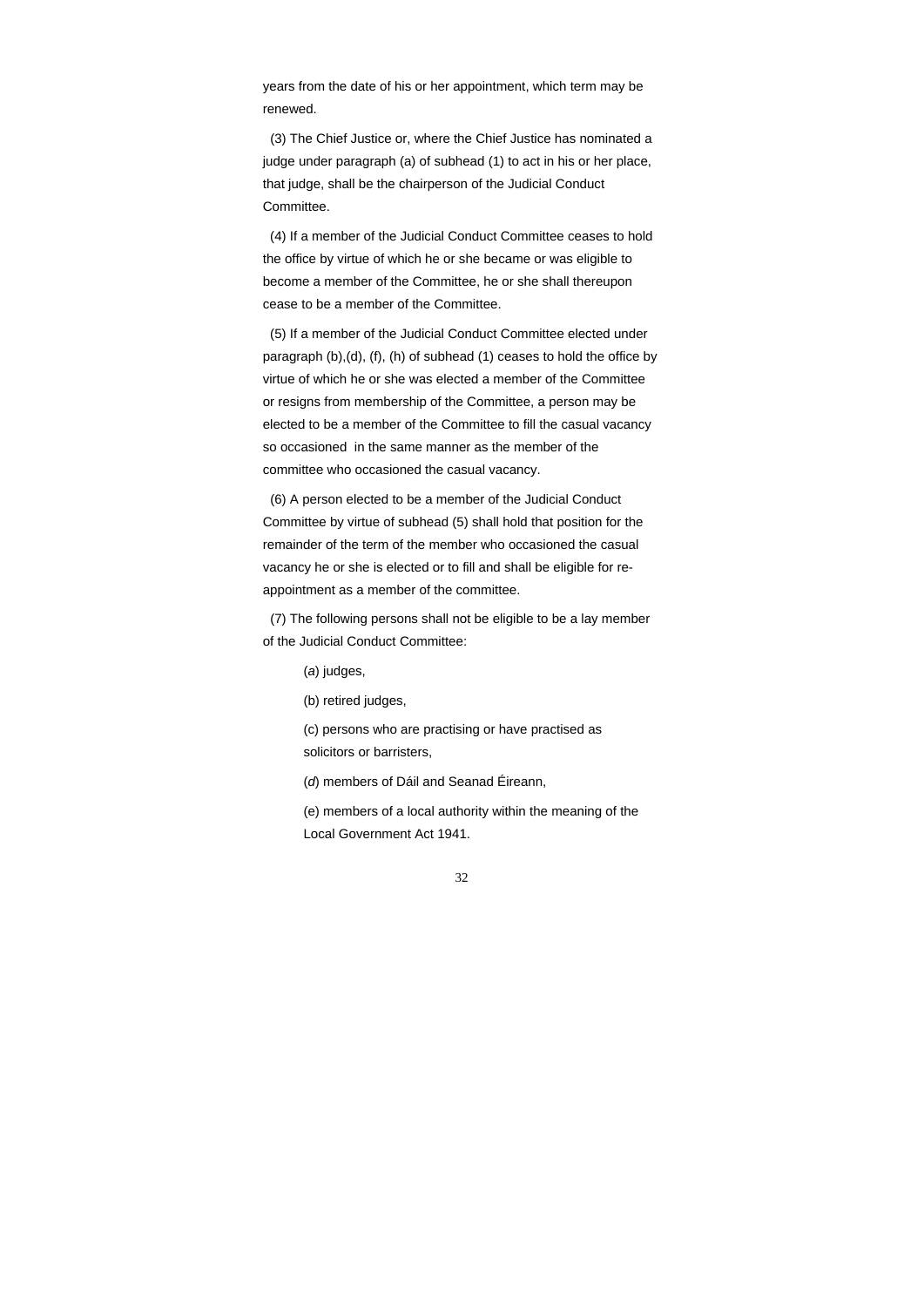(8) Subject to subhead (11), every lay member of the Judicial Conduct Committee appointed by the Government shall, unless he or she sooner resigns from membership of the Committee, be a member of the Committee for a term of 4 years from the date of his or her appointment, which term shall be renewable.

 (9) A member of the Judicial Conduct Committee elected under subhead (1)(b),(d),(f),(h) may resign from membership of the Judicial Conduct Committee by notice in writing addressed to the Chairperson of the Committee and the resignation shall take effect on receipt of such notice by the Chairperson.

 (10) A lay member may resign from membership of the Judicial Conduct Committee by notice in writing addressed to the Minister, a copy of which notice shall be sent to the Chairperson of the Committee at the same time, and shall cease to be a member on receipt of such notice by the Minister.

 (11) A lay person shall cease to be a member of the Judicial Conduct Committee on becoming a person ineligible to be a member of the Committee.

 (12) If a lay member of the Judicial Conduct Committee resigns from, or ceases to be a member of, that Committee before the expiry of his or her term of office, the Government may appoint a person to be a member of the Committee to fill the casual vacancy so occasioned.

 (13) A person appointed to be a member of the Judicial Conduct Committee by virtue of subhead (12) shall hold that position for the remainder of the term of the member who occasioned the casual vacancy he or she is appointed to fill and shall be eligible for reappointment as a member of the committee.

 (14) Subject to Head 22(3), the Judicial Conduct Committee may act notwithstanding one or more vacancies in its membership, provided always that there are at least 2 lay members.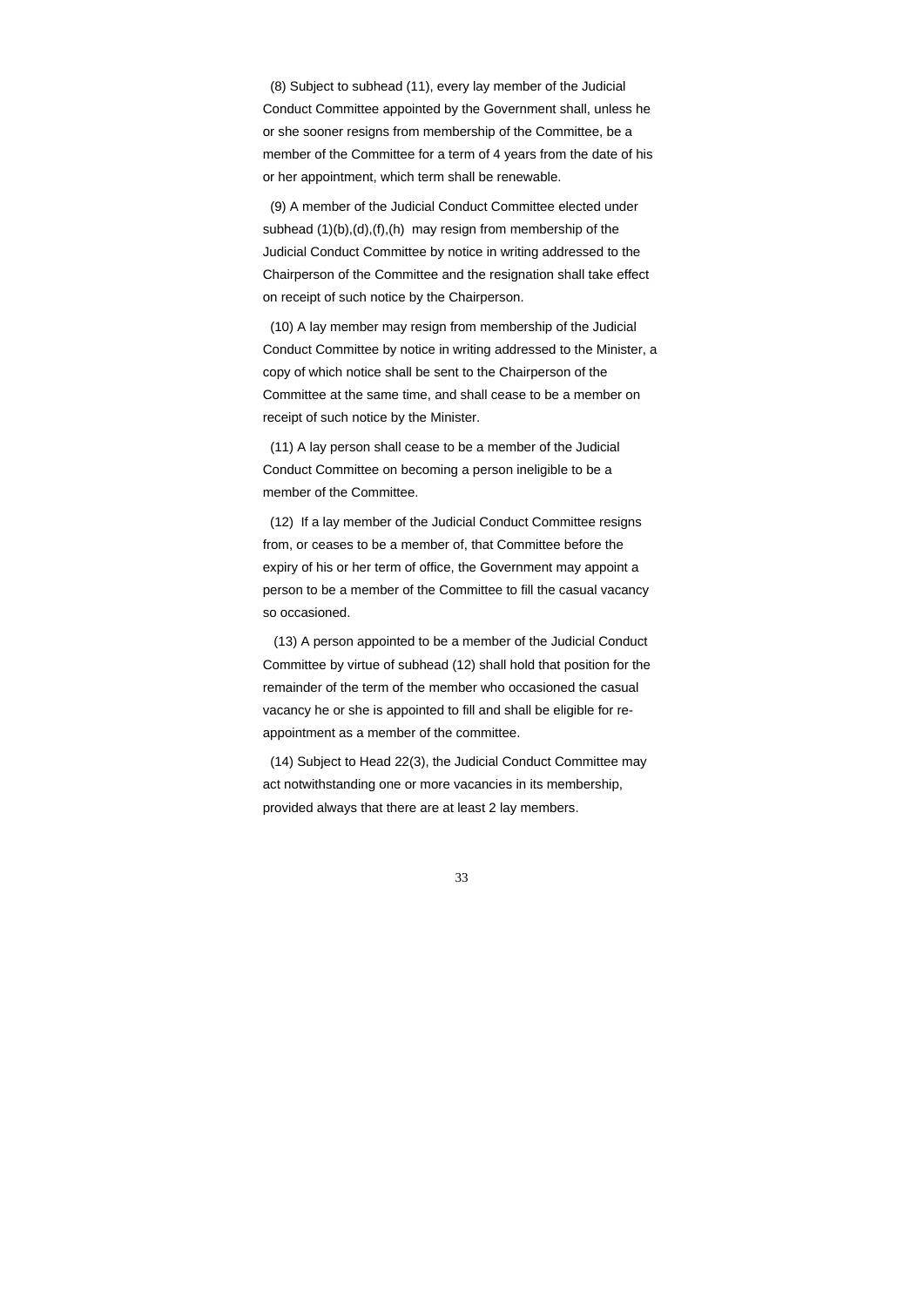(15) Where a member of the Judicial Conduct Committee who is a judge becomes the subject of a complaint that has been determined to be admissible in accordance with this Part, or the subject of an investigation into a matter referred to in head 25 (9), he or she shall forthwith cease to attend meetings of, or participate in the work of, the Committee until such time as the complaint has been finally disposed of, or the investigation concluded, as the case may be, under the provisions of this Act.

 (16) A member of the Judicial Conduct Committee shall not participate, or ( as the case may be ) further participate in any deliberations of the Committee in respect of any other complaint made to the committee or any matter referred to in Head 25(9), which is or is to be the subject of an investigation where his or her participation, or further participation, would not be consistent with the requirements of justice.

 (17) The Secretary of the Council shall be the secretary of the Judicial Conduct Committee and when discharging any function for or on behalf of the Committee shall be styled and known ( and is referred to in this Scheme ) as "Secretary of the Judicial Conduct Committee".

 (18) The Secretary of the Judicial Conduct Committee shall attend such of its meetings as the Judicial Conduct Committee may direct.

 (19) Administrative support, including staff, appropriate accommodation, facilities and services, for the Judicial Conduct Committee as may be necessary for its proper functioning, shall, subject to Head 21 (3), be provided to it by the Council.

- (20) There shall be paid :
	- (a) such allowances for expenses, if any, to a member of the Judicial Conduct Committee or a member of a Panel of Inquiry, who is a judge, and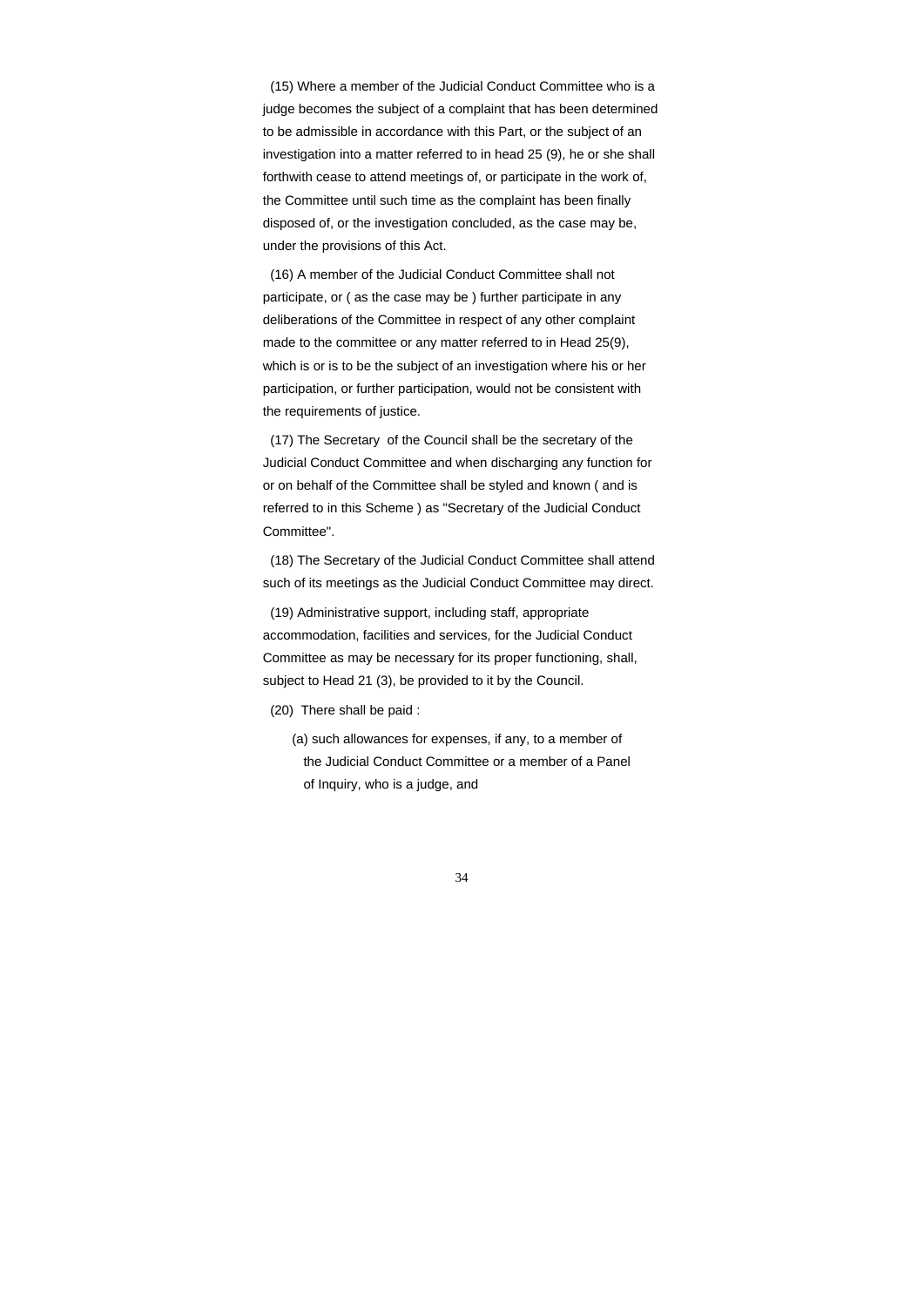(b) such remuneration ( if any) and allowances for expenses, if any, to a lay member of the Judicial Conduct Committee or of a Panel of Inquiry,

as the Minister, with the consent of the Minister for Finance, may from time to time determine.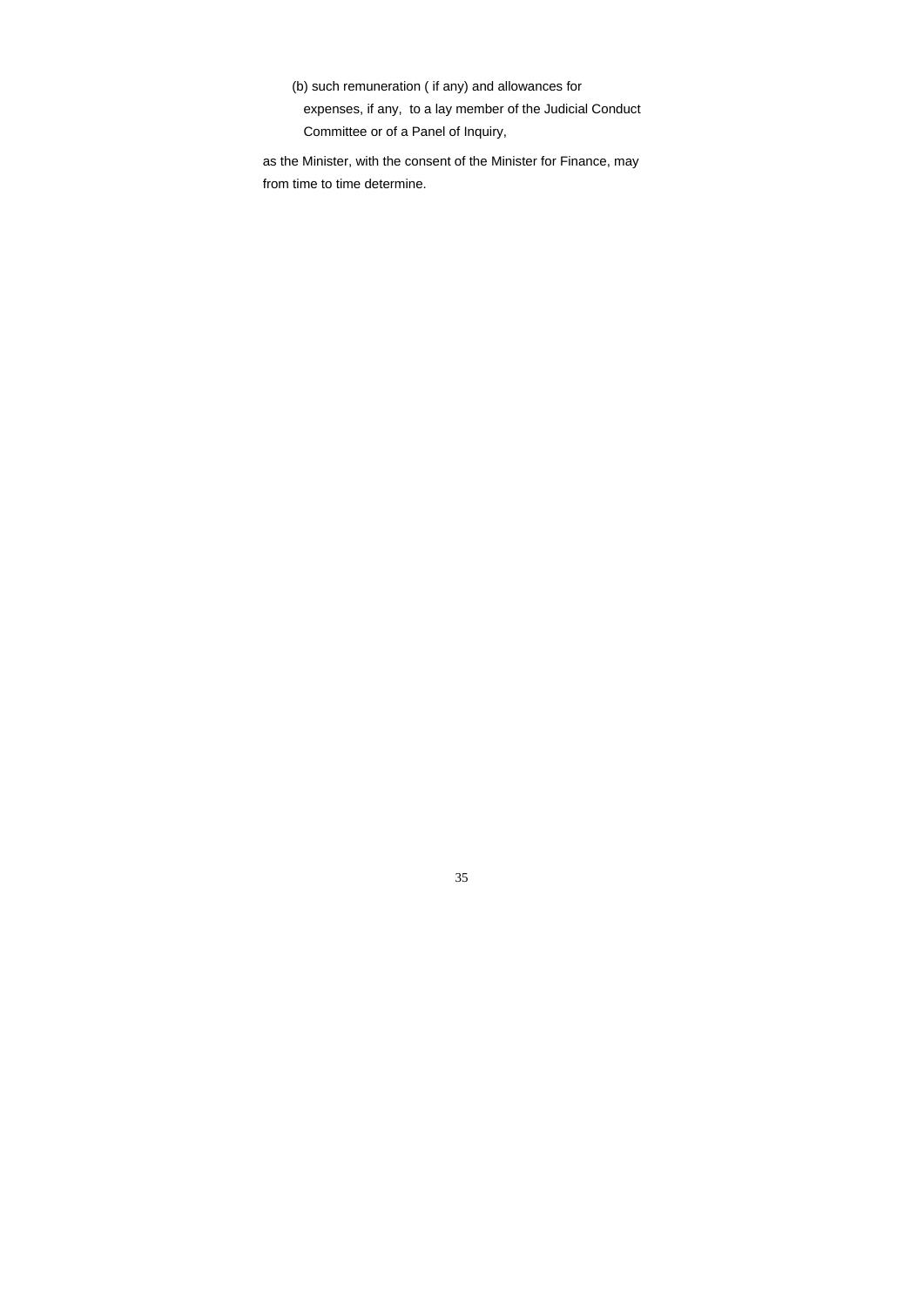# **Head 21: Functions of Judicial Conduct Committee**

#### Provide that:

 (1)The function of the Judicial Conduct Committee shall be to maintain and promote high standards of judicial conduct.

- (2) Without prejudice to the generality of subhead (1)
	- (a) the Judicial Conduct Committee shall

 (i) consider complaints and undertake investigations regarding the conduct of individual judges, and

 (ii) as a result of such consideration and/or investigation, take such action, if any, in accordance with this Part as it considers necessary for the purpose of safeguarding the administration of justice

(b) the Judicial Conduct Committee shall

 (i) prepare and submit to the Board draft guidelines concerning judicial conduct and ethics, with a view to their adoption by the Council under Head 5(2)(c), and

 (ii) whether at the request of the Board or the Council or on its own initiative, draft amendments to any such guidelines

 (c) the Judicial Conduct Committee may provide advice and recommendations to members of the judiciary concerning judicial conduct and ethics.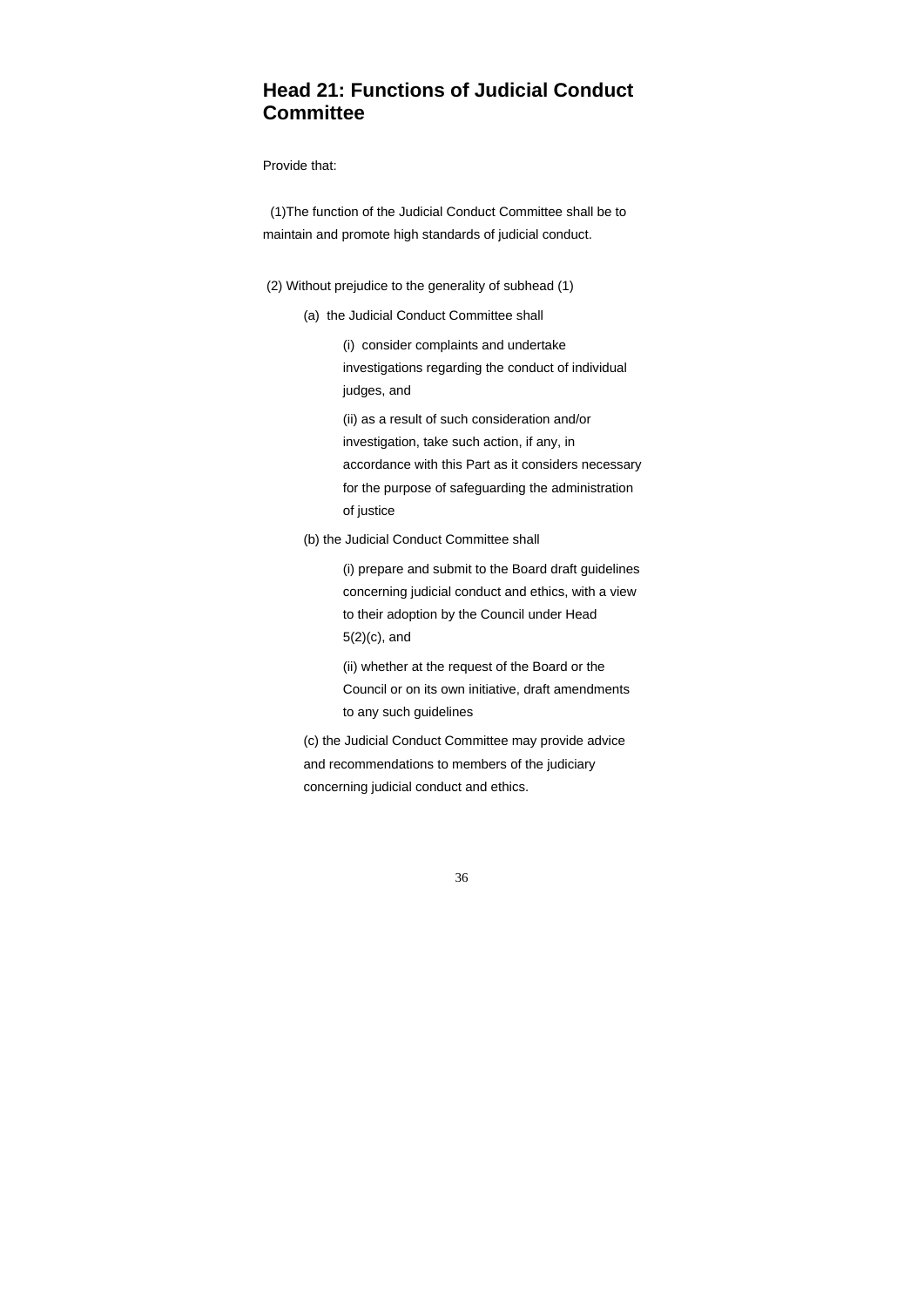- (3) The Judicial Conduct Committee shall, subject to this Act, be independent in the performance of its functions.
- (4) The Judicial Conduct Committee may obtain legal advice or medical or other advice in connection with the performance of any of its functions.
- (5) Persons engaged under subhead (4) shall be paid such fees as may, with the approval of the Minister given with the consent of the Minister for Finance, be from time to time determined by the Judicial Conduct Committee.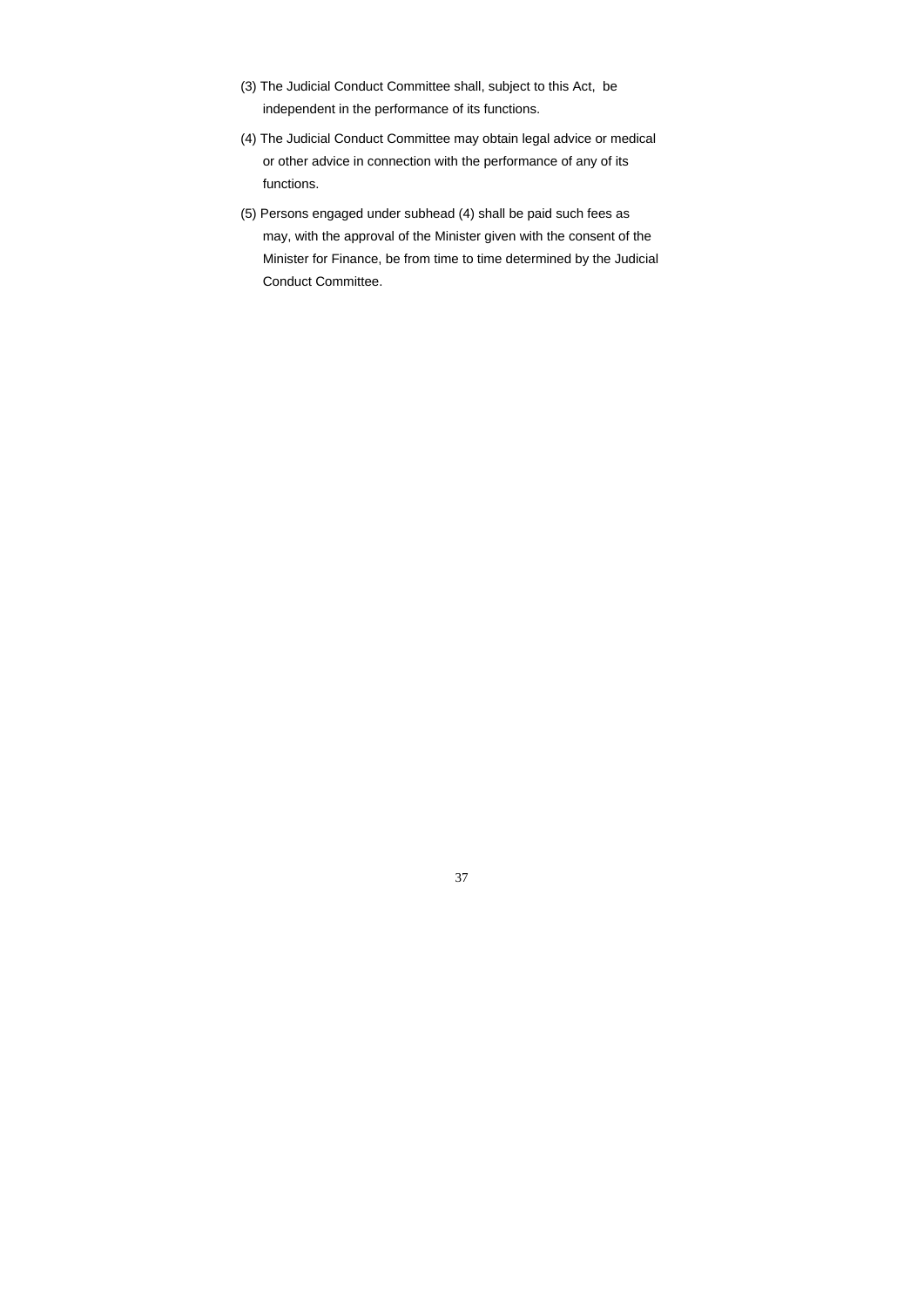## **Head 22: Meetings and Procedures of the Judicial Conduct Committee**

#### Provide that:

 (1) The Judicial Conduct Committee shall hold such and so many meetings as may be necessary for the performance of its functions but in any case shall meet not less frequently than once in every period of three months.

 (2) The first meeting of the Judicial Conduct Committee shall be held within one month after the date of the holding of the first meeting of the Council.

 (3) The quorum for a meeting of the Judicial Conduct Committee shall be five or such greater number of members as that Committee may from time to time determine, at least two of whom is are lay members.

 (4) The chairperson of the Judicial Conduct Committee shall preside at all meetings of the Committee at which he or she is present and in the absence of the chairperson the most senior judge who is a member of that committee shall so preside.

 (5) Every question at a meeting of the Judicial Conduct Committee shall be determined by a majority of the votes of the members present and voting on the question and, in case of an equal division of votes, the chairperson or other member presiding at the meeting shall have a second or casting vote.

 (6) Subject to this Scheme, and save where such procedure has been regulated by regulations made under Head 24, the Judicial Conduct Committee may regulate, by standing orders or otherwise, its own procedure.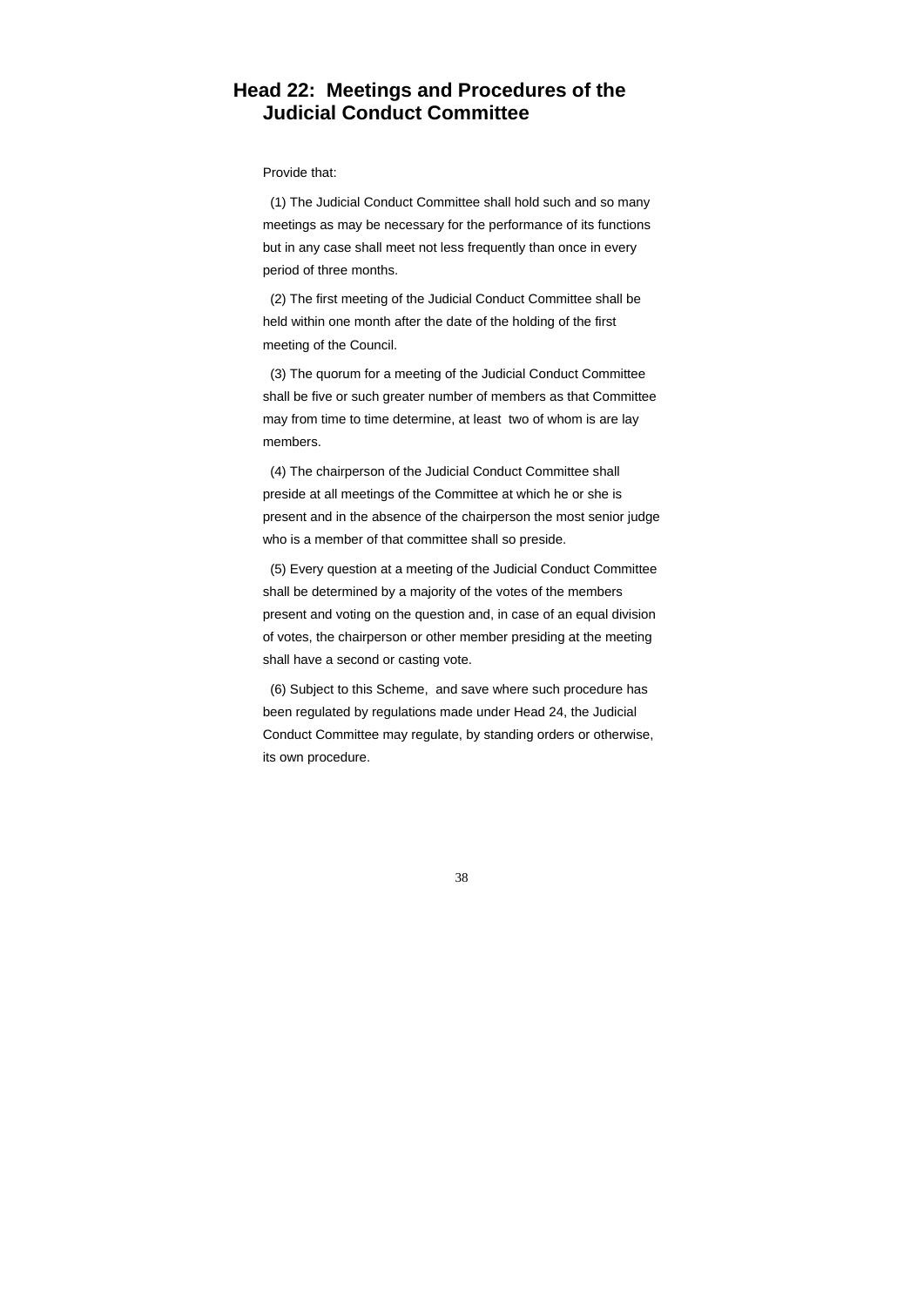### **Head 23: Designated Members**

Provide that:

 (1) The Judicial Conduct Committee shall from time to time invite two judicial and one lay member of that Committee to undertake the functions of designated members set out in Head 25 and, if a person so invited accepts the invitation, the Judicial Conduct Committee shall designate him or her for the purposes of this section.

 (2) Each person designated under this Head (referred to in these Heads as a "designated member") shall, subject to subhead (3), hold that position for such period, not being less than six months and not exceeding twelve months, as the Judicial Conduct Committee shall determine and shall state in the designation.

 (3) The Judicial Conduct Committee may invite a designated member to accept reappointment to that position and if he or she accepts the said invitation, the designated member shall continue to perform the functions of designated members set out in Head 25 for such period, not being less than six months and not exceeding twelve months (which may be extended by a reappointment in accordance with this subhead), as the Judicial Conduct Committee shall determine and shall state in the designation.

 (4) A designated member shall cease to be a designated member on his or her ceasing to be a member of the Judicial Conduct Committee or on his or her indicating in writing to the Chairperson of the Judicial Conduct Committee his or her desire to cease being a designated member, and the vacancy so arising shall be filled by another judicial or lay member as the case may be.

 (5) The designated members shall report to the other members of the Judicial Conduct Committee-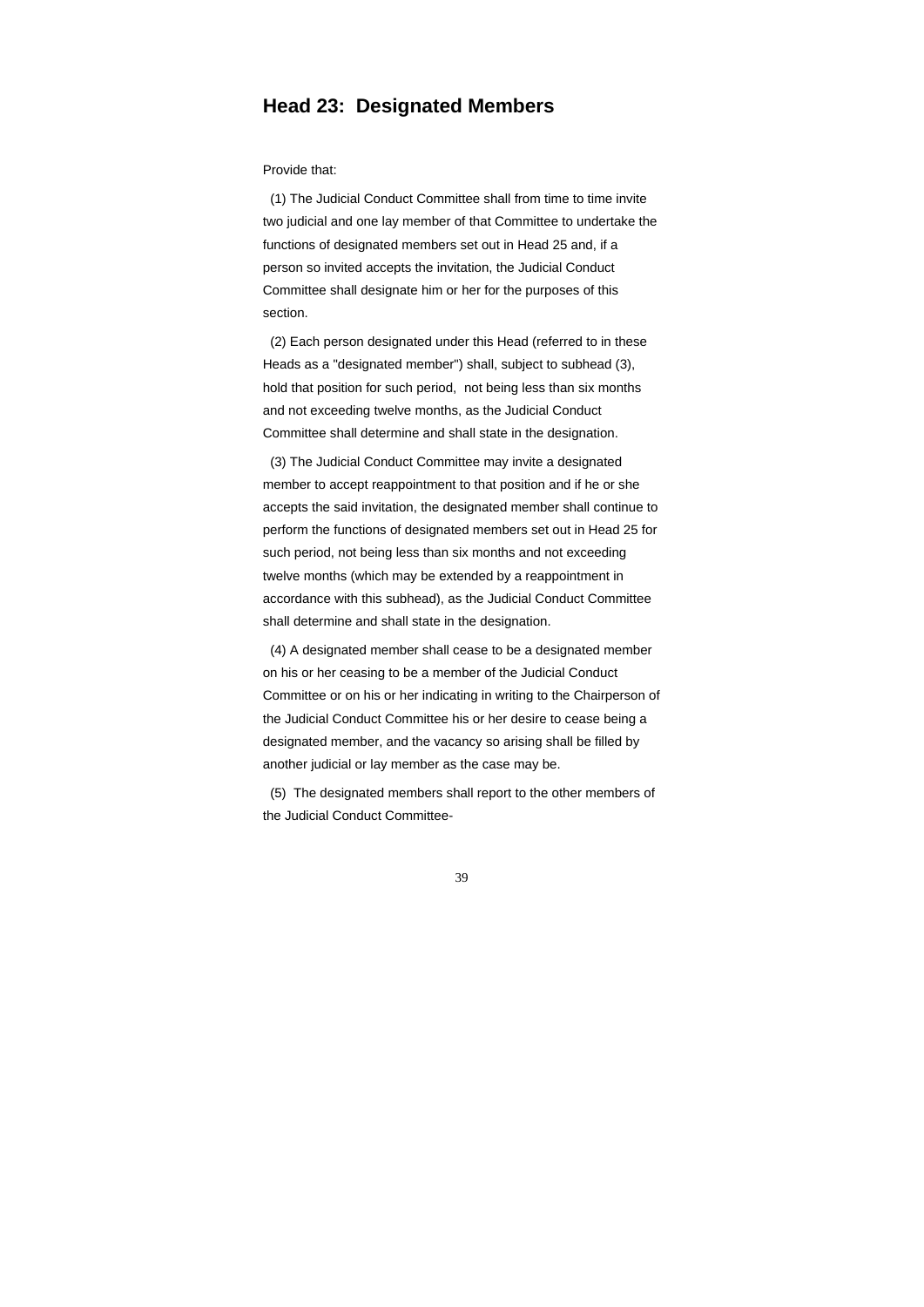(*a*) at such intervals (being intervals of not more than six months) as the designated members consider appropriate in relation to the general operation of the functions of designated members set out in Head 25, and

 (*b*) from time to time in relation to any matters relating to the operation of those functions which the designated members consider should be reported.

 (6) Where a matter is required to be determined by the designated members, each member shall have one vote and, in the absence of unanimity, the matter shall be determined by a majority of the votes of the members.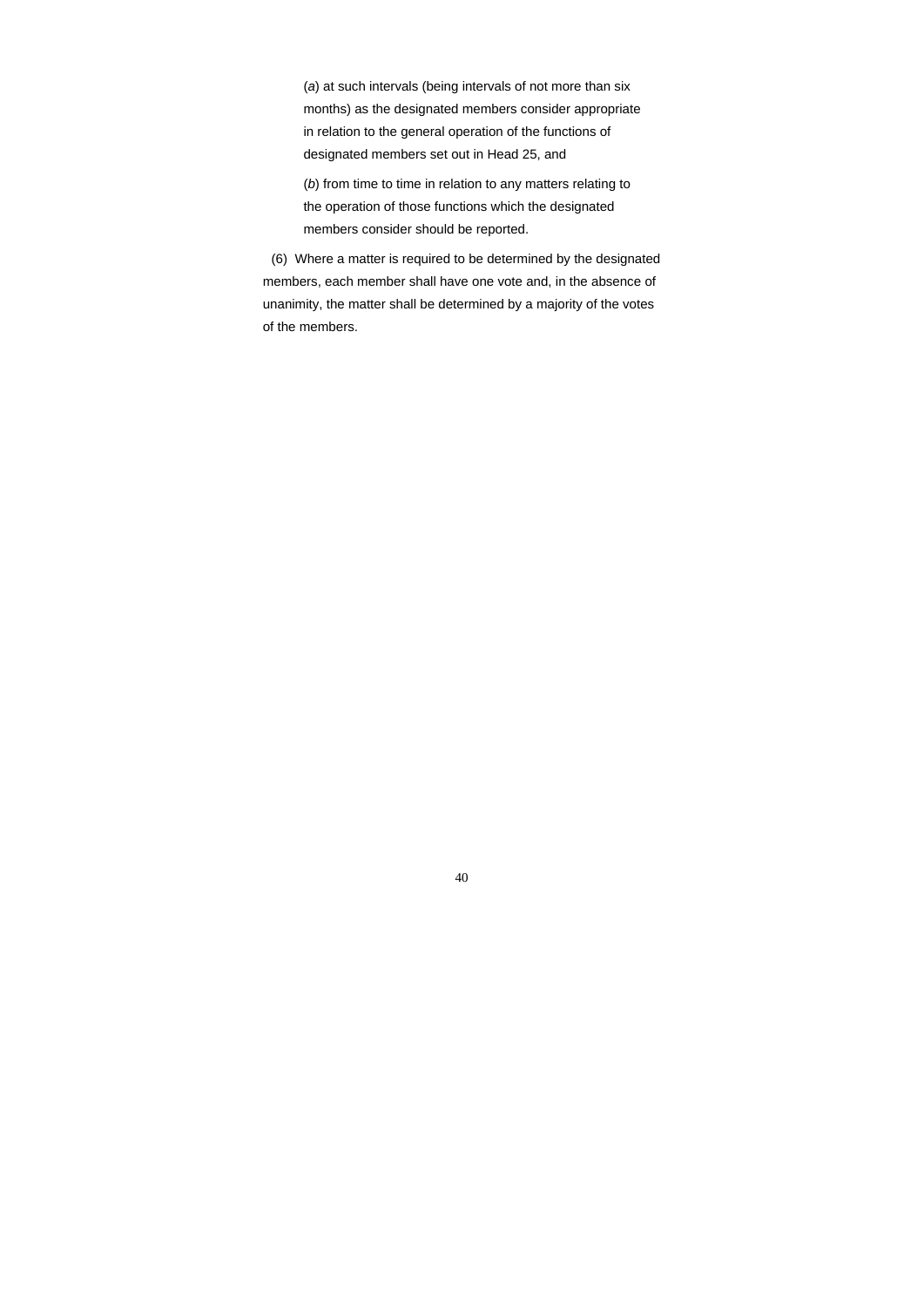## **Head 24: Procedure for conduct of investigations**

Provide that

 (1) Subject to subhead (3) the Judicial Conduct Committee shall, having regard to the provisions of the Act, the need to discharge its functions in an effective manner and in particular the need to observe fair procedures, make regulations in relation to the procedure to be followed concerning the making and investigation of complaints, and the making of determinations by the Judicial Conduct Committee, under this Part.

 (2) Without prejudice to the generality of subhead (1), regulations under this Head may provide in particular for

(a) the procedure to be followed -

(i) in making a complaint,

 (ii) in considering the admissibility of a complaint, (iii) in informal investigations and the resolution or attempted resolution of complaints the subject of informal investigations under Head 26,

 (iv) by a Panel of Inquiry appointed under Head 27, (v) on a determination by the Judicial Conduct

Committee under Head 31, and

 (b) the time limits to apply for the taking of any step under fixed by this Scheme.

 (3) Every regulation made by the Judicial Conduct Committee under this Head shall be laid by the Committee before each House of the Oireachtas as soon as may be after it is made and, if a resolution annulling the regulation is passed by either such House within the next 21 days on which that House has sat after the regulation is laid before it, the regulation shall be annulled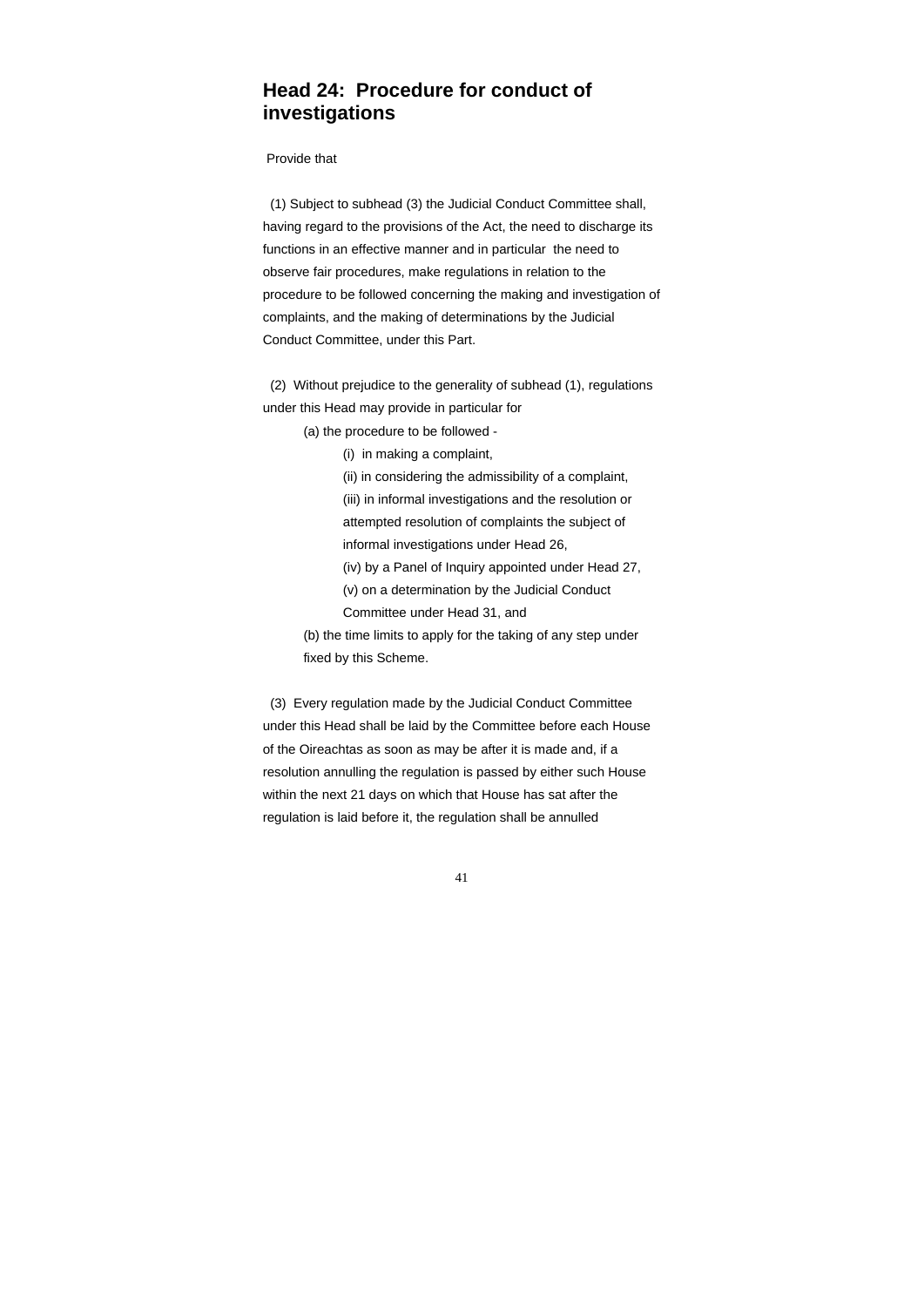accordingly but without prejudice to the validity of anything previously done thereunder.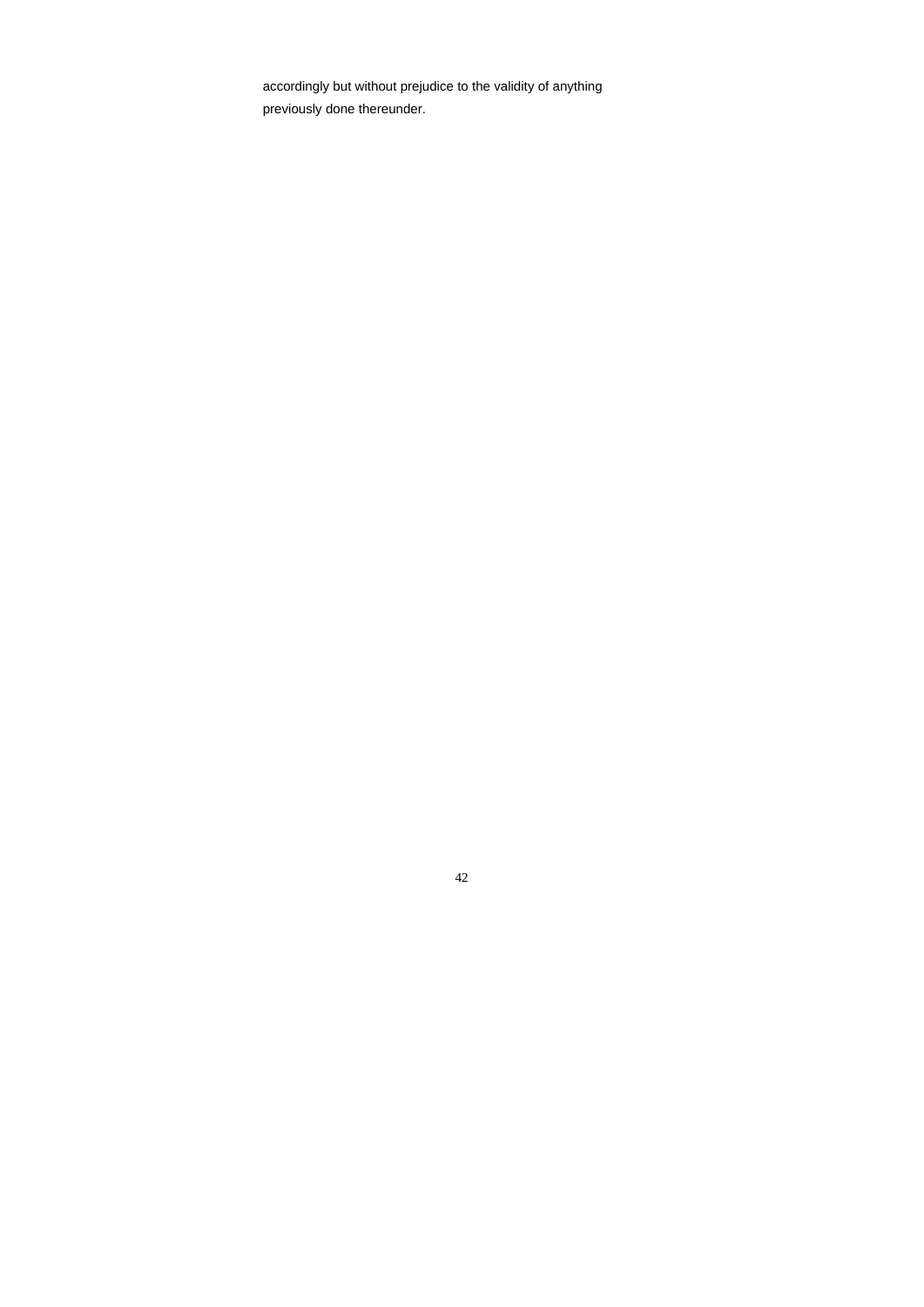### **Head 25: Initiation of investigations**

Provide that:

 (1) The Judicial Conduct Committee may determine (whether on foot of a complaint made under subhead (2) or of its own initiative) whether an investigation as to whether there has been a breach of judicial conduct by a judge, whether in the execution of his or her office or otherwise, and whether generally or on a particular occasion, should be undertaken in accordance with the provisions of these Heads and may initiate such an investigation.

 (2) A person may make a complaint to the Judicial Conduct Committee regarding breach of judicial conduct by a judge by writing to the Secretary in the manner prescribed by regulations made under Head 24.

(3) A complaint under subhead (2) shall be admissible if -

 (a) it is made within 6 months of the date of the alleged existence of the circumstances or occurrence of the conduct giving rise to the complaint,

(b) the person making the complaint—

 (i) was directly affected by or witnessed the alleged conduct giving rise to the complaint, or

 (ii) is a duly authorised officer of the Incorporated Law Society of Ireland or the General Council of the Bar in Ireland carrying out representative functions on behalf of its members and such complaint, if true, affects a member of that body,

(c) the complaint does not relate solely to—

 (i) conduct by the judge concerned in proceedings before that judge in respect of which a remedy by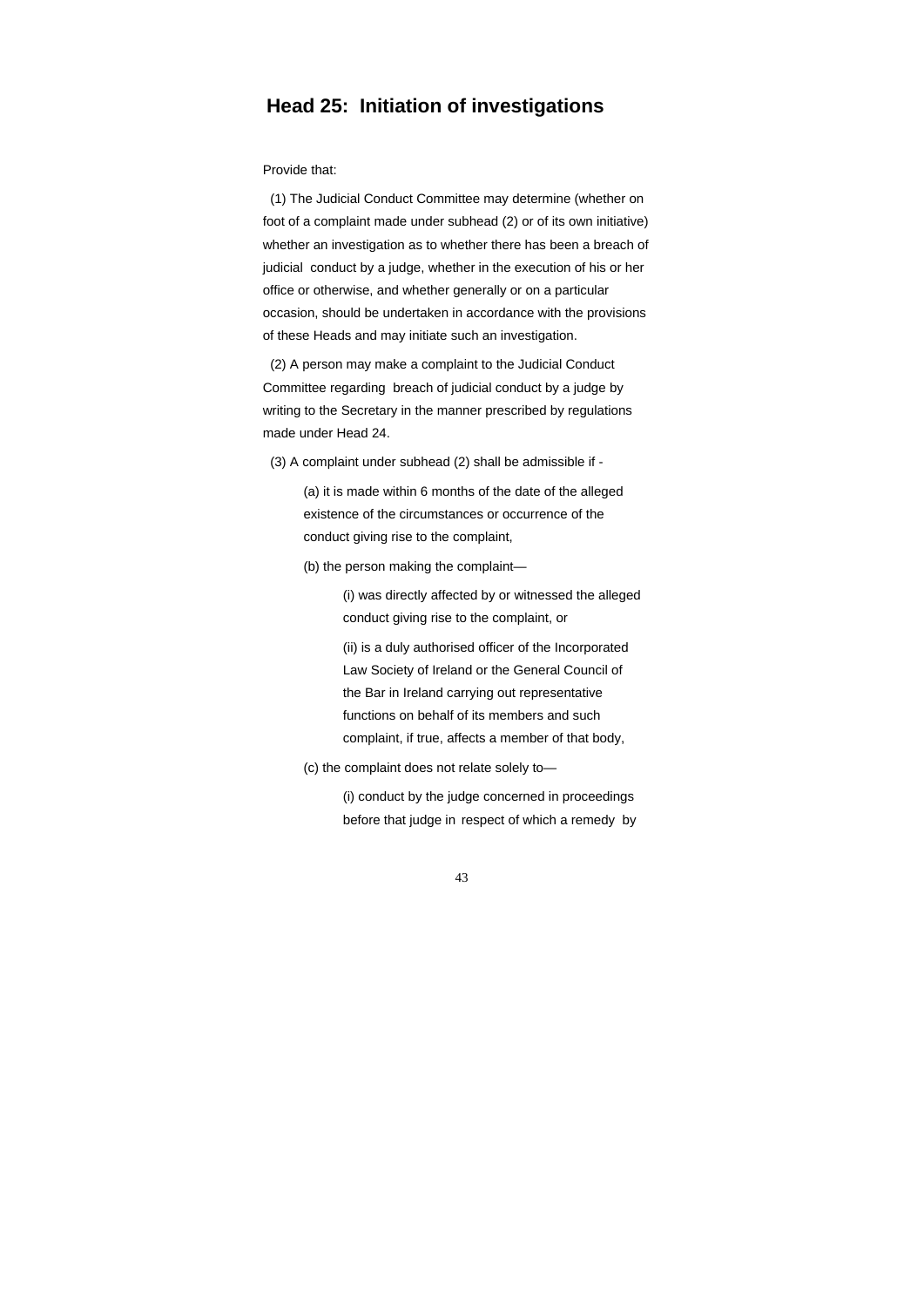way of appeal, judicial review, or other proceedings is or may have been provided for in, or in respect of, the proceedings concerned, or

(ii) the merits of a judicial decision, and

 (d) the complaint is not manifestly unfounded, frivolous or vexatious.

 (4) (*a*) Where the Secretary is of opinion that the complaint is not admissible in accordance with subhead (3), he or she shall notify the complainant and the judge against whom the complaint has been made in writing of that opinion and the reasons therefore and, subject to subhead (6), inform the complainant and the judge that no further action will be taken in respect of the complaint.

 (*b*) A notice under paragraph (*a*) shall inform the complainant that he or she may seek a review of the decision by request in writing to the Secretary.

 (5) (*a*) Where the Secretary receives a request referred to in subhead (4)(*b*) he or she shall refer the complaint, the notice and the request to the designated members.

> (*b*) Where a complaint is referred to the designated members under paragraph (*a*), the designated members shall consider the matter and determine whether—

> > (i) the complaint is admissible, or

 (ii) notwithstanding that the complaint is not admissible, it would be just and reasonable in all the circumstances that the subject matter of the complaint be investigated, or

 (iii) the complaint is not admissible and should not be investigated.

 (*c*) The Secretary shall inform the complainant and the judge concerned in writing of the determination under paragraph (*b*) and, in the case of a determination under subparagraph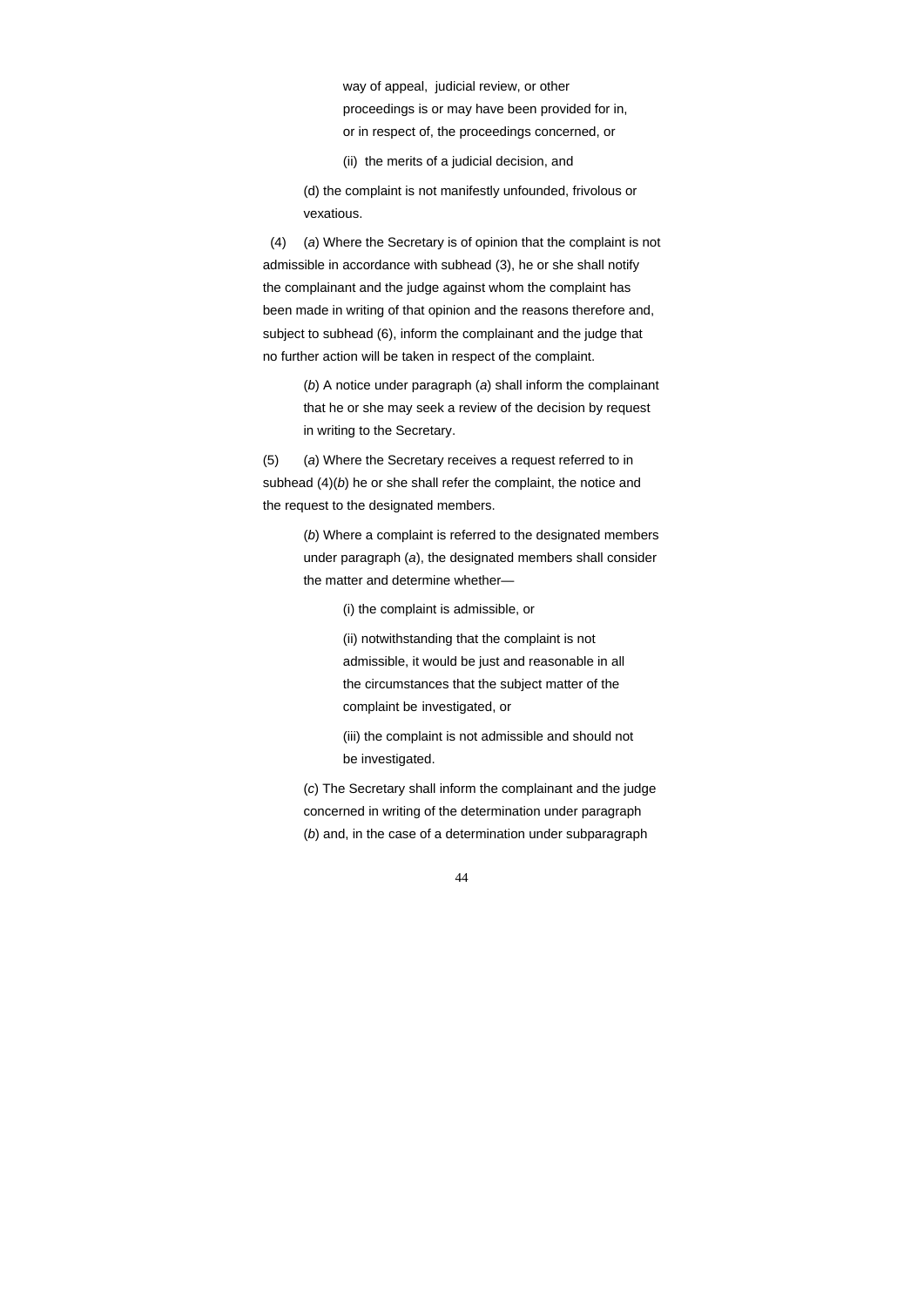(iii) of that paragraph, inform the complainant and the judge concerned that no further action will be taken in respect of the complaint.

 (6) (*a*) Where the Secretary is of opinion that a complaint is not admissible but that prima facie there has been a breach of judicial conduct by the judge concerned and that, in the particular circumstances, the investigation of the matter is necessary for the safeguarding of the administration of justice generally, he or she shall refer the complaint to the Judicial Conduct Committee, who shall determine whether or not the subject matter of the complaint shall be investigated as if it were a matter referred to in subhead (9).

 (*b*) Where the Judicial Conduct Committee decides to initiate an investigation under subhead (9) the Secretary shall, in lieu of a notice under subhead (4), notify the complainant and the judge concerned of the decision.

 (7) Where the Secretary considers a complaint to be admissible or where under subhead (5**)** the designated members determine, that the complaint is admissible the Secretary shall formally refer the complaint to the Judicial Conduct Committee

 (8) For the purpose of deciding whether or not a complaint is admissible, the Secretary or the designated members may make or cause to be made such informal enquiries as appear to them to be necessary.

 (9) The Judicial Conduct Committee may initiate an investigation under this Head notwithstanding that no admissible complaint has been made if it appears to the Committee that prima facie there has been a breach of judicial conduct by the judge concerned and that, in the particular circumstances, the investigation of the matter is necessary for the safeguarding of the administration of justice generally **.** Where the Committee decides to initiate an investigation under this subhead the Secretary shall advise the judge concerned of that decision.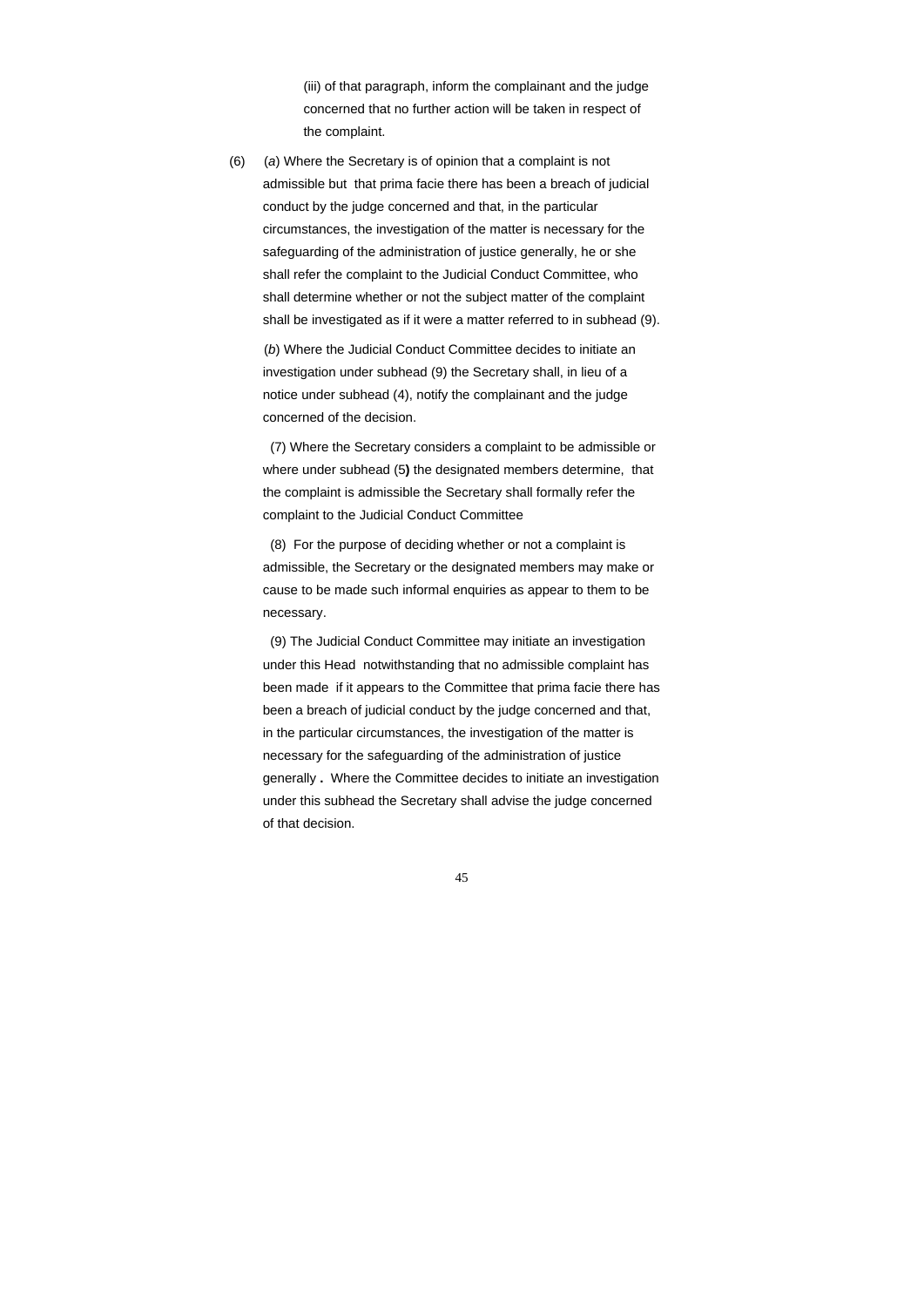46

 (10) Where a complaint alleges a number of matters, a part of the complaint may be treated as not admissible and not investigated notwithstanding that another part of the complaint is admissible or is, notwithstanding that it is not admissible, to be investigated.

 (11) If a complaint relates to conduct in proceedings which have not been finally determined, the Judicial Conduct Committee may adjourn the investigation pending the final determination of the proceedings.

 (12) Where the complainant fails or refuses to provide all reasonable cooperation to the Judicial Conduct Committee, the Committee may decline to proceed with an investigation and dismiss the complaint.

 (13) Where a complaint or a matter referred to in subhead (9) is to be investigated, the Judicial Conduct Committee shall initiate the investigation by either—

> (*a*) if it is of opinion that the complaint or matter to be investigated is of a minor nature and suitable for informal resolution, referring it for informal investigation and resolution under Head 26, or

 (*b*) if it is not of that opinion, appointing a Panel of Inquiry to investigate the matter under Head 27.

 (14) For the purpose of deciding whether to initiate an investigation in accordance with subhead (13)(*a*) or (*b*), the Judicial Conduct Committee may make or cause to be made such informal enquiries as appear to it to be necessary.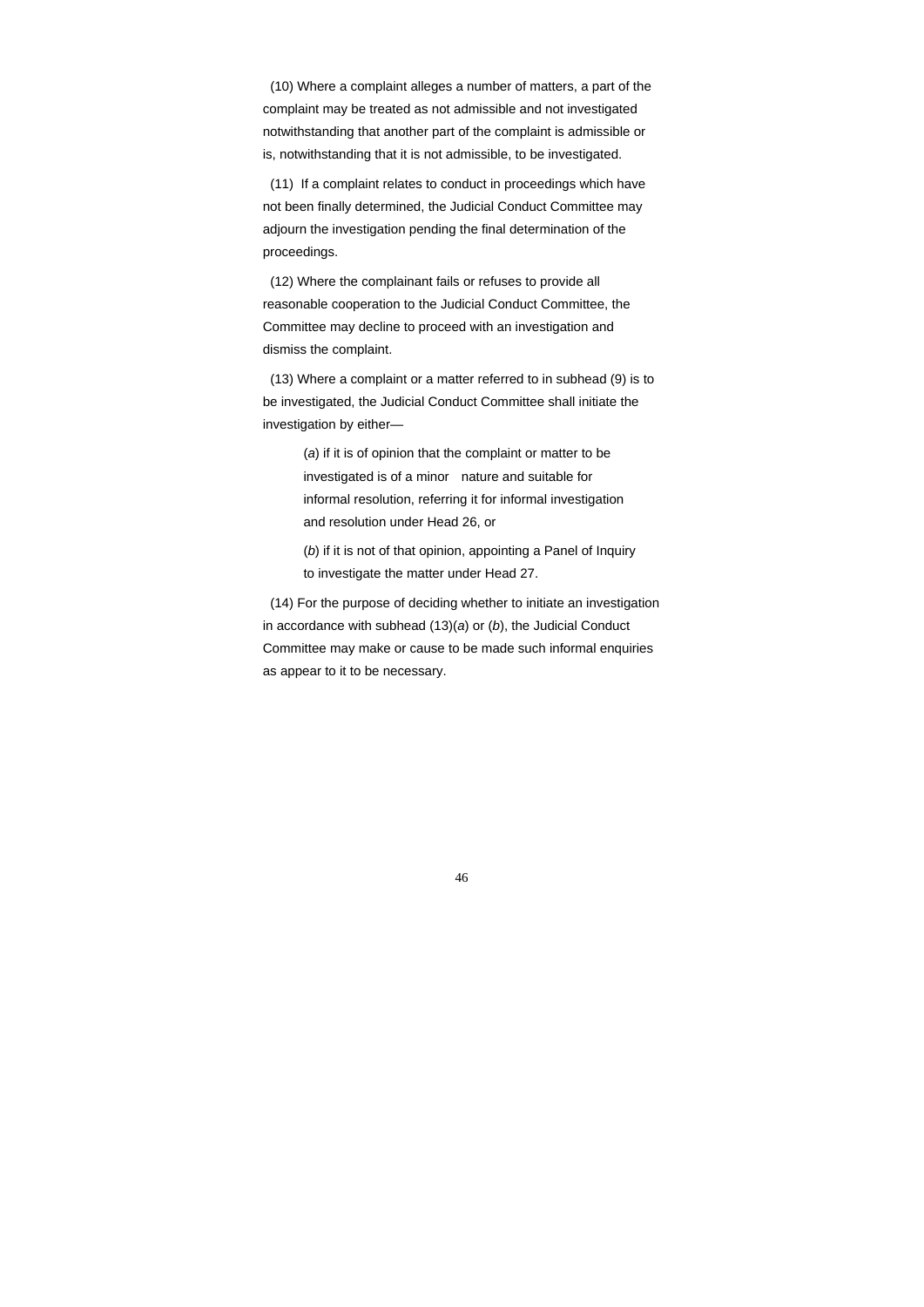## **Head 26: Informal investigations**

Provide that:

(1) Where—

 (*a*) the Judicial Conduct Committee has decided pursuant to Head 25 (13)(a) that a complaint or matter referred to in Head 25 (9) is suitable for informal investigation and resolution and

 (*b*) the judge concerned is an ordinary judge of the Supreme Court, High Court, Circuit Court or District Court,

(b) the judge concerned is the President of the High Court, the Circuit Court or the District Court,

the Judicial Conduct Committee may request the Chief Justice or the president of the court, as the case may be, to undertake on its behalf an investigation in accordance with the provisions of this Head.

(2) Where—

 (*a*) the Judicial Conduct Committee has decided pursuant to Head 25(13)(a) that a complaint or matter referred to in Head 25(9) is suitable for informal investigation and resolution and

the Judicial Conduct Committee may request the Chief Justice to undertake on its behalf an investigation in accordance with the provisions of this Head.

(3) Where—

 (*a*) the Judicial Conduct Committee has decided pursuant to Head 25(13)(a) that a complaint or matter referred to in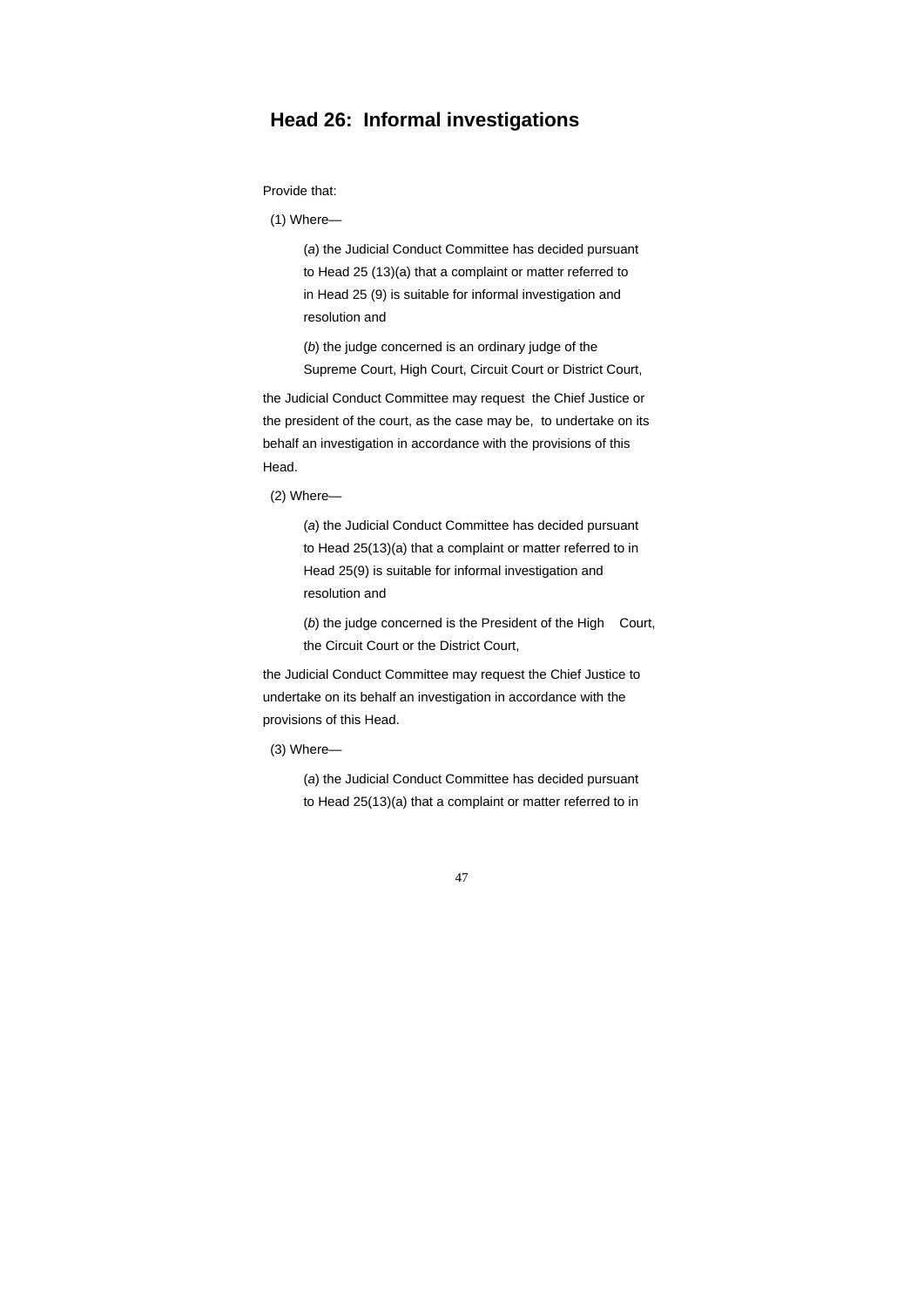Head 25(9) is suitable for informal investigation and resolution and

(*b*) the judge concerned is the Chief Justice,

the Judicial Conduct Committee may request the President of the High Court, the Circuit Court and the District Court to meet and to undertake on its behalf an investigation in accordance with the provisions of this Head.

 (4) An investigation under this Head shall be with a view to securing an informal resolution of the complaint or matter under investigation that is just and reasonable in all the circumstances.

 (5) Where, during an investigation under this Head, the investigating judge becomes, or the investigating judges become, of opinion that the complaint or matter under investigation is not of a minor nature or is otherwise not suitable for informal resolution, he or she or they shall inform the Judicial Conduct Committee accordingly in writing as soon as may be and the Judicial Conduct Committee shall, as soon as may be, refer the matter for investigation under Head 27 and that Head shall thereupon apply and have effect accordingly in relation to the investigation.

 (6) Where during the course of an investigation under this Head, the investigating judge becomes, or ( as the case may be ) the investigating judges become of the opinion that the complaint or matter under investigation ( or part thereof ) concerns or may concern the health and/or capacity of the judge concerned, the investigating judge or ( as the case may be ) the investigating judges shall

 (a) recommend to the judge concerned that he or she receive medical or other assistance or take other steps as the investigating judge considers or ( as the case may be ) the investigating judges consider appropriate, and (b) report such opinion and recommendation to the Judicial Conduct Committee.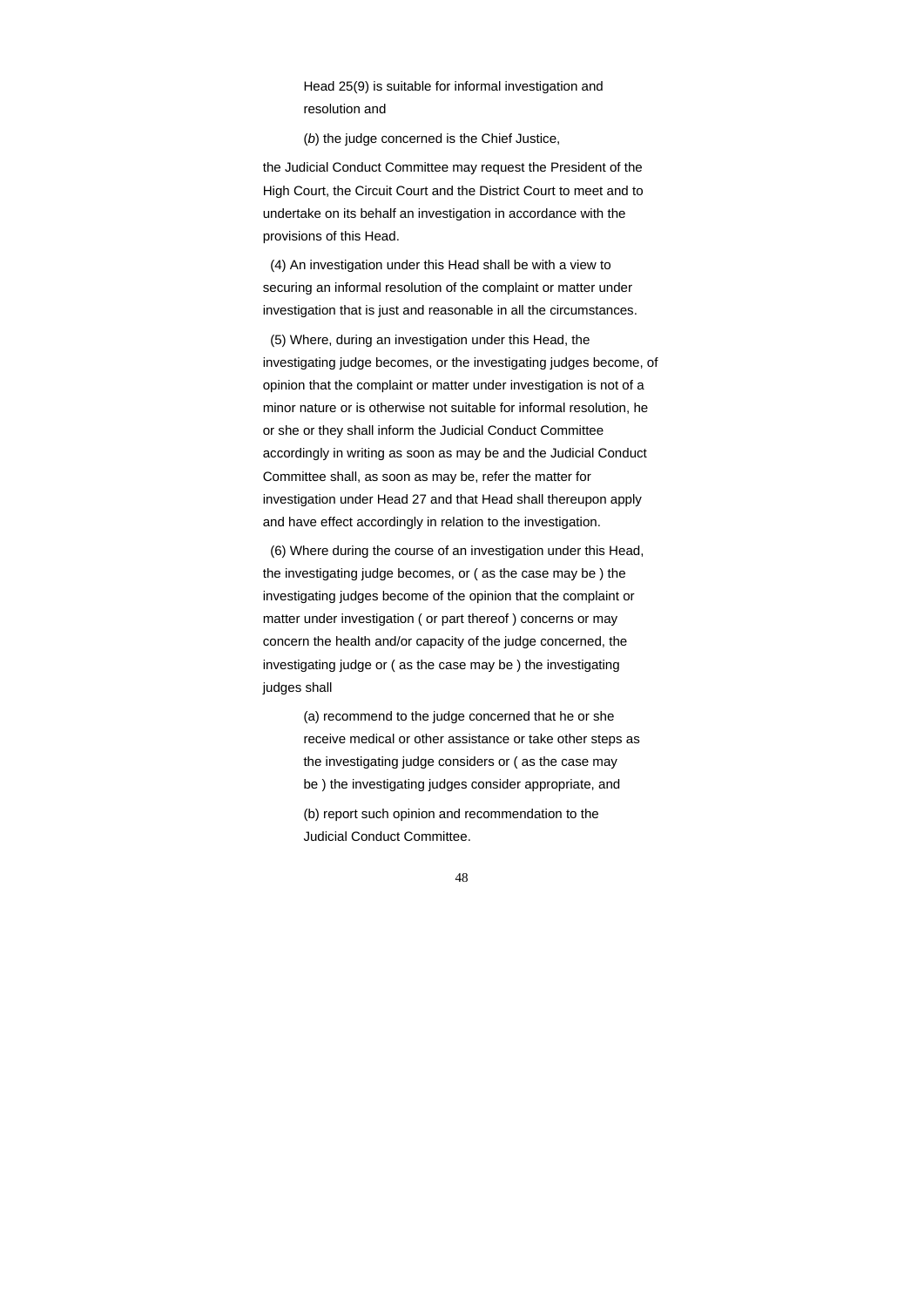(7) Where the judge concerned does not comply with a recommendation made under subhead (6) the investigating judge or ( as the case may be ) the investigating judges shall report such non-compliance to the Judicial Conduct Committee in the report to be submitted to the Judicial Conduct Committee under subhead (8).

 (8) On completion of an investigation under this Head, the investigating judge or ( as the case may be ) the investigating judges shall furnish to the Judicial Conduct Committee a report of the investigation containing the opinion of the investigating judge, or ( as the case may be ) the investigating judges or, if there is no unanimity, of a majority of them, as to whether the complaint or matter has been informally resolved.

 (9) Where an investigation under this section was conducted on foot of an admissible complaint the Secretary of the Judicial Conduct Committee shall notify in writing the person who made the complaint of the result of the investigation under this Head.

 (10) A statement and all communications made by a complainant or a judge the subject of an investigation under this head and made in connection with or for the purpose of an investigation under this Head shall not be admissible in any proceedings whatsoever.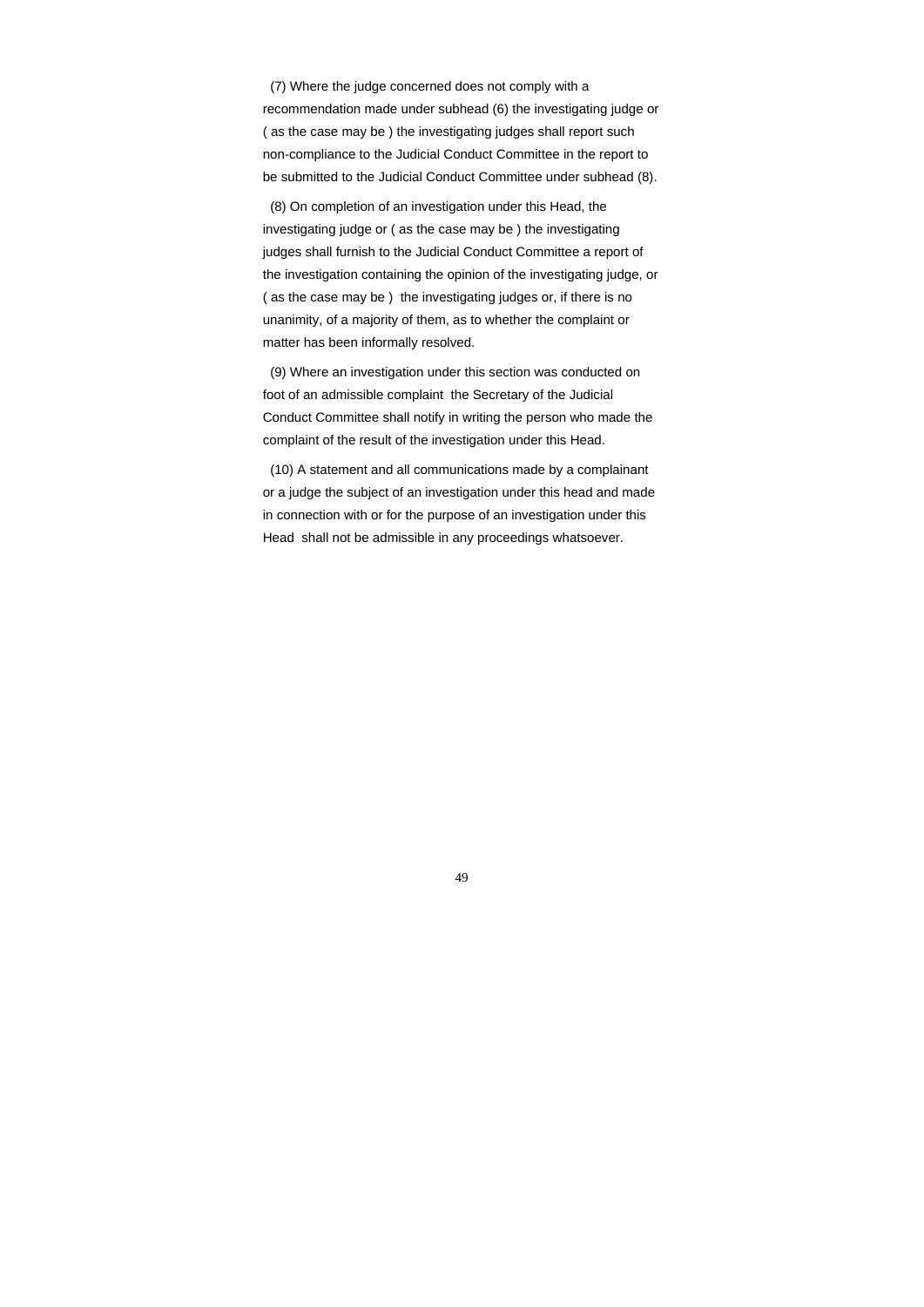### **Head 27: Panel of Inquiry**

Provide that:

(1) Where—

 (*a*) the Judicial Conduct Committee considers pursuant to Head 25(13)(b) that a complaint or a matter referred to in Head 25(9) requires investigation but is not suitable for informal resolution, or

 (*b*) during the informal investigation under Head 26 of a complaint or matter referred to in Head 25(9), the circumstances in subhead (5) of Head 26 arise, or

 (c) the Judicial Conduct Committee is satisfied, on completion of an investigation under Head 26 of a complaint or matter referred to in Head 25(9), that the complaint or matter has not been informally resolved,

the Judicial Conduct Committee shall appoint a Panel of Inquiry to carry out on its behalf an investigation into the complaint or matter and report to the Judicial Conduct Committee on the investigation in accordance with Head 30.

 (2) Where a complaint or matter is to be investigated under this Head the Secretary shall notify in writing

(a) the judge concerned and

 (b) in the case of a complaint, the person who made the complaint.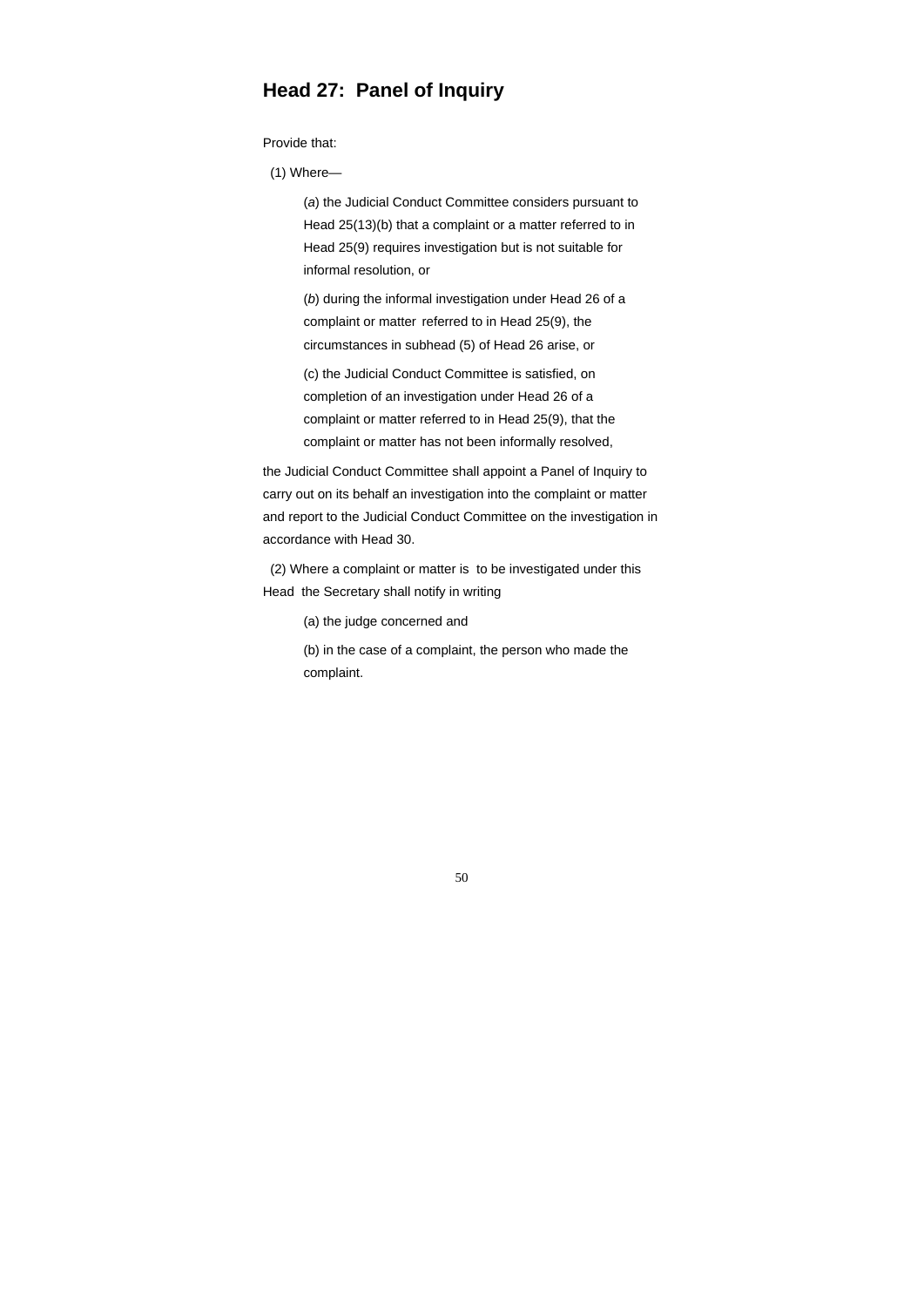### **Head 28: Membership of Panel of Inquiry**

Provide that:

(1) The Judicial Conduct Committee shall appoint—

(*a*) two judges, and

 (*b*) one lay member drawn from a panel of persons of standing in the community, appointed from time to time by the Government for the purpose,

 to be members of a Panel of Inquiry to carry out on its behalf an investigation into a complaint or matter referred to in Head 25(9).

 (2) (*a*) One of the judges appointed under subhead (1) shall be a judge of the same Court as the judge the subject matter of the investigation.

 (*b*) Where the matter to be investigated relates to the President of the High Court, Circuit Court or District Court, the President shall be treated for the purposes of paragraph (a) as a member of the Supreme Court, High Court or Circuit Court respectively.

 (3) The following persons shall not be eligible to be a member of a panel referred to in paragraph (b) of subhead (1):

(*a*) judges,

(b) retired judges

 (*c*) persons who are practising or have practised as solicitors or barristers,

(d) members of Dáil and Seanad Éireann,

 (e) members of a local authority within the meaning of the Local Government Act 1941.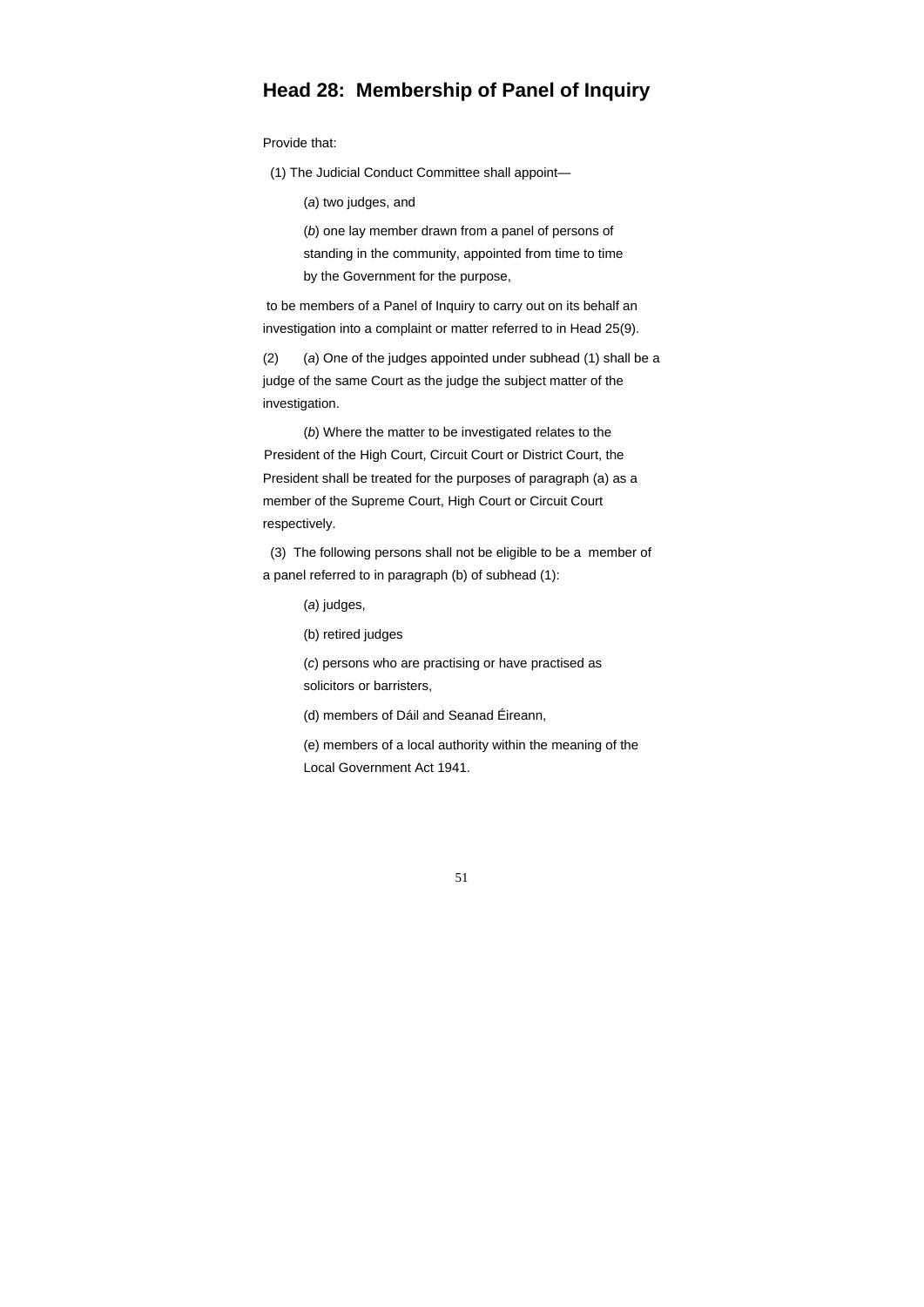(4) No member of the Judicial Conduct Committee may be a member of a Panel of Inquiry.

 (5) A member of a Panel of Inquiry shall, where he or she considers his or her participation, or further participation, in an investigation would not be consistent with the requirements of justice, so inform the Judicial Conduct Committee immediately, whereupon that member shall be deemed to have resigned and the Judicial Conduct Committee shall -

 (a) where the former member concerned is a judge, appoint another judge from the same court as a member of the Panel of Inquiry in that judge's place;

 (b) where the former member concerned is a lay person, appoint another lay person as a member of the Panel of Inquiry in that person's place.

 (6) The Judicial Conduct Committee shall nominate one member of a Panel of Inquiry to be the chairperson of that Panel of Inquiry.

 (7) Subject to subsection (8), the Judicial Conduct Committee shall appoint a new Panel of Inquiry to carry out on its behalf each new investigation.

 (8) Where the Judicial Conduct Committee considers it appropriate in all the circumstances, a Panel of Inquiry may carry out more than one investigation.

 (9) An investigation by a Panel of Inquiry shall, unless otherwise directed by the Judicial Conduct Committee, be held in private.

 (10) The Secretary of the Judicial Conduct Committee, or such member of staff of the Council as he or she may nominate, shall act as secretary of a Panel of Inquiry.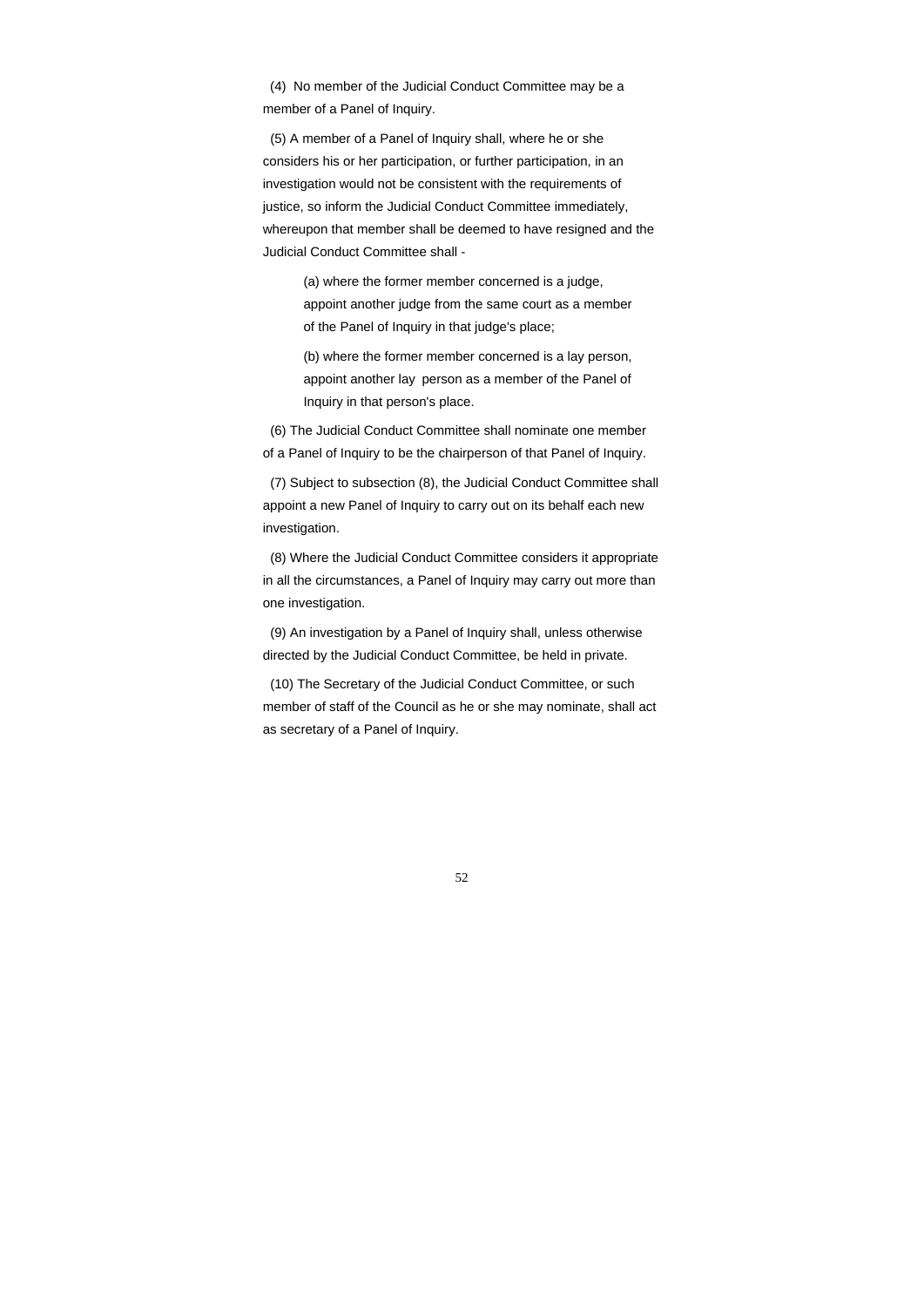### **Head 29: Investigation by Panel of Inquiry**

Provide that:

 (1) A Panel of Inquiry shall conduct an investigation into a complaint or matter referred to in Head 25(9) referred to it by the Judicial Conduct Committee in accordance with the provisions of this Head and any regulations made under Head 24.

 (2) In conducting the investigation, the Panel of Inquiry may initiate such inquiries into the subject matter of the investigation ( hereinafter in this head referred to as the "matter" ) as it thinks appropriate.

 (3) A Panel of Inquiry may conduct a hearing in connection with its investigation.

 (4) For the purposes of an investigation under this Head, the Panel of Inquiry may–

> (a) direct in writing any person, including the judge concerned , to attend before the Panel of Inquiry on a date and at a place and time specified in the direction and there to give evidence and to produce any document that is in the person's possession or power and is specified in the direction,

 (b) direct the person to answer questions that it believes to be relevant to the matter under investigation,

 (c) examine the person on oath or affirmation, or by use of a statutory declaration or written interrogatories, and administer oaths for that purpose,

 (d) examine or cross -examine the person to the extent the Panel thinks proper in order to elicit information relevant to the matter under investigation,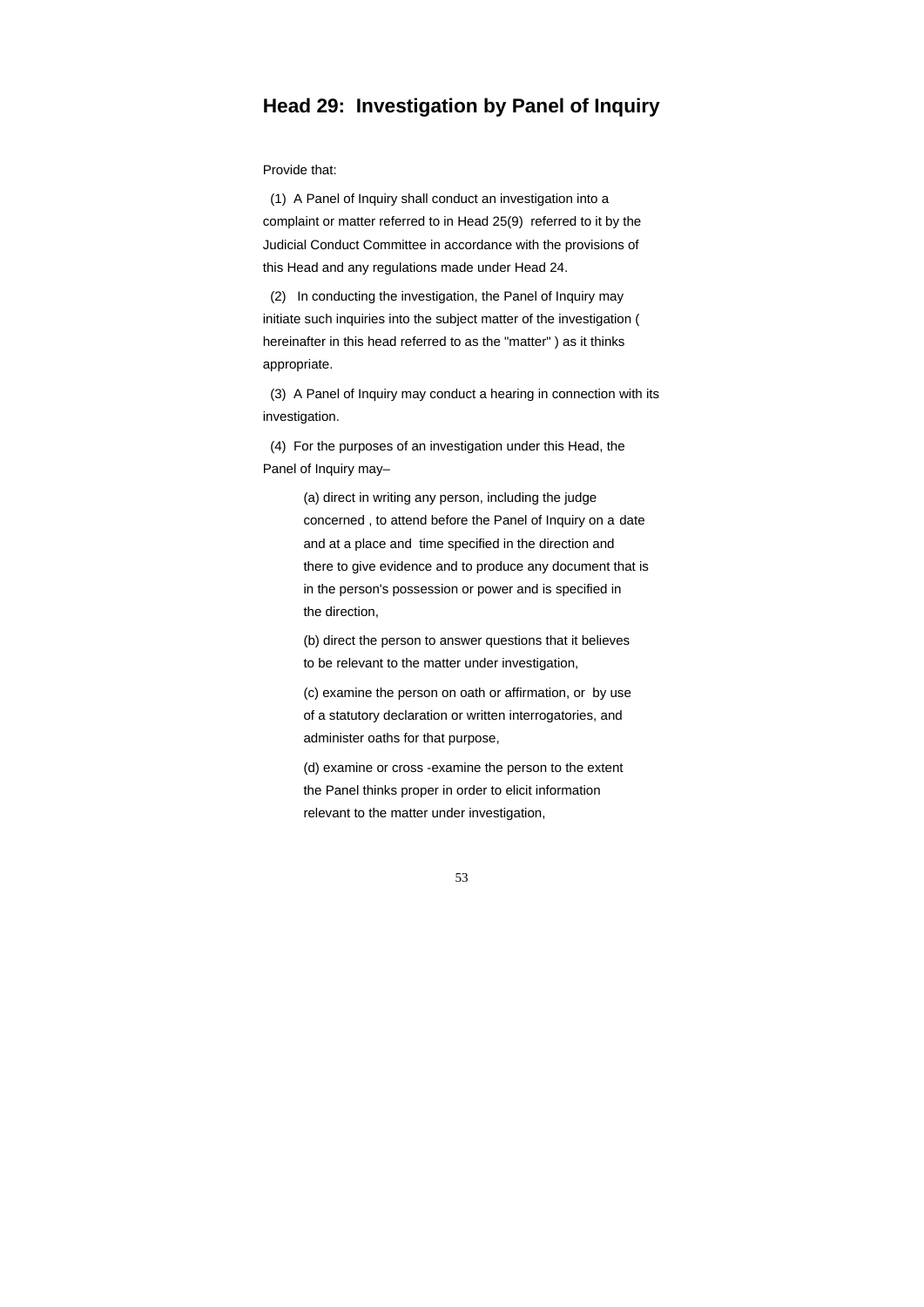(e) direct in writing any person to produce to the Panel of Inquiry any document that is in his or her possession, power or procurement and is specified in the direction,

 (f) record, or cause to be recorded, in writing, the answers of a person so examined.

 (5) Where the matter or a part thereof has been the subject of court proceedings, a Panel of Inquiry may for the purposes of its investigation take account of those proceedings and the outcome thereof.

 (6) A Panel of Inquiry shall, for the purpose of an investigation or hearing under this Head, have the powers, rights and privileges vested in the High Court or a judge thereof on hearing an action in respect of—

> (i) the enforcement of the attendance of witnesses and their examination on oath or otherwise, and

> (ii) the compelling of the production of documents,

 and the attendance of any person may be enforced, and the production by any person of any document may be required, by a Panel of Inquiry by the issuing to such person of a summons in the manner provided for by regulations made under Head 24.

 (7) The Panel of Inquiry may, if it considers it appropriate in the circumstances, hold a preliminary hearing prior to the issuing of a summons or Production Order wherein the person likely to be affected will have the opportunity prior to the issuing of the order of making representations with regard thereto.

 (8) Where during the course of an investigation or hearing under this Head, the Panel of Inquiry becomes of the opinion that the matter under investigation ( or part thereof ) concerns or may concern the health and/or capacity of the judge concerned, the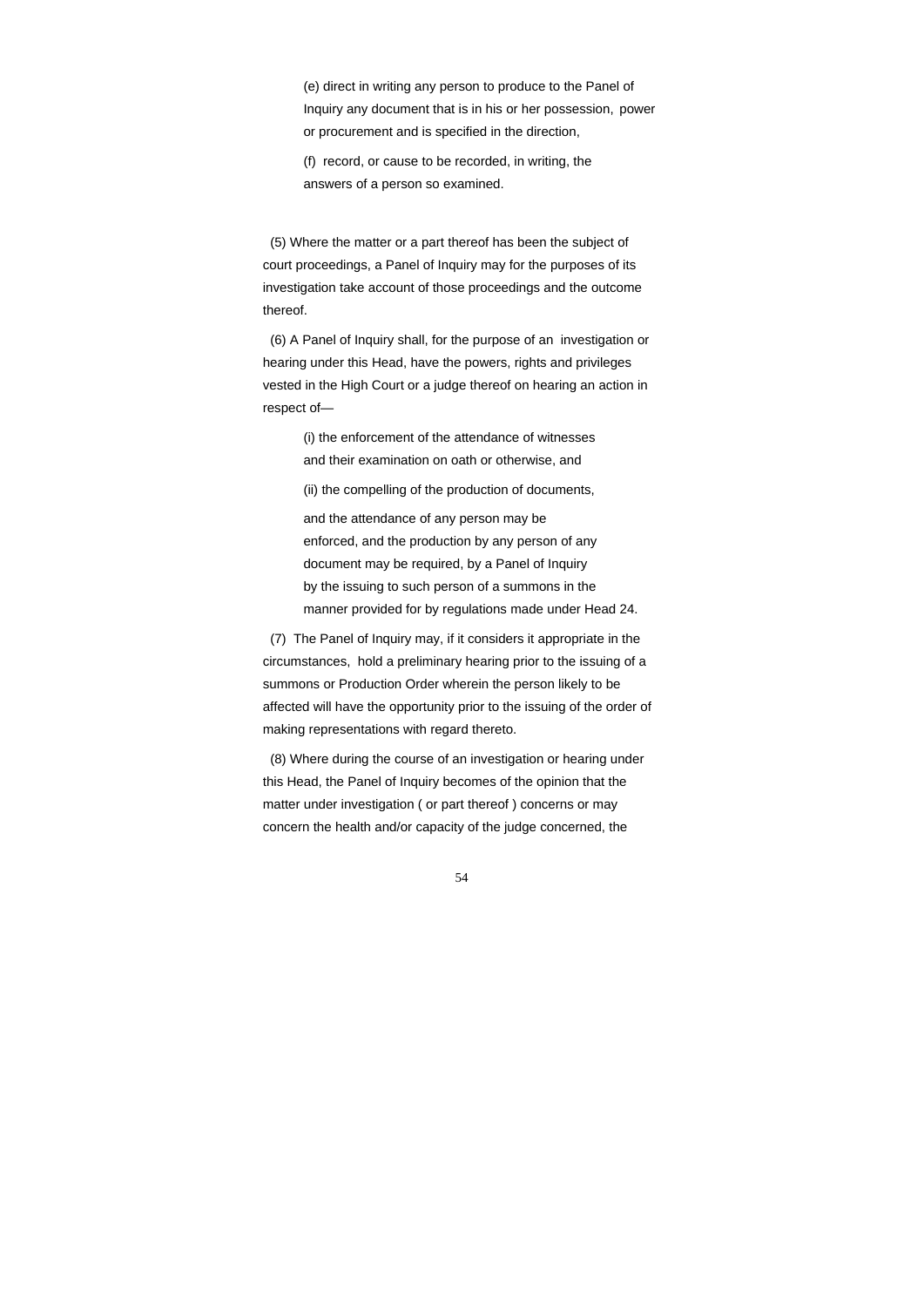Panel of Inquiry may report that opinion to the Judicial Conduct Committee.

 (9) Where the Judicial Conduct Committee receives a report under subhead (8) it may -

 (a) where the judge concerned is an ordinary judge of the Supreme Court, High Court, Circuit Court or District Court refer the report to the Chief Justice, in the case of a judge of the Supreme Court or to the President of the court of which the judge is a member;

 (b) where the judge concerned is the President of the High Court, Circuit Court or District Court, refer the report to the Chief Justice; or

 (c) where the judge concerned is the Chief Justice refer the report to the Presidents of the High, Circuit and District Courts.

 (10) On receipt of a report in accordance with subhead (9) the Chief Justice, president of the court concerned or the presidents, (as the case may be), may

> (a) recommend to the judge concerned that he or she receive medical or other assistance or take other steps as the Chief Justice, the president of the court concerned or the presidents ( as the case may be ) consider appropriate, and

 (b) report such recommendation to the Judicial Conduct Committee.

 (11) Where the judge concerned does not comply with a recommendation referred to in subhead (10) the Chief Justice, the president of the court concerned or the presidents ( as the case may be) shall report such non-compliance to the Judicial Conduct Committee.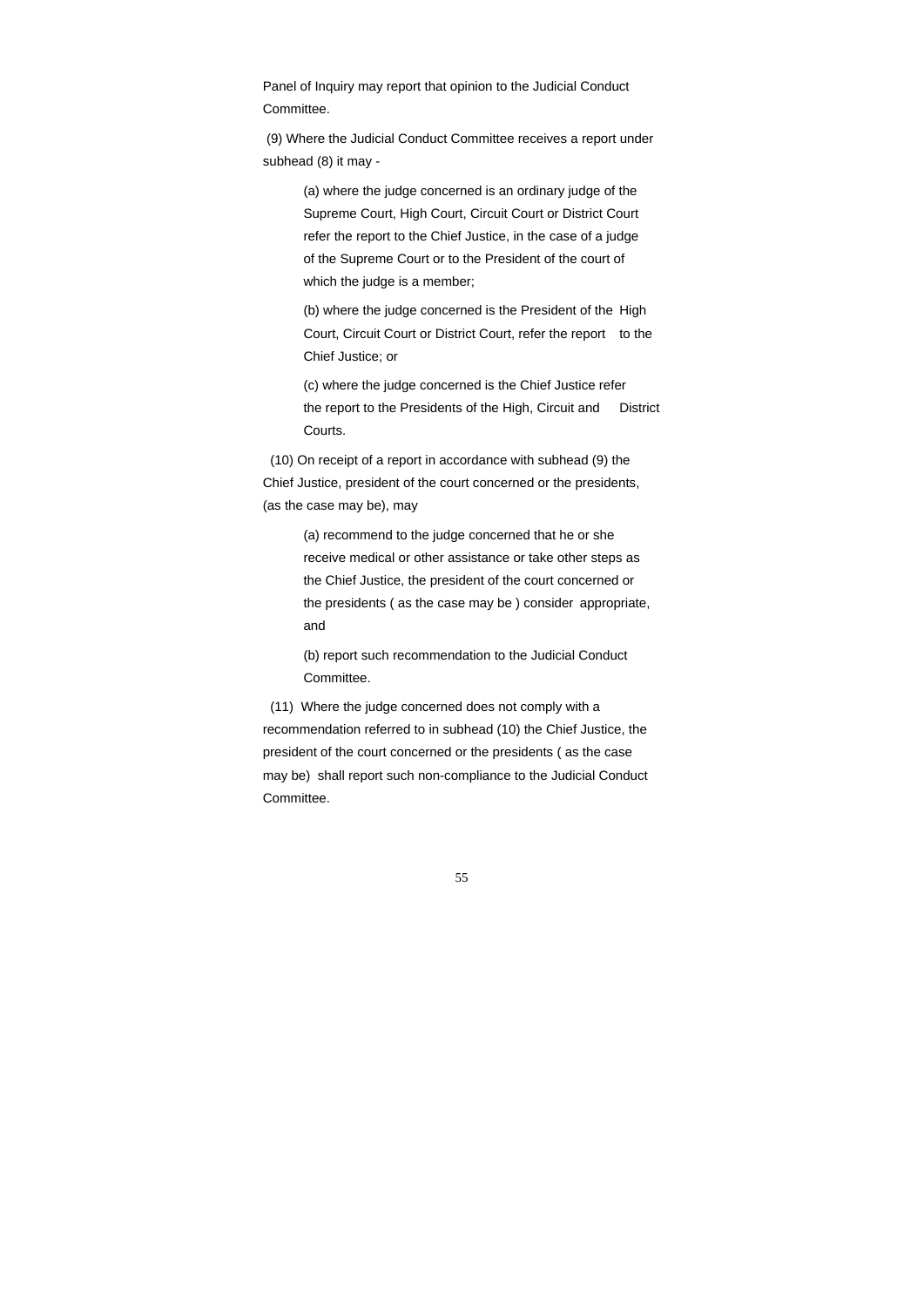56

 (12) Where the Judicial Conduct Committee receives a report under subhead (8) or a report of non-compliance under subhead (11) it may direct the Panel of Inquiry as to whether it should or should not continue with the investigation.

 (13) Where a Panel of Inquiry considers that a complainant has failed or refused to provide all reasonable cooperation to it in connection with the investigation of his or her complaint -

> (a) the Panel of Inquiry shall report such failure or refusal to the Judicial Conduct Committee and may suspend its investigation pending receipt of a direction from the Committee referred to in subparagraph (b);

> (b) the Judicial Conduct Committee shall give a direction to the Panel of Inquiry as to whether it should or should not continue with the investigation.

 (14) Where a judge in relation to whose conduct a matter is before a Panel of Inquiry fails to co-operate with an investigation under this head , the Panel of Inquiry may, if it considers it appropriate in all the circumstances, thereupon conclude its investigation. and make a report and recommendation to the Judicial Conduct Committee.

(15) Where a person—

 (*a*) on being duly summoned to attend before the Panel of Inquiry makes default in attending, without reasonable excuse, or

 (b) on being duly required by a Panel of Inquiry to produce a document to it makes default in producing it,

 (*c*) being in attendance as a witness before a Panel of Inquiry, refuses to take an oath lawfully required by the Panel of Inquiry to be taken, or to produce any document in his or her possession, power or procurement lawfully required by the Panel of Inquiry to be produced by him or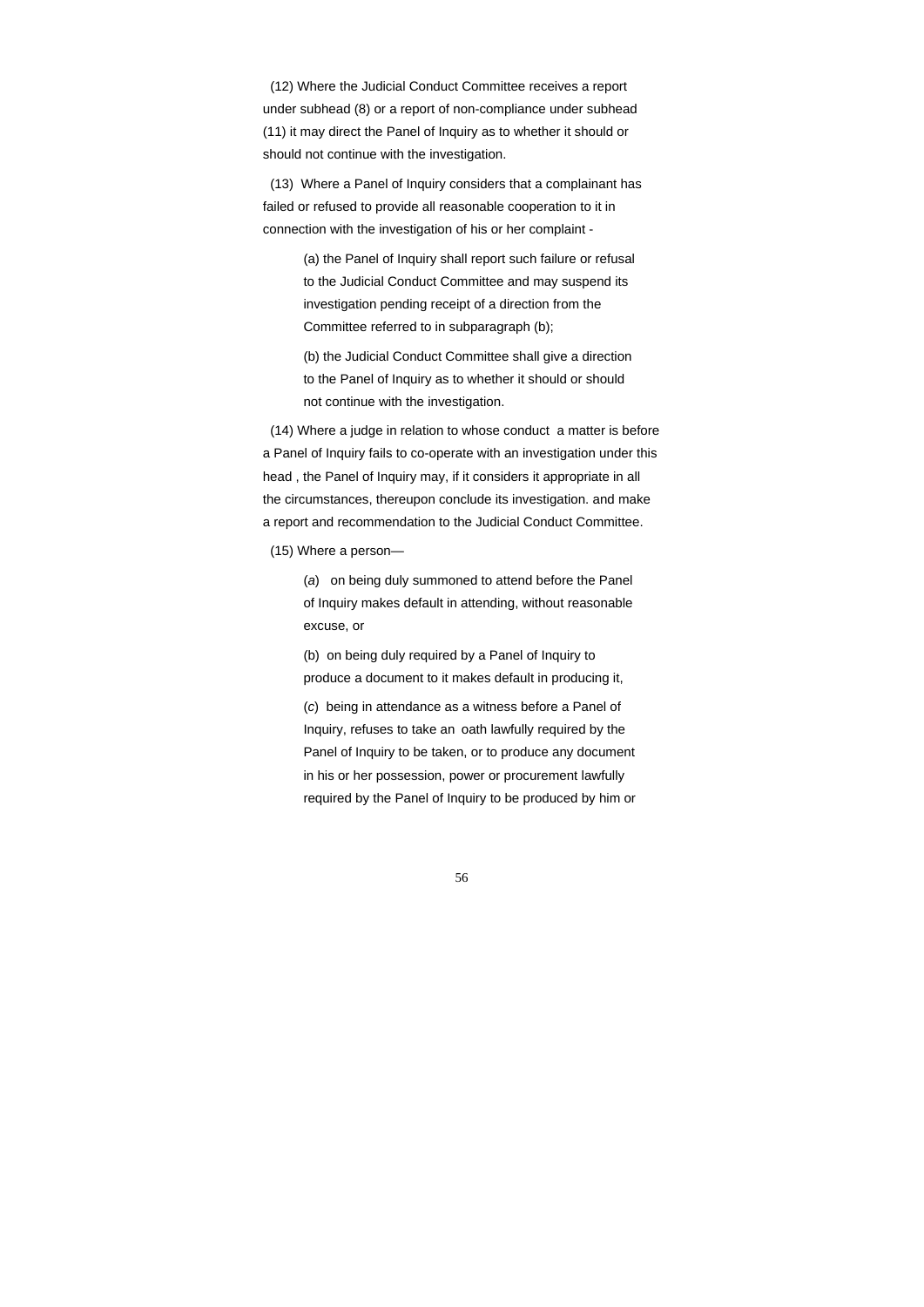her or to answer any question to which the Panel of Inquiry may lawfully require an answer, or

 (*d*) being in attendance before a Panel of Inquiry, does anything which, if the Panel of Inquiry were a court of law having power to commit for contempt, would be contempt of court, such person shall be guilty of an offence and shall be liable on summary conviction to a fine not exceeding €3,000.

 (16) Any person who, while giving evidence pursuant to this Head, makes a statement material in the investigation concerned that the person knows to be false or does not believe to be true is guilty of an offence and shall be liable on summary conviction to a fine not exceeding €3,000.

 (17) Subject to subhead (19), a person who gives evidence to a Panel of Inquiry or who produces or sends a document to a Panel of Inquiry, as directed by the Panel of Inquiry, shall be entitled to the same immunities and privileges in respect of that evidence or document and is, in addition to the penalties provided by this Act, subject to the same liabilities, as if he or she were a witness in proceedings before the High Court.

(18) Subject to subhead (19) nothing in this Act compels -

 (a) the disclosure by any person of any information that the person would be entitled under any rule of law or enactment to refuse to disclose on the grounds of any privilege or any duty of confidentiality, or

 (b) the production of any document in the person's possession, power or procurement containing such information.

 (19) Where during the course of an investigation it appears to a Panel of Inquiry to be appropriate in all the circumstances, the Panel may adjourn the investigation and resume it at a time of its choosing or may adjourn the investigation and submit an interim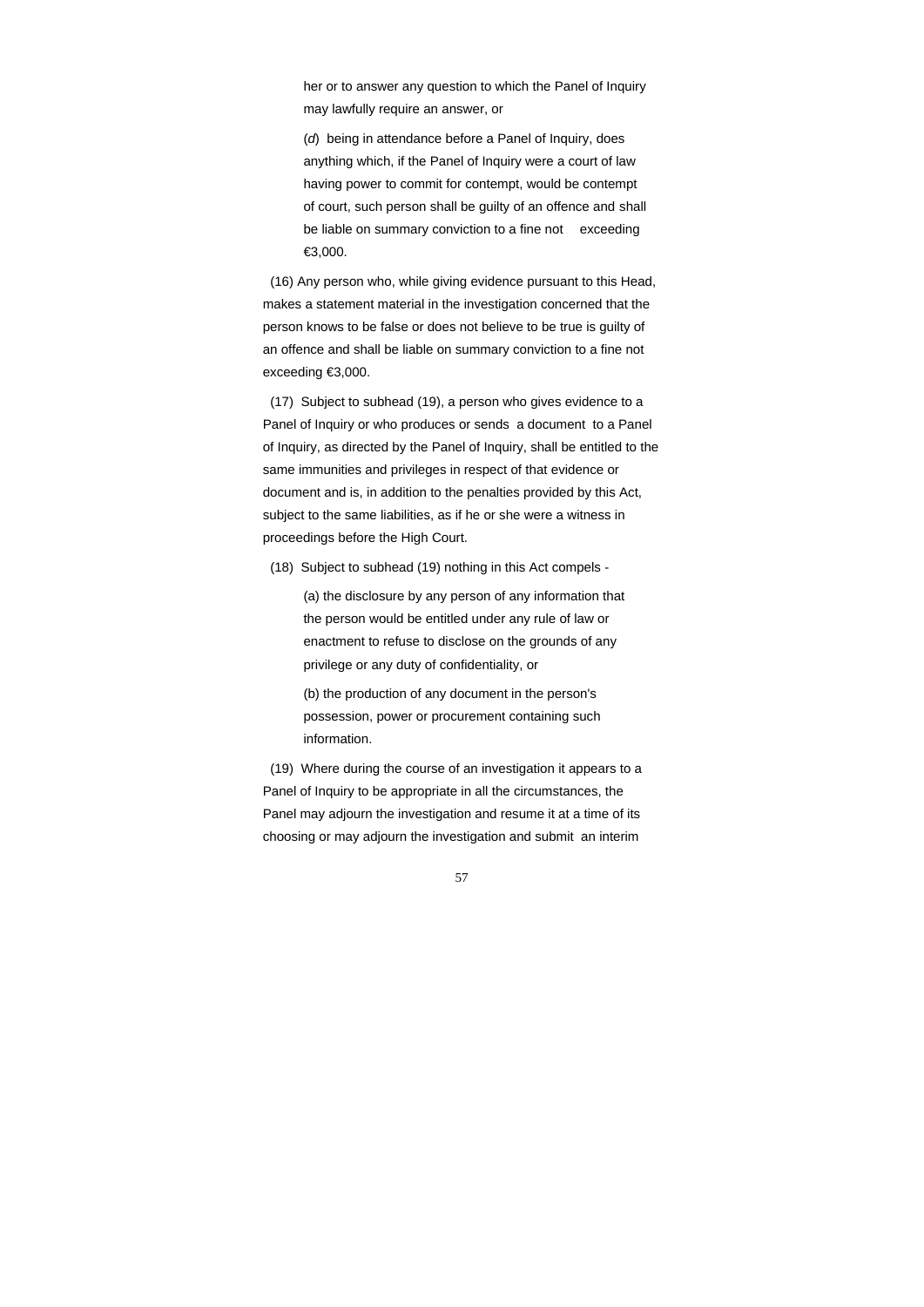report in writing to the Judicial Conduct Committee containing an interim recommendation concerning the matter before it.

 (20) Where a Panel of Inquiry adjourns an investigation under subhead (19) and submits an interim recommendation to the Judicial Conduct Committee, the Committee may direct it to resume or discontinue the investigation.

 (21) None of the following is admissible as evidence against a person in any civil or criminal proceedings, except proceedings in relation to an offence under subhead (16):

> (a) a statement or admission made by the person to the Panel of Inquiry

 (b) a document given or sent to a Panel of Inquiry pursuant to a direction or request of the Panel to the person.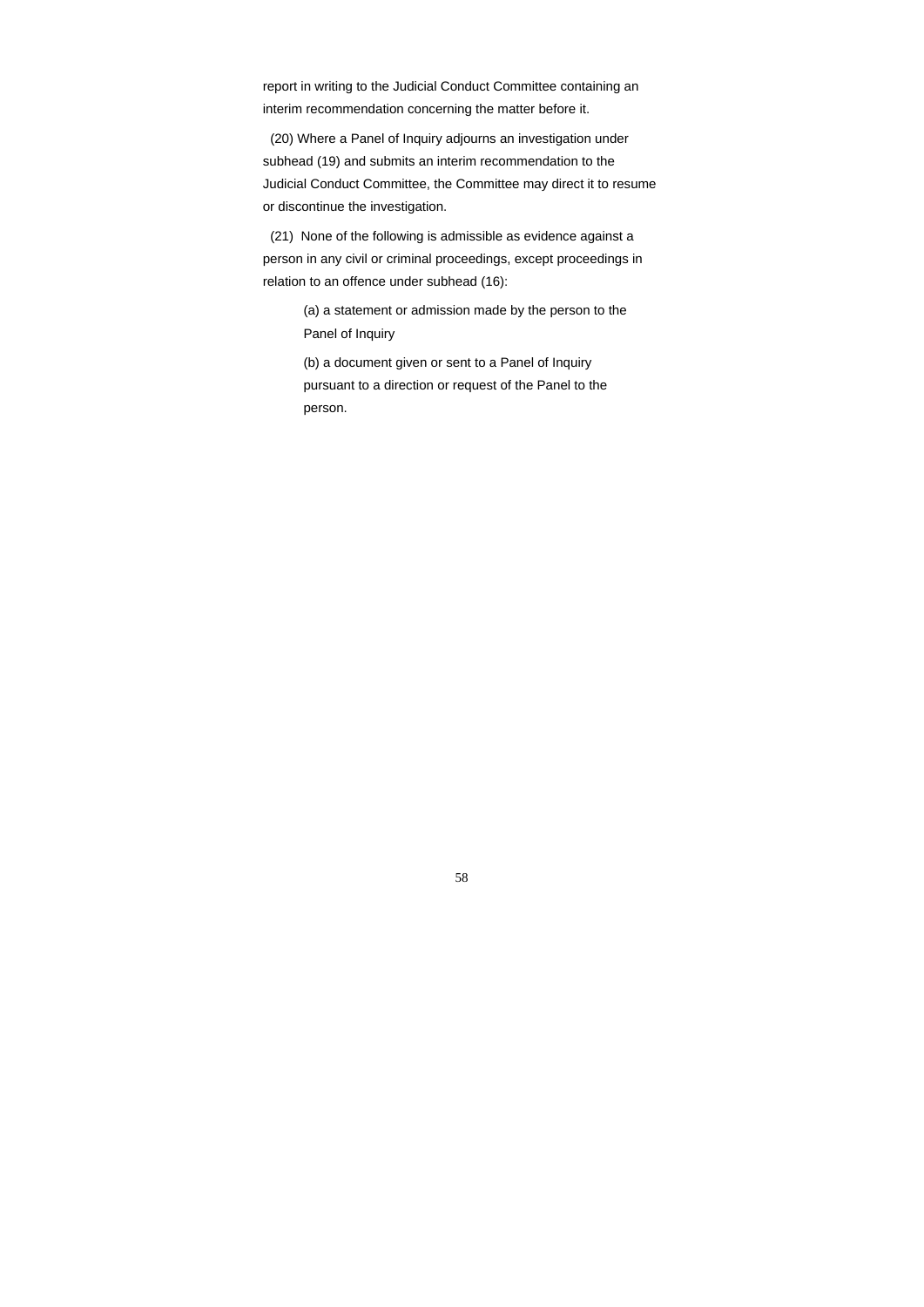### **Head 30: Reports of Panel of Inquiry**

#### Provide that:

 (1) On conclusion of its investigation under Head 29, a Panel of Inquiry shall, as soon as may be, prepare and submit to the Judicial Conduct Committee a report in writing based on the evidence received by it, setting out its findings and, having regard to the investigation, it may include in the report any recommendations it considers necessary for the purpose of safeguarding the administration of justice.

 (2) If for any reason ( including insufficient, conflicting or inconsistent evidence ) a Panel of Inquiry considers that the facts relating to a particular issue have not been established , the Panel of Inquiry in its report -

(a) shall identify the issue, and

 (b) may indicate its opinion as to the quality and weight of any evidence relating to the issue.

 (3) Without prejudice to the generality of subhead (1), a recommendation under subhead (1) may relate to any one, or more, of the following—

(*a*) the issuing of advice to the judge concerned,

 (*b*) the making of a recommendation to the judge concerned as to a course of action which he or she should follow, which may include a recommendation that he or she attend a course of a type specified in the recommendation,

 (c) the making of a recommendation to the Chief Justice where the judge concerned is an ordinary member of the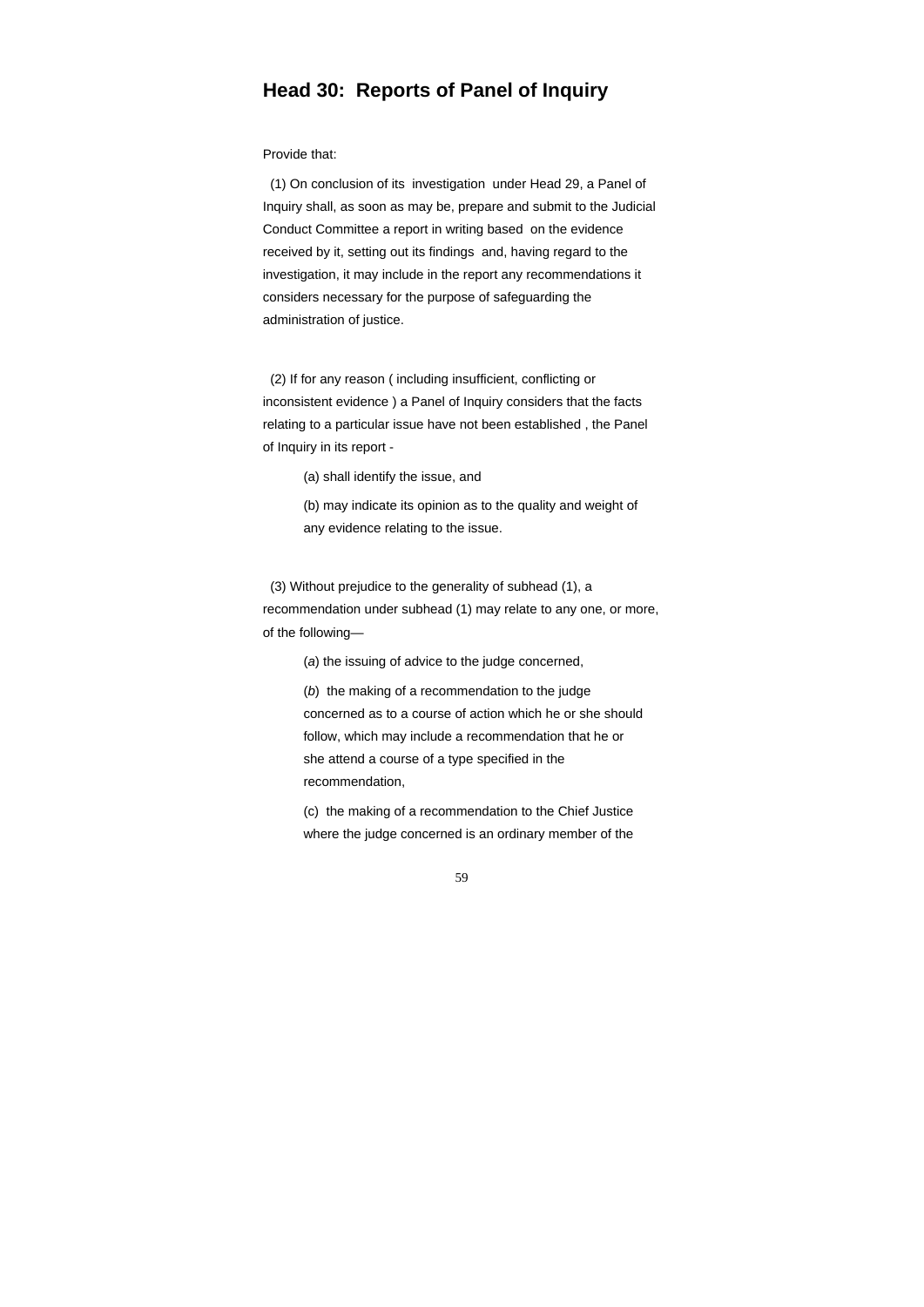Supreme Court or to the President of the court of which the judge concerned is a member ( unless the judge concerned is the Chief Justice or President of a court, in which case the recommendation shall be issued directly to the Chief Justice or the President, as the case may be)

 (d) the issuing of a recommendation in respect of procedural change, practice directions, redistribution of work or related matters, or

(*e*) the issuing of a reprimand to the judge concerned.

 (4) This Head applies to an interim report and recommendation made under Head 29 as it applies to a report and recommendation under subhead (1).

 (5) Before submitting the final or an interim report to the Judicial Conduct Committee, the Panel of Inquiry shall send a draft of the report to the judge, the subject of the investigation.

 (6) The draft report must be accompanied by a notice from the Panel of Inquiry specifying the time allowed for making submissions or requests to the Panel of Inquiry.

 (7) A judge who receives a draft report from a Panel of Inquiry under subhead (5) and who believes that the Panel of Inquiry has not observed fair procedures in relation to him or her may, within the time specified by the Panel of Inquiry submit to the Panel of Inquiry a written statement setting out the reasons for the belief and requesting the Panel of Inquiry to review the draft in the light of the statement.

 (8) After considering a statement submitted under subhead (7) and reviewing the draft report , the Panel of Inquiry may -

> (a) amend the report, including by omitting any part of the report based on evidence received without observing fair procedures, or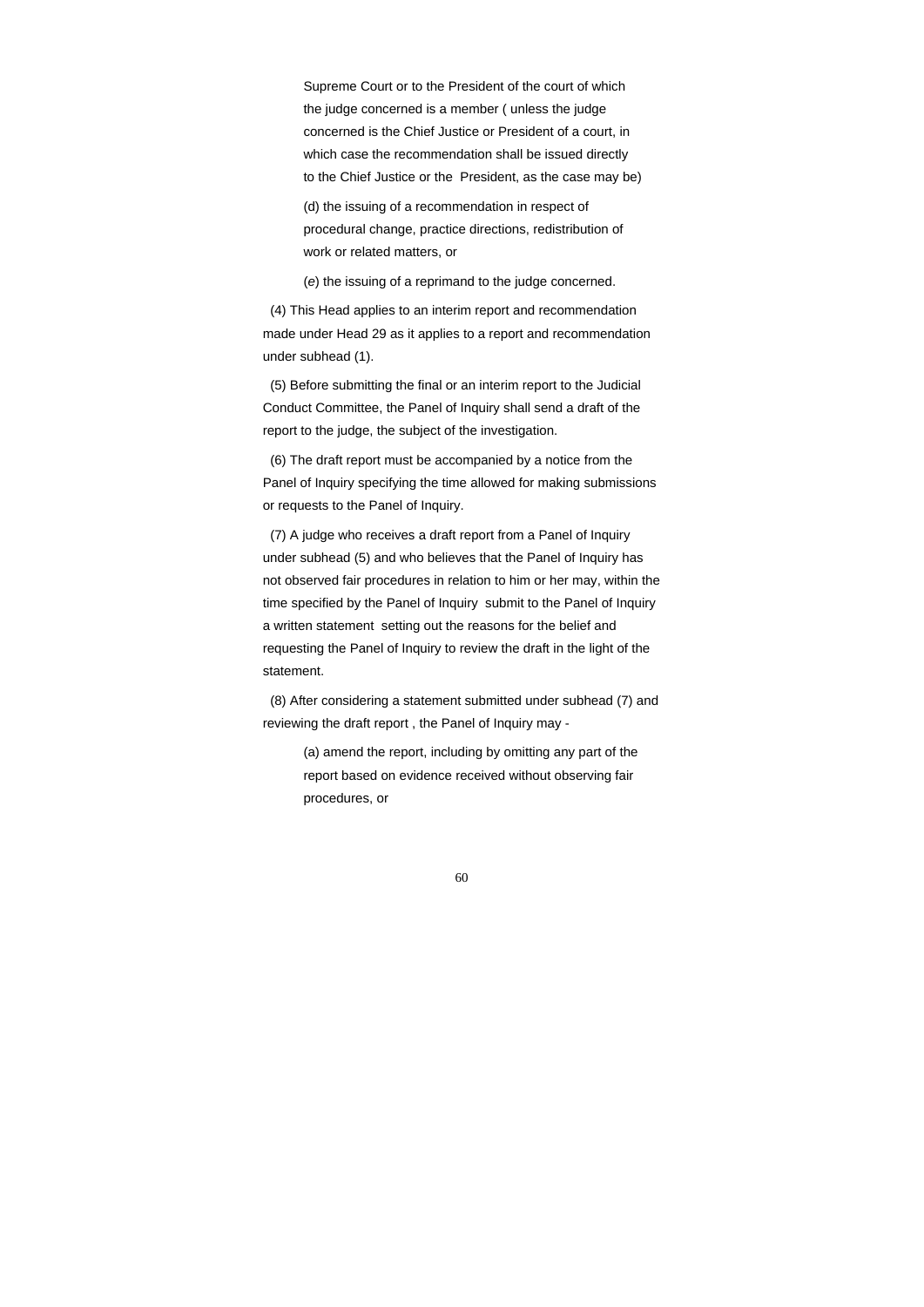(b) submit the report to the Judicial Conduct Committee without making any amendments.

 (9) Where a Panel of Inquiry proceeds in accordance with subhead (8)(b) it shall include in its report to the Judicial Conduct Committee any statement submitted under subhead (7) and its reasons for not amending the report on foot of that statement.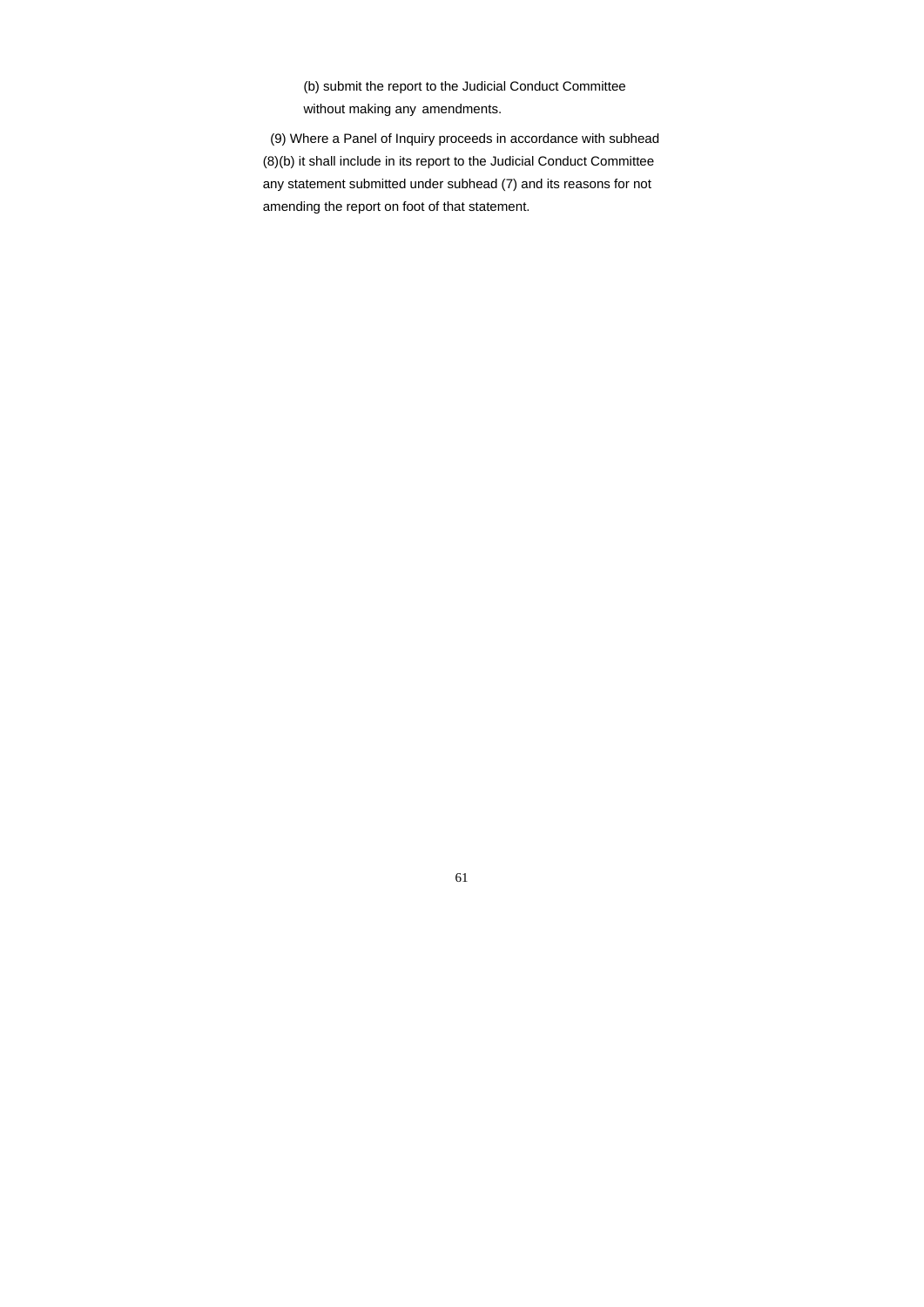# **Head 31: Determination of outcome of investigation by Panel of Inquiry**

Provide that:

 (1) The Judicial Conduct Committee shall consider and make a determination on any report submitted to it by a Panel of Inquiry which determination shall be in writing and shall include the reasons on which it was founded.

 (2) A determination by the Judicial Conduct Committee under this Head shall be such determination as it considers necessary for the purpose of safeguarding the administration of justice, which may include one, or more, of the measures mentioned at paragraphs (a) to (e) of Head 30(3).

 (3) In making such a determination, the Judicial Conduct Committee may reject or accept, with or without modification, any recommendation contained in the report of the Panel of Inquiry.

 (4) The Secretary of the Judicial Conduct Committee shall notify in writing—

(*a*) the judge concerned, and

 (*b*) if the investigation was into a matter the subject of a complaint, the person who made the complaint,

of the Judicial Conduct Committee's determination in respect of the investigation of the Panel of Inquiry and of the reasons for its determination.

 (5) The Judicial Conduct Committee may cause any determination it makes in respect of an investigation by a Panel of Inquiry to be made public at such time and in such manner as it deems appropriate but in making such determination public it shall not identify the judge concerned , or where there has been a complaint, the complainant or publish any material which might tend to identify the said judge or said complainant.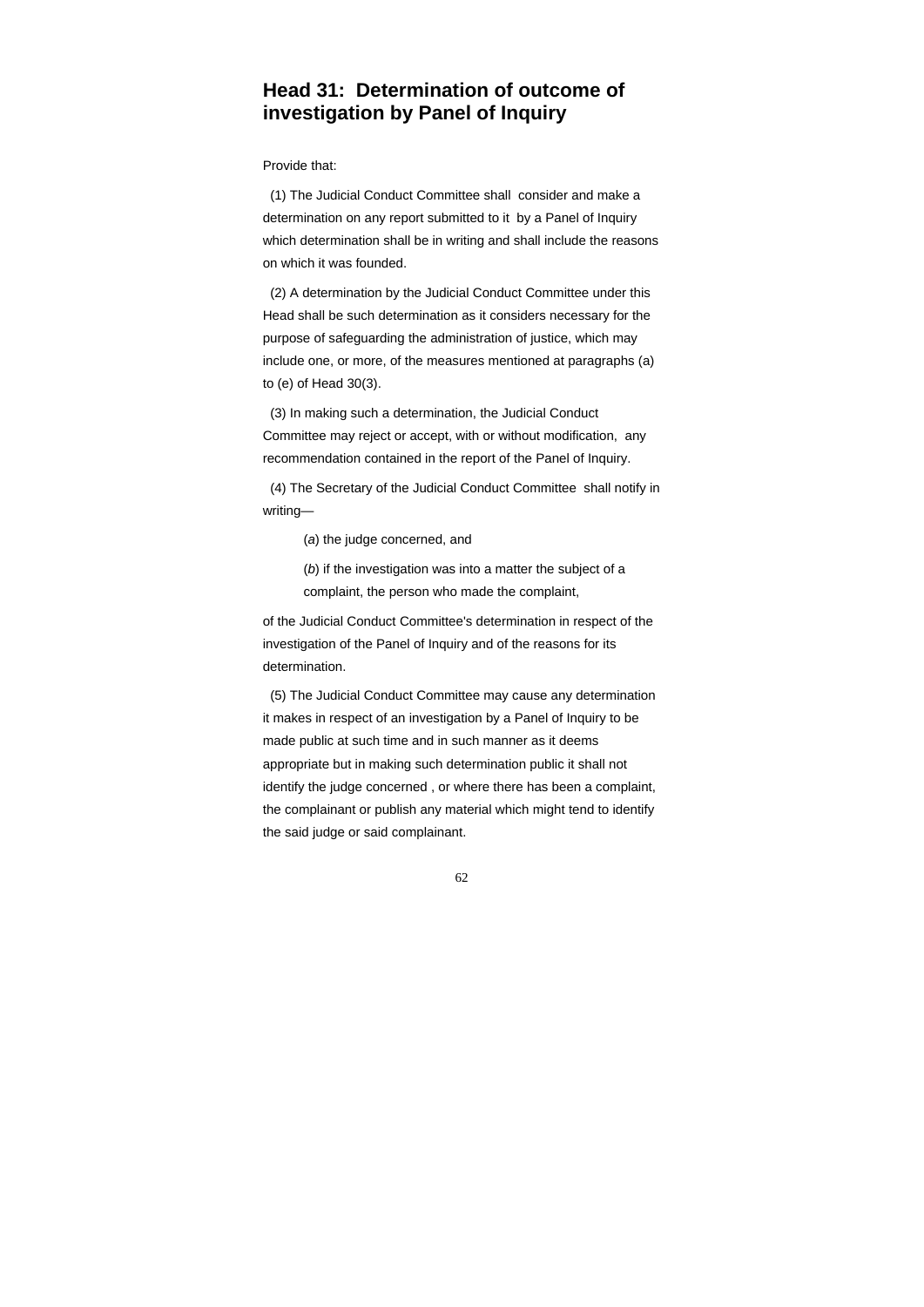(6) Where the Judicial Conduct Committee considers that a particular course of action should be taken following its consideration of the report of the Panel of Inquiry, it shall be for the Committee itself to initiate the taking of such action.

 (7) Where a complaint is made, or the Judicial Conduct Committee of its own motion considers, that a judge may have failed to comply with a determination of the Committee, the Judicial Conduct Committee shall consider the most appropriate action to take in the circumstances, including the question of recommencing the investigation.

 (8) Nothing in this Scheme shall affect the power of any member of the Oireachtas to table a motion calling for a resolution in accordance with Article 35 of the Constitution.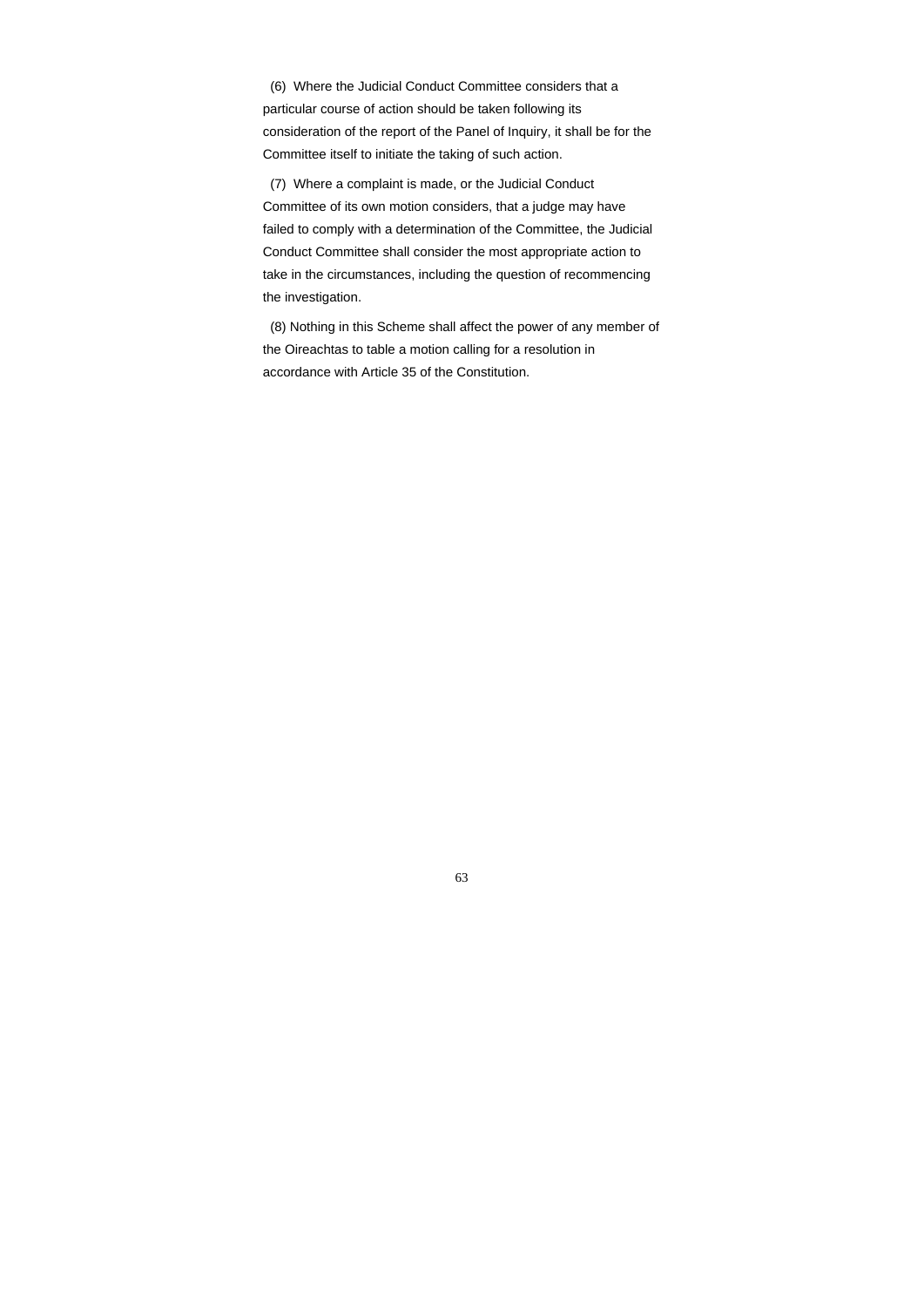# **Head 32: Expenses of Judicial Conduct Committee**

#### Provide that:

 (1) A member of the Judicial Conduct Committee or of a Panel of Inquiry or a designated member appointed under Head 23, who is a judge, shall be paid such allowances for expenses as the Minister, in consultation with the Minister for Finance, may determine.

 (2) A member of the Judicial Conduct Committee or of a Panel of Enquiry or a designated member appointed under Head 23, who is a lay member shall be paid such remuneration, if any, and allowances for expenses as the Minister, in consultation with the Minister for Finance, may determine.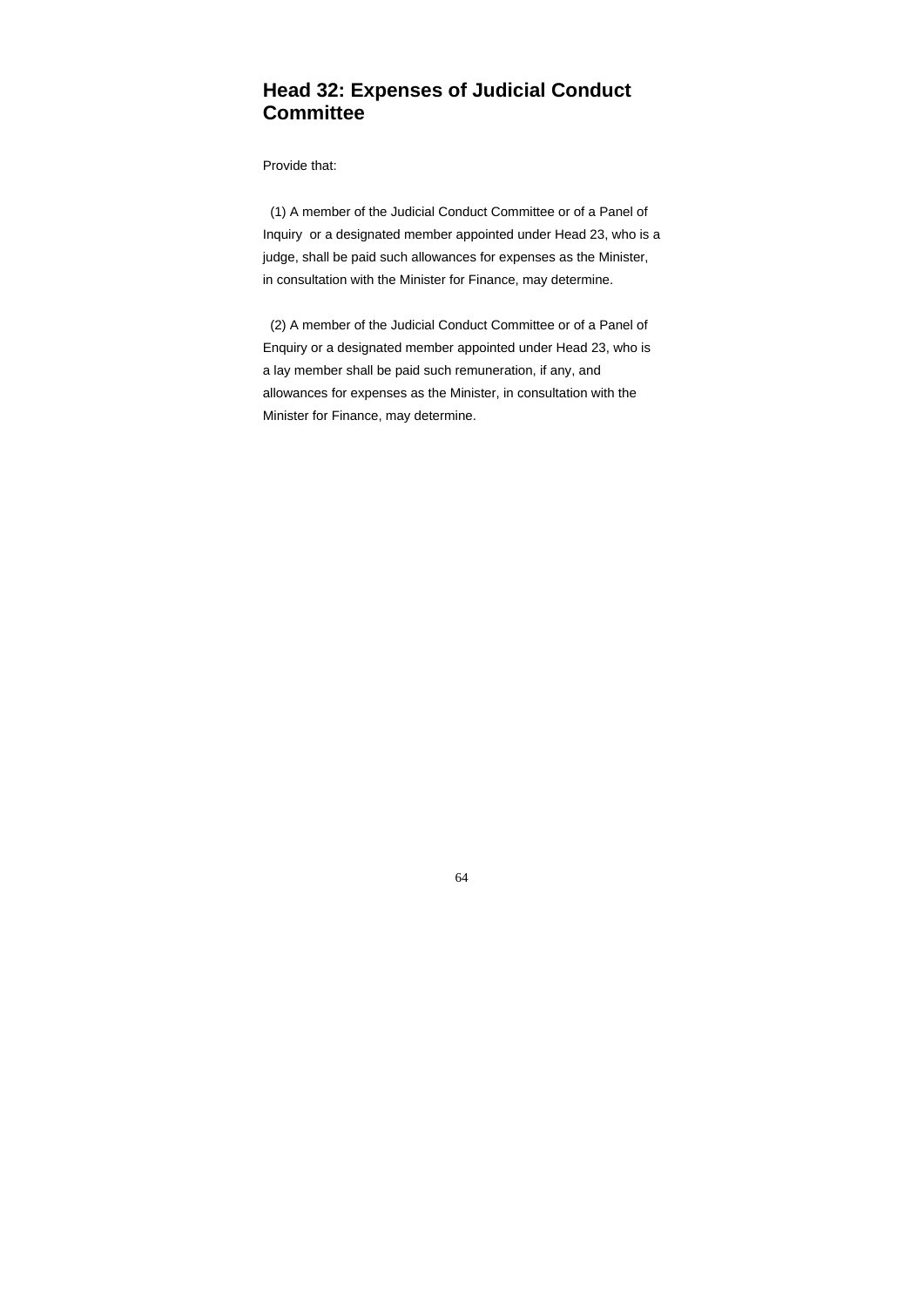# **Head 33: Annual and other Reports of Judicial Conduct Committee**

#### Provide that:

(1) the Judicial Conduct Committee -

 (a) shall not later than 6 months after the end of the year following the coming into operation of this Part, and not later than 6 months after the end of each subsequent year, publish a report of its activities in that year and

 (b) may publish such other reports as it considers appropriate.

(2) The report under subhead (a) shall

 (i) contain details of the number of complaints received and investigations undertaken during the year under report and how they were dealt with, other than the identity of the complainant or judge concerned, and

 (ii) in the case of complaints received or matters referred to under Head 25(9), which were considered by the Judicial Conduct Committee, but not substantiated, contain details of such complaints or matters and the decision but shall not disclose the identity of any complainant or the judge concerned, unless the judge consents to his or her name being disclosed.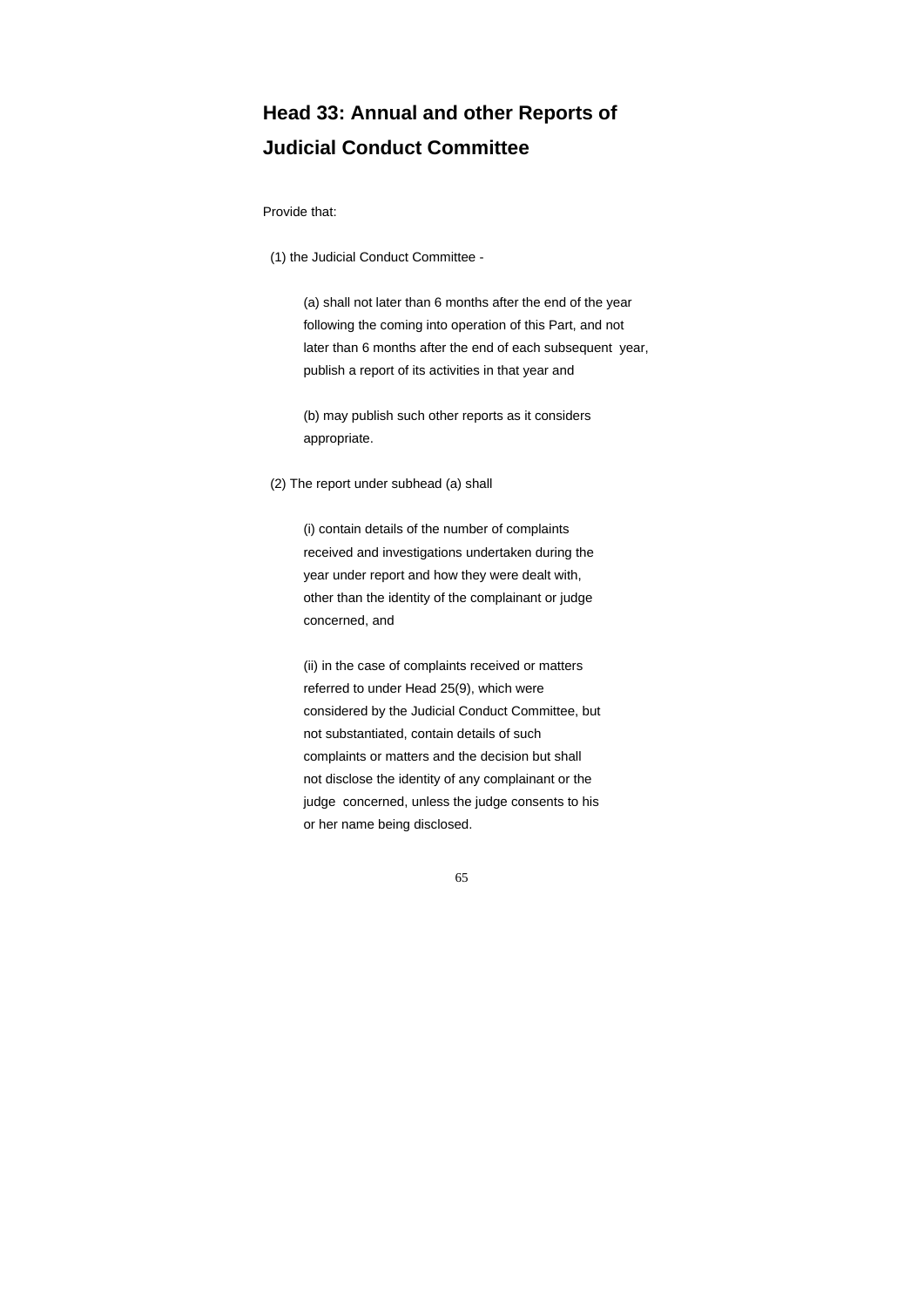(3) The limitations on disclosure of identity provided for in subhead (2) shall apply to any other report published by the Judicial Conduct Committee which concerns the conduct of a judge.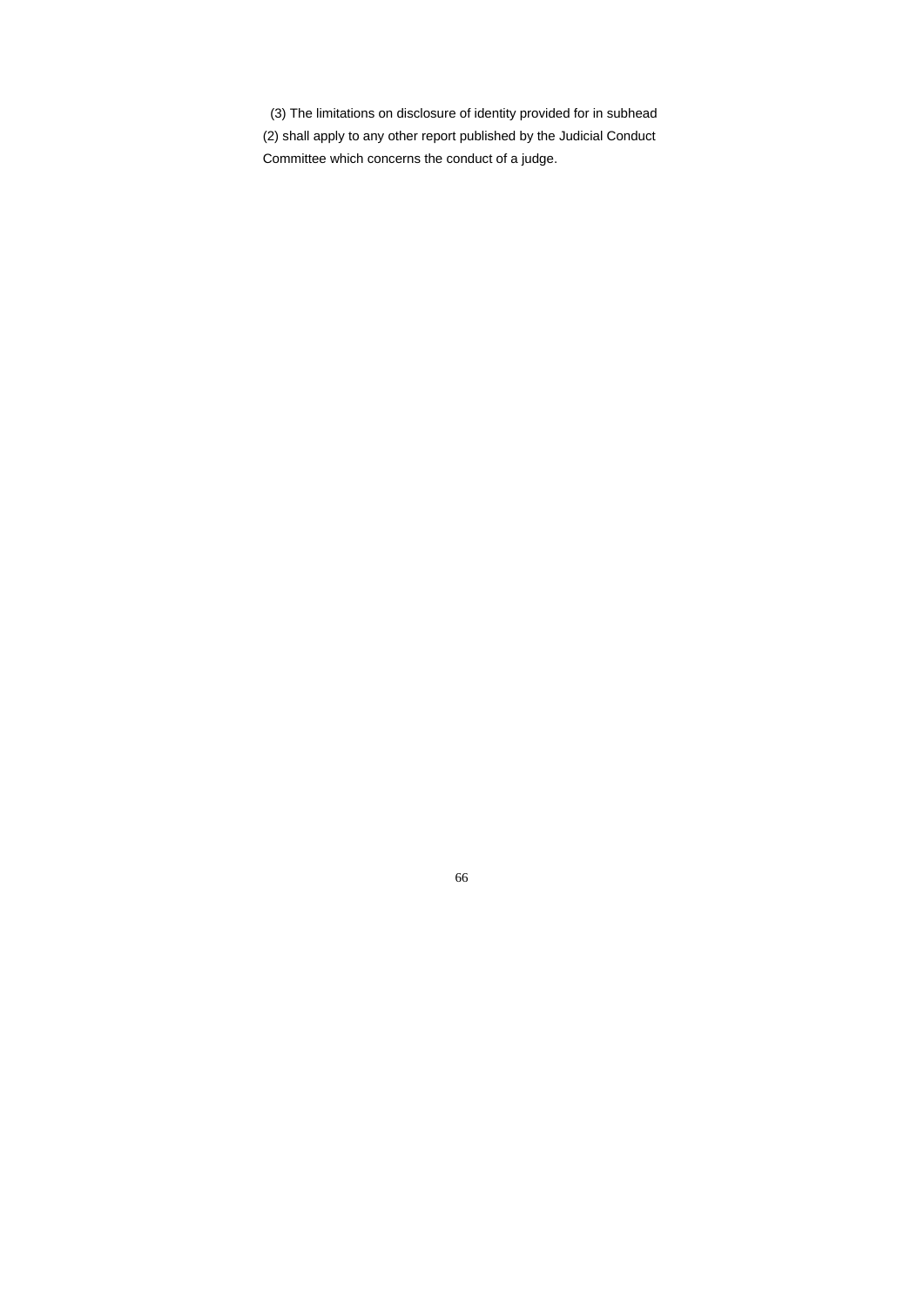# **Head 34: Incapacity of a judge due to physical or mental condition**

Provide that:

(1) Whenever the Minister requests the Chief Justice to appoint a judge to investigate the condition of health, either physical or mental, of a judge, the Chief Justice shall appoint

> (a) a judge of the Supreme Court, where the judge whose health is at issue is a judge of that court or of the High Court, or

 (b) a judge of the Supreme Court or , with the consent of the President of the High Court, a Judge of the High Court, where the judge whose health is at issue is a judge of the Circuit Court or of the District Court, to conduct the investigation.

(2) Where the judge whose health is at issue is the Chief Justice, the Minister may request the Presidents of the High Court, of the Circuit Court and of the District Court to conduct an investigation under this Head.

 (3) A judge, or the judges, so appointed shall conduct the investigation in private and in such manner as he or she thinks or they think proper, whether by examination of witnesses or otherwise and upon conclusion of the investigation shall report the result thereof to the Minister.

 (4) Following receipt of the report the Minister may request the judge whose health is at issue to undergo such medical examination as the Minister may specify.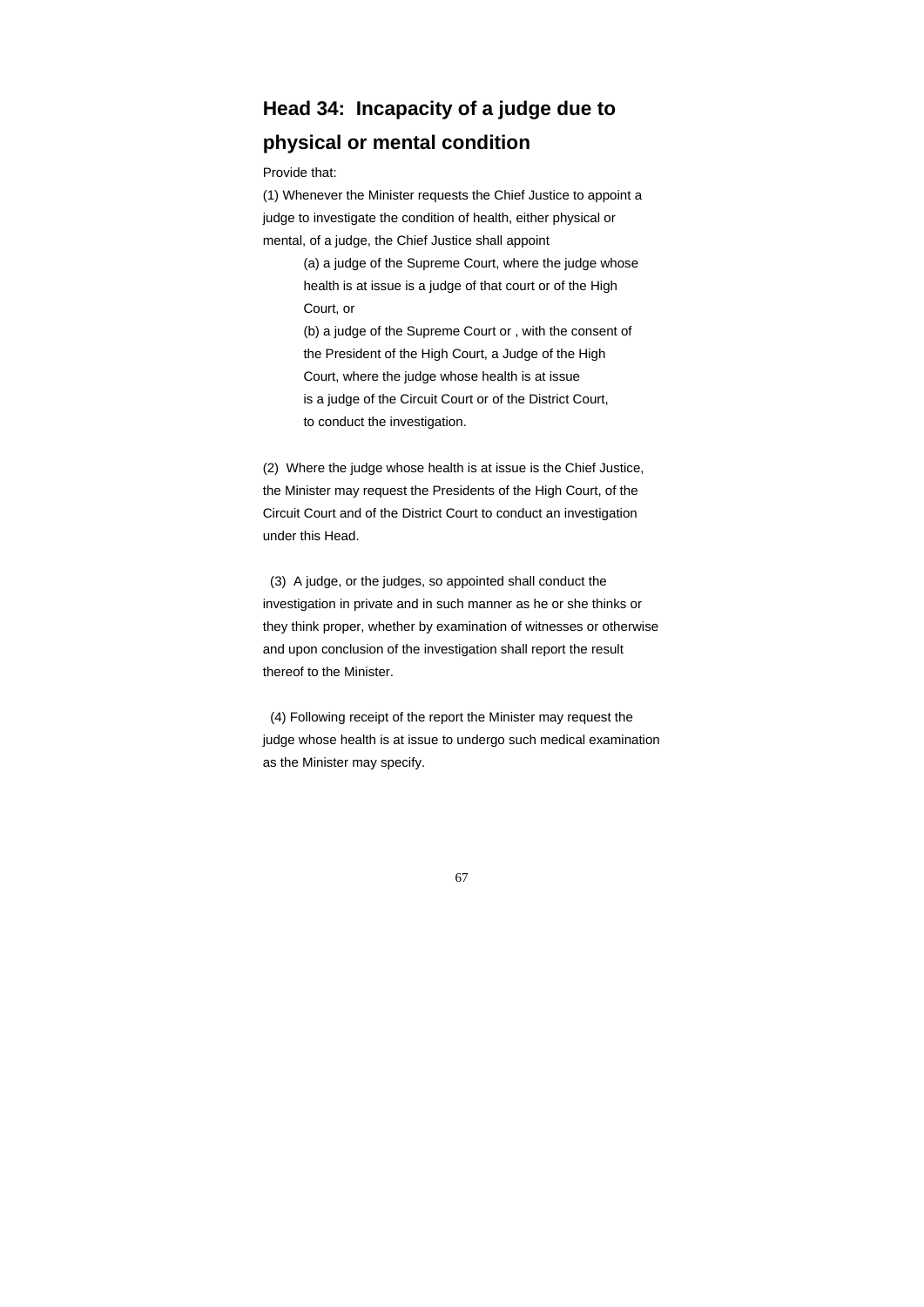(5) Section 21 of the Courts of Justice ( District Court ) Act 1946 is hereby repealed.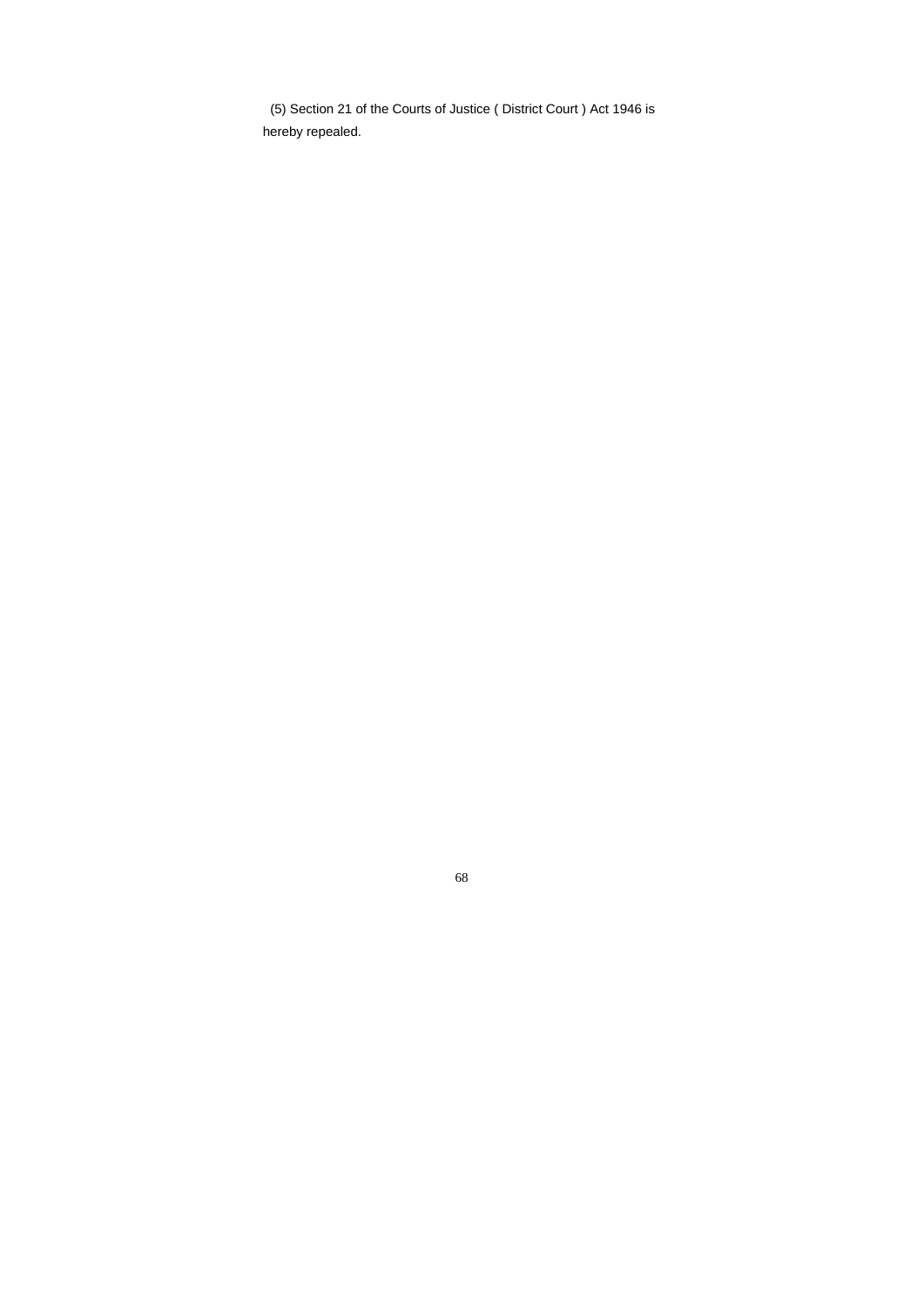### **Part 3: Miscellaneous**

# **Head 35: Proceedings heard otherwise than in public**

#### Provide that

 (1) Save in accordance with the provisions of this Scheme or the requirements of the Constitution and notwithstanding the provisions of any other enactment all proceedings under Part 2 on foot of a complaint or concerning a matter referred to in Head 25(9), shall be confidential and shall be conducted in private.

 (2) Any court proceedings or other proceedings arising out of or connected with or related to a complaint, the admissibility of a complaint, an investigation under Part 2 or the determination of the outcome of such an investigation or otherwise shall be heard in camera.

 (3) Nothing contained in an enactment that prohibits proceedings to which the enactment relates from being heard in public shall operate to prohibit the giving of information or evidence given in such proceedings to the Judicial Conduct Committee, a designated member appointed under Head 23, a Panel of Inquiry established by that Committee or the Secretary of the Judicial Conduct Committee for the purpose of the exercise of any function conferred on such a person or body by this Scheme or under regulations made under Head 24.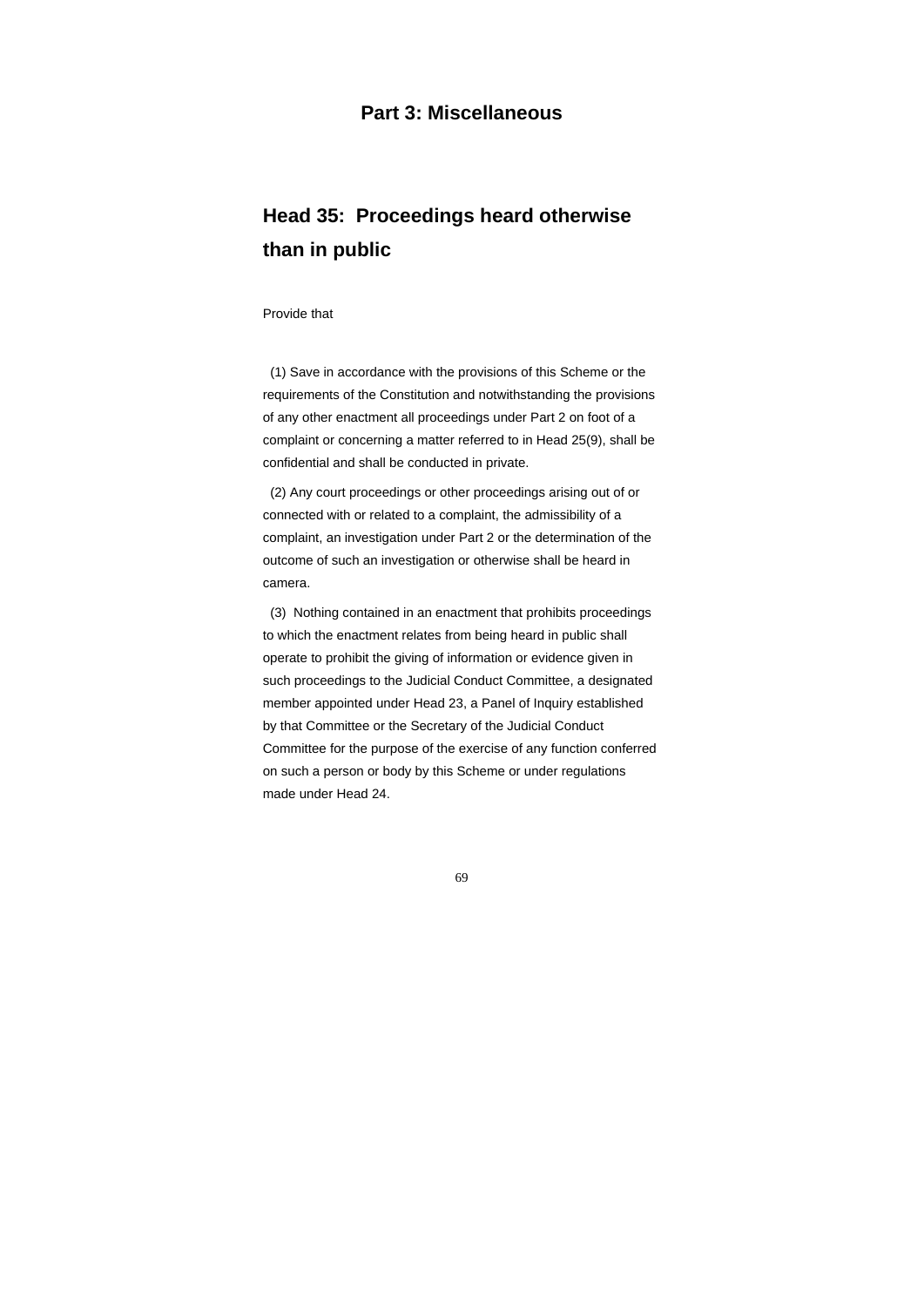(4) No information or evidence referred to in subhead (3) shall be published or otherwise disclosed or made available to any person.

 (5) Where a person causes or permits information or evidence to be published or otherwise disclosed or made available to any person in contravention of this Head, such person shall be guilty of an offence and shall be liable on summary conviction to a fine not exceeding €3,000.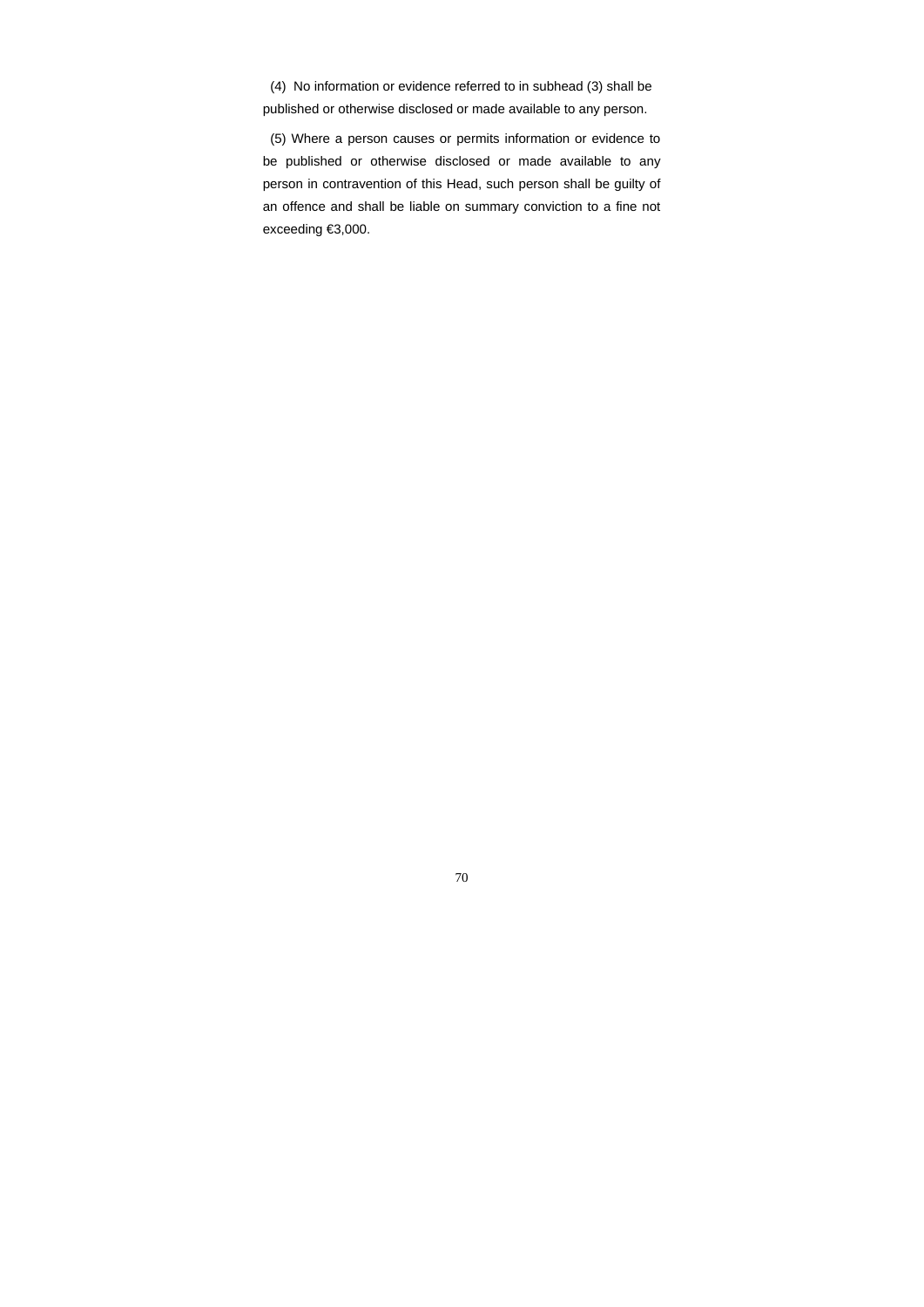# **Head 36: Privilege in respect of certain matters**

#### Provide that:

 (1) Communications made by a person to whom this Head applies for the purposes of the performance of the functions of the Council, a committee of the Council, the Board, the Judicial Conduct Committee, or a Panel of Inquiry under this Act shall be absolutely privileged and such communications and documents, or records, in any form prepared by a person to whom this Head applies, for the purpose of such performance and reports of the Council, a committee, the Board, the Judicial Conduct Committee or a Panel of Inquiry, shall be absolutely privileged wherever and however published.

 (2) In this section "a person to whom this section applies" means–

- *(a)* a member of or the Secretary of the Council
- *(b)* a member of a committee of the Council
- *(c)* a member of the Board
- *(d)* a member or the Secretary of the Judicial Conduct **Committee**
- *(e)* a member or the Secretary of a Panel of Inquiry
- (f) a designated member appointed under Head 23
- (g) a member of the staff of the Council
- (h) an investigating judge within the meaning of head 26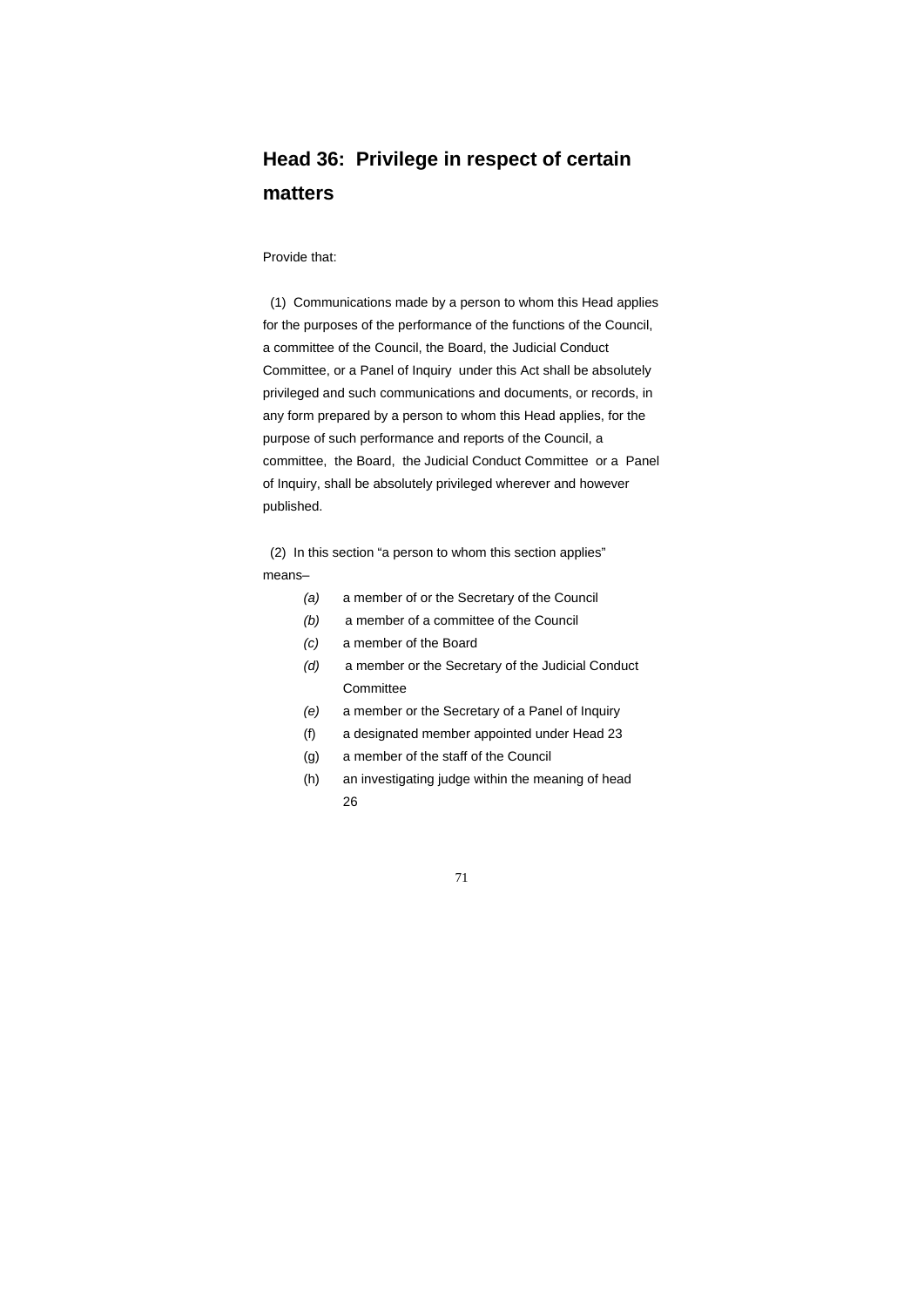(3) No action shall lie against the Secretary or a member of the Judicial Conduct Committee or a member of a Panel of Inquiry or a designated member appointed under Head 23 in respect of anything done by that person in good faith and in pursuance of this Scheme or any regulations made under Head 24.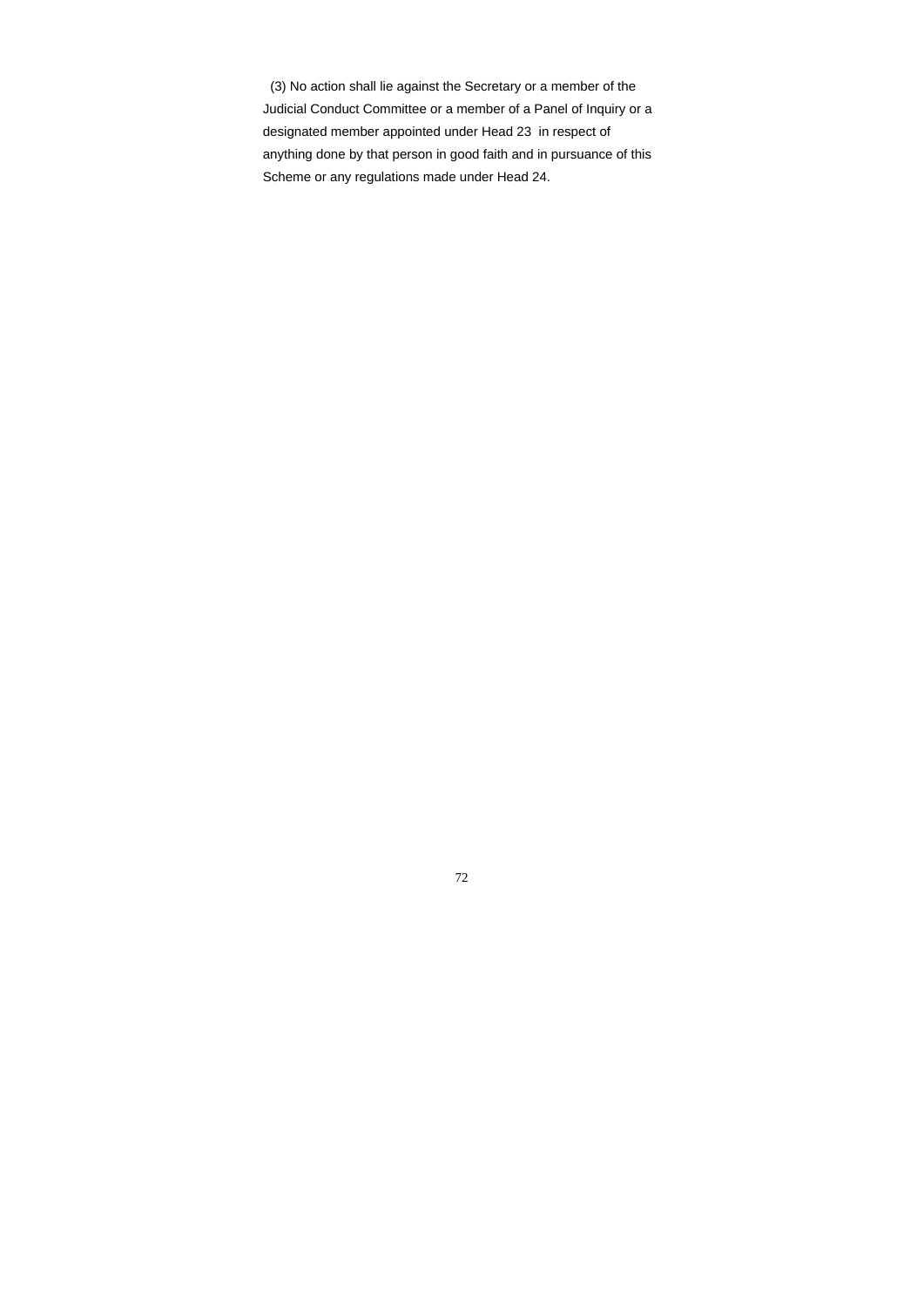# **Head 37 - Expenses**

Any expenses incurred in the administration of this Scheme shall, to such extent as may be sanctioned by the Minister for Finance, be paid out of moneys provided by the Oireachtas.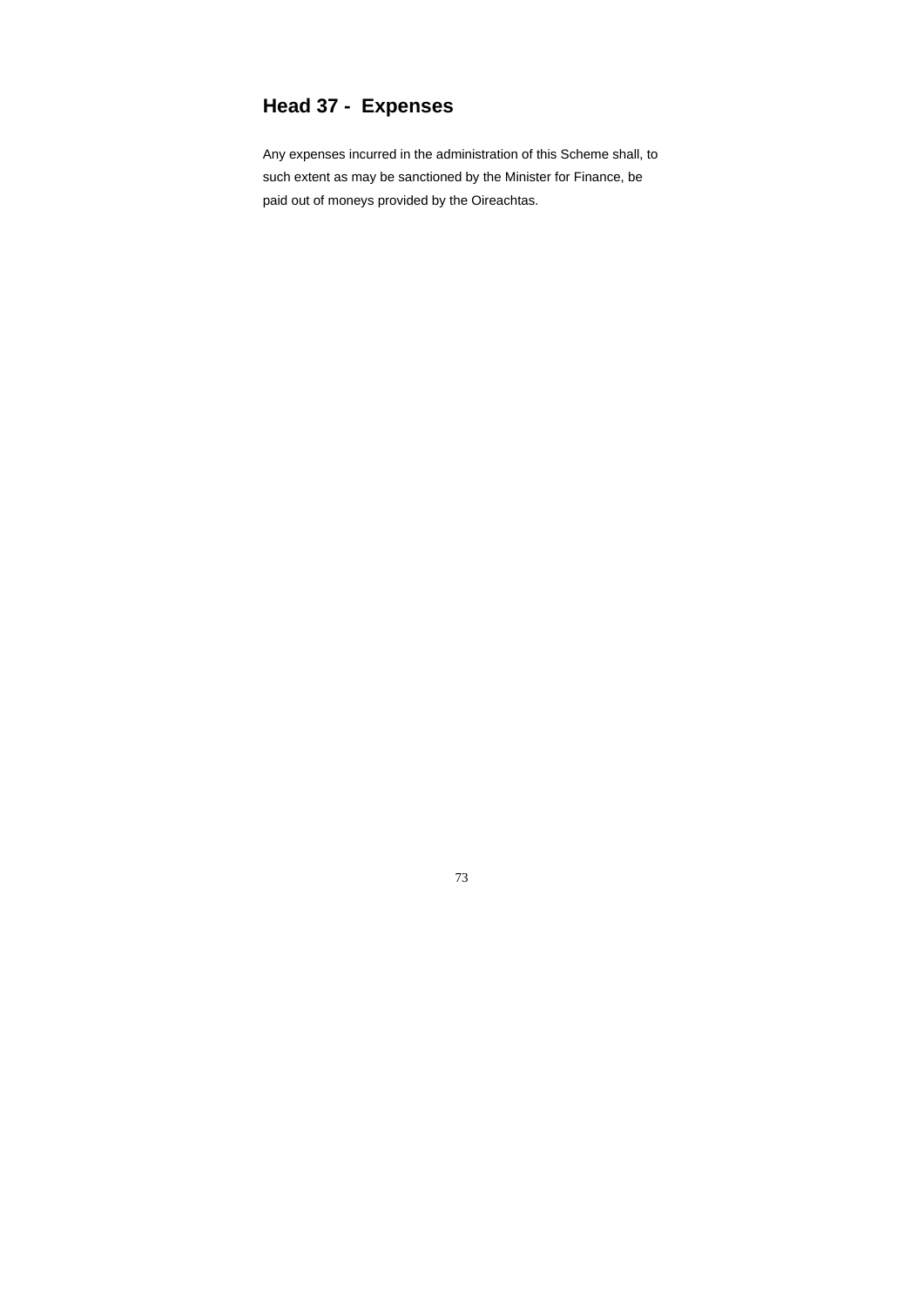# **Head 38 - Accounts and Accountable Person**

 (1) The Board shall keep, in such form and in respect of such accounting periods as may be approved by the Minister, with the consent of the Minister for Finance, all proper and usual accounts of moneys received or expended by the Council, the Board and Committees of the Council including an income and expenditure account and a balance sheet.

 (2) Not later than 3 months after the end of the accounting period to which the accounts relate, the Board shall submit accounts held under this Head to the Comptroller and Auditor General for audit.

 (3) Immediately after the audit the Board shall present to the Minister copies of -

> (a) the audited accounts, including the income and expenditure account, the balance sheet and such other ( if any ) accounts kept under this section as the Minister, following consultation with the Minister for Finance, may direct, and

 (b) the Comptroller and Auditor General's report on the accounts.

 (4) As soon as practicable after the presentation of the audited accounts and the Comptroller and Auditor General's report, the Minister shall cause copies of them to be laid before each House of the Oireachtas.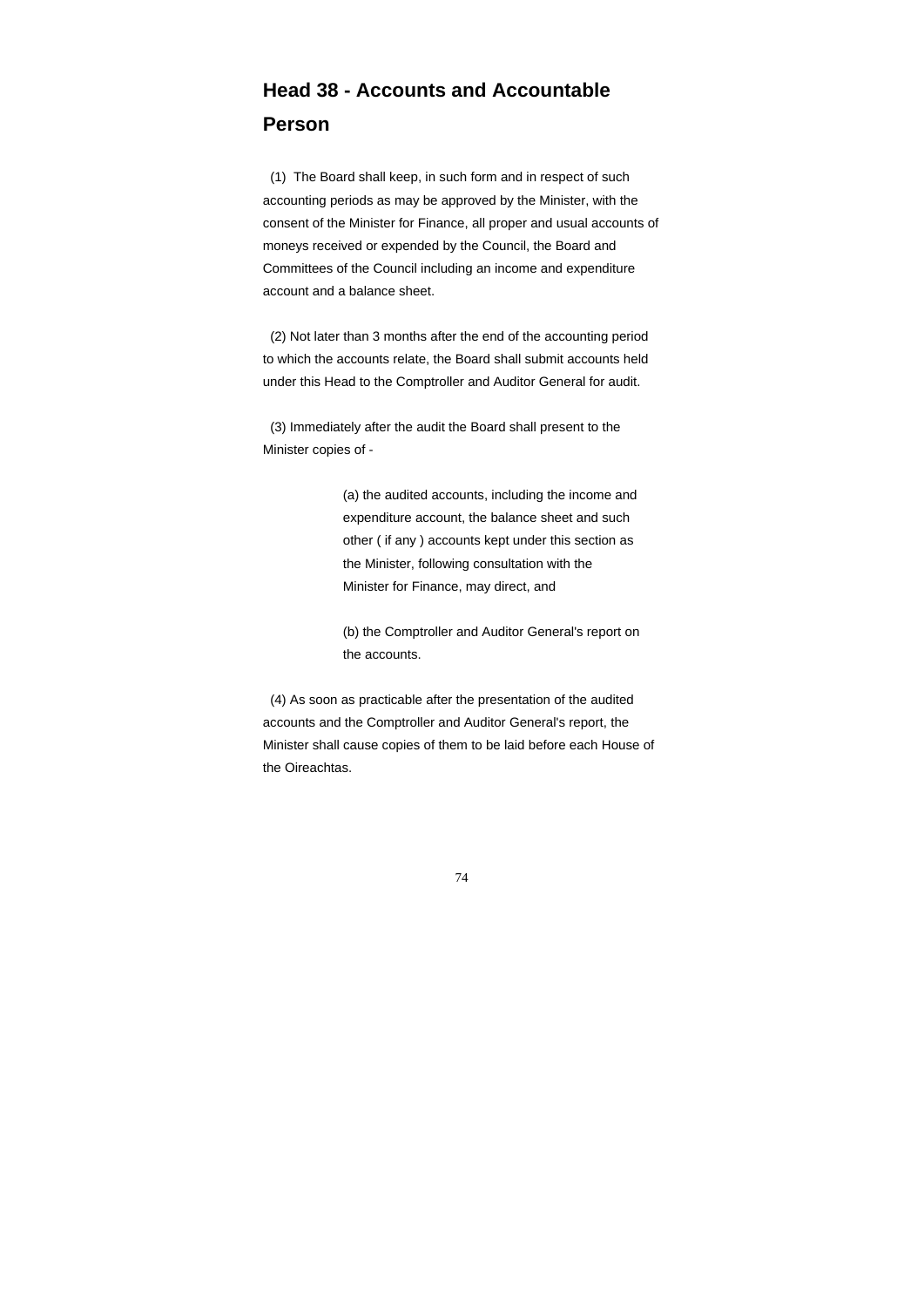(5) The Secretary shall be the accountable person in relation to the accounts of the Council, the Board and Committees of the Council and shall, whenever required to do so by the Committee of Public Accounts, give evidence to that Committee on -

> (a) the regularity and propriety of the transactions recorded, in any book or other record of account subject to audit by the Comptroller and Auditor General that the Board is required under this Part to prepare,

> (b) the economy and efficiency of the Council, the Board and Committees of the Council in the use of resources,

 (c) the systems, procedures and practices employed by the Council, the Board and Committees of the Council for the purpose of evaluating the effectiveness of the operations of the Council, the Board and the Committees of the Council and

 (d) any matter affecting the Council, the Board and Committees of the Council referred to in-

> (i) a special report of the Comptroller and Auditor General under section 11(2) of the Comptroller and Auditor General ( Amendment) Act 1993, or

 (ii) any other report of the Comptroller and Auditor General that is laid before Dáil Éireann in so far as the report relates to a matter specified in any of paragraphs (a) to (c).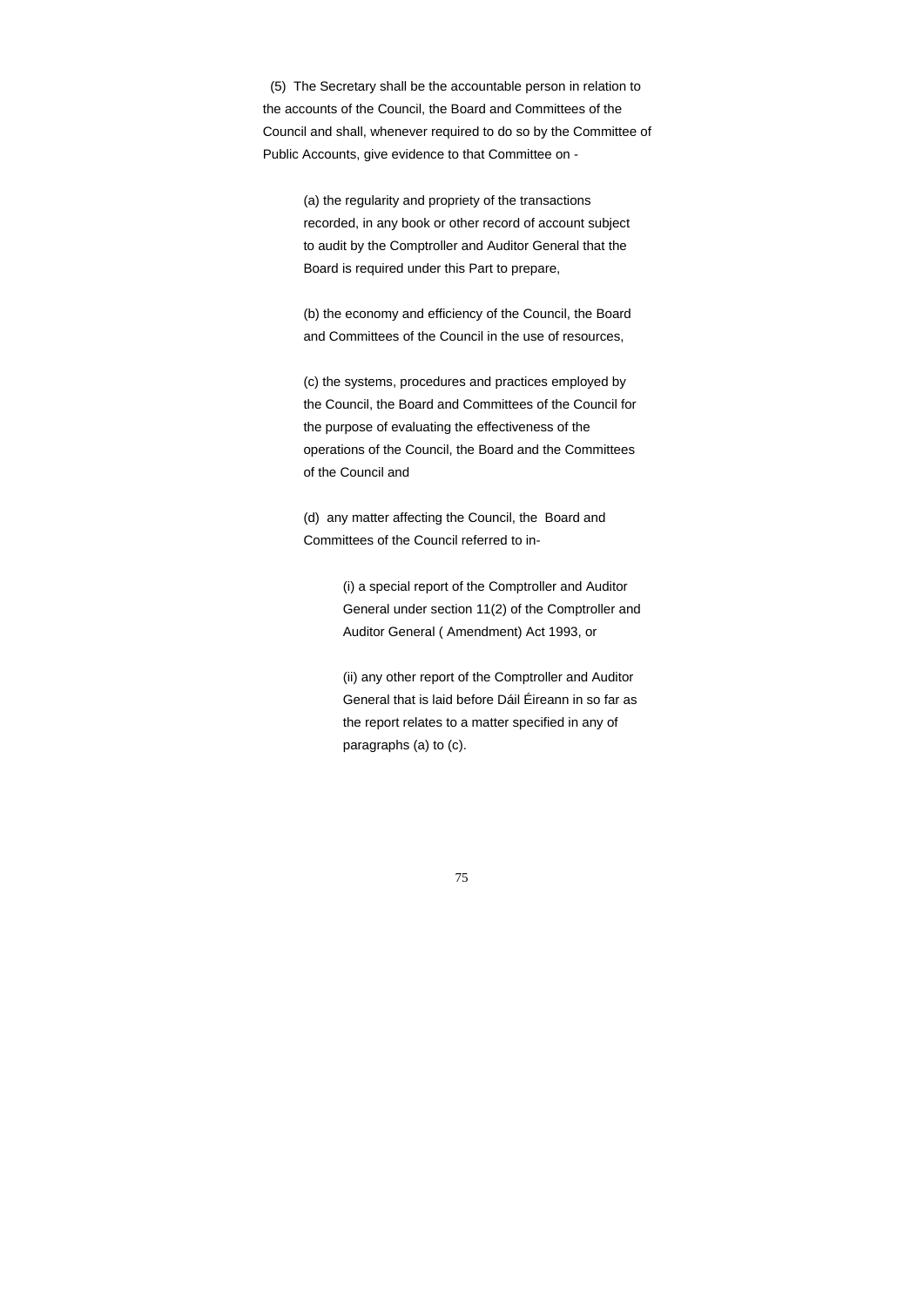(6) The Secretary in giving evidence under this Head shall not question or express an opinion on the merits of any policy of the Government or a Minister of the Government or on the merits of the objectives of such policy.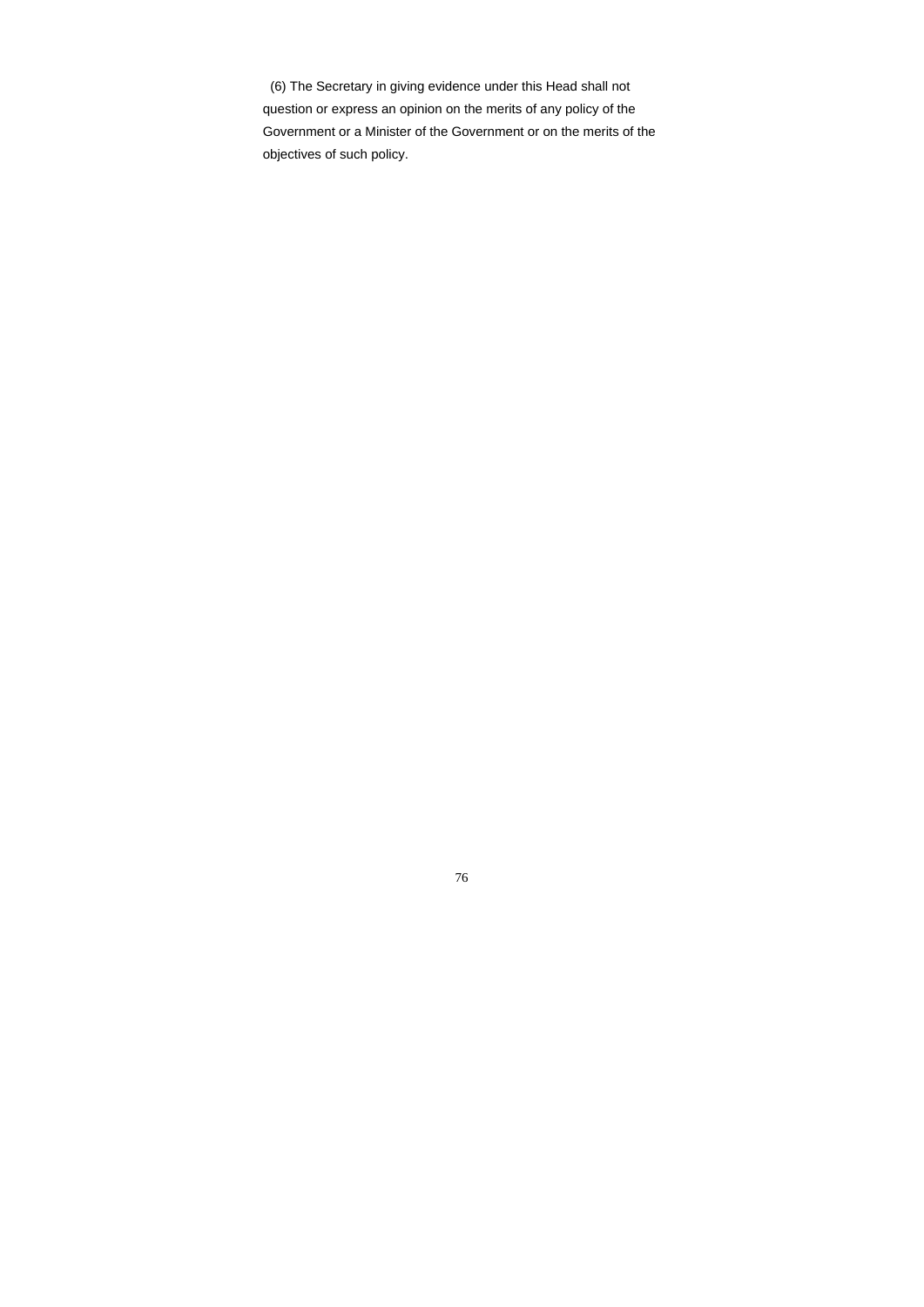#### **Head 39 - Appearance of Secretary before Oireachtas Committees**

(1) In this subhead "committee" means -

 (a) a committee appointed by either House of the Oireachtas or jointly by both Houses of the Oireachtas ( other than the Committee of Public Accounts, the Committee on Members' Interests of Dáil Éireann or the Committee on Members' Interests of Seanad Éireann ), or

 (b) a sub-committee of a committee as defined in paragraph (a).

 (2) Subject to subhead (3), the Secretary shall, at the written request of a committee, attend before it to give account for the general administration of the Council ( including Committees of the Council ), the Board or of the Judicial Conduct Committee as may be required by the committee.

 (3) He or she shall not be required to give account before a committee in relation to

> (a) the exercise by a judge of his or her judicial functions including a matter which is, has been or may at a future time be the subject of proceedings before a court in the State, or

> (b) any individual case with which the Judicial Conduct Committee is, or has been or may at a future time be concerned in the performance of its functions under this Act.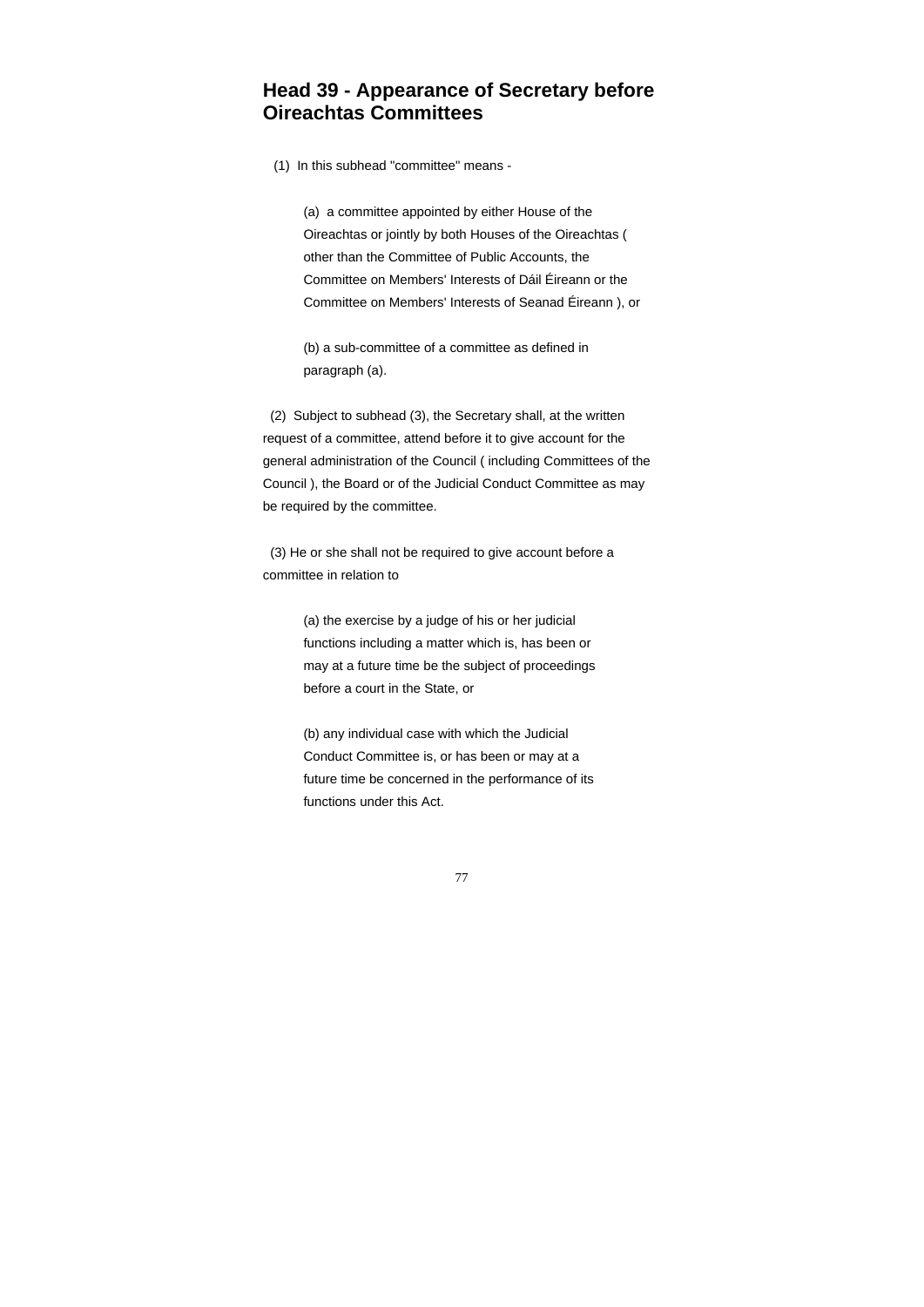(4) Where the Secretary is of the opinion that subhead (3) applies to a matter about which he or she is requested to give an account before a committee, he or she shall inform the committee of that opinion and the reasons for the opinion.

 (5) The information required under subhead (4) must be given to the committee in writing unless it is given by the Secretary when appearing before the committee.

 (6) If, on being informed of the Secretary's opinion about the matter, the committee decides not to withdraw its request relating to the matter, the High Court may, on application under subhead (7), determine whether subhead (10) applies to the matter.

 (7) Either the Secretary or the committee may apply in a summary manner to the High Court for a determination under subhead (6), but only if the application is made within 21 days after the date on which the Secretary is informed of the committee's decision not to withdraw its request.

 (8) Pending the determination of an application under subhead (6), the Secretary shall not attend before the committee to give account for the matter that is the subject of the application.

 (9) If the High Court determines that subhead (3) applies to the matter, the committee shall withdraw its request in so far as it relates to the matter, but if the Court determines that subhead (3) does not apply, the Secretary shall attend before the committee to give account for the matter.

 (10) In carrying out duties under this head the Secretary shall not question or express an opinion on the merits of any policy of the Government or a Minister of the Government or on the merits of the objectives of such policy.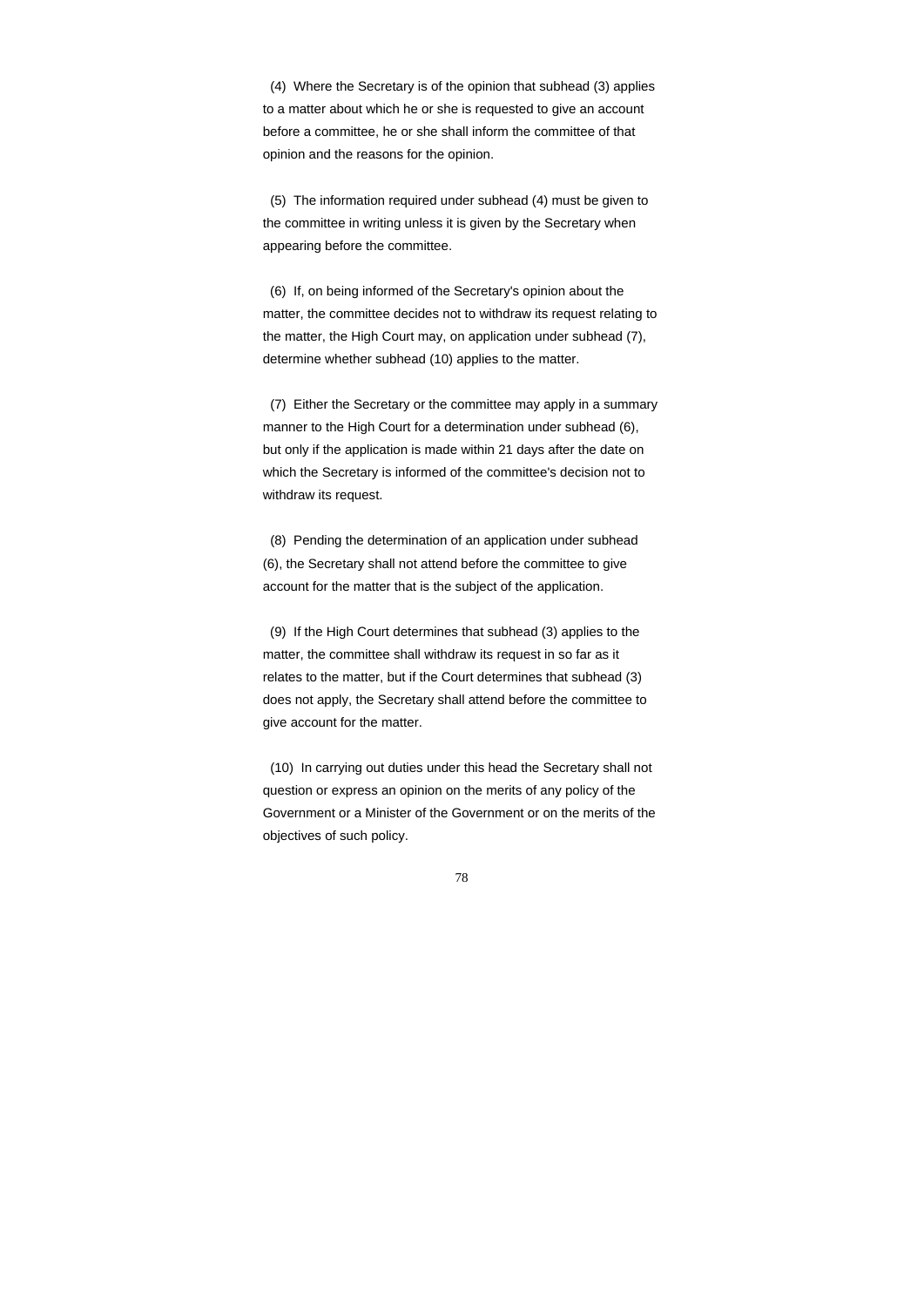### **Head 40: Independence of exercise of judicial functions**

Provide that:

No function conferred on or power vested in the Council or the Judicial Conduct Committee or any other body or person under this Scheme shall be exercised so as to interfere with -

 (a) the conduct of that part of the business of the courts required by law to be transacted by or before one or more judges or to impugn the independence of a judge in the exercise of his or her judicial functions,

 (b) the powers exercised by the Chief Justice or the President of the High Court by virtue of their offices under the Constitution or otherwise by law, or

- (c) the powers conferred by statue on (i) the President of the Circuit Court in respect of that court, and
	- (ii) the President of the District Court in respect of that court.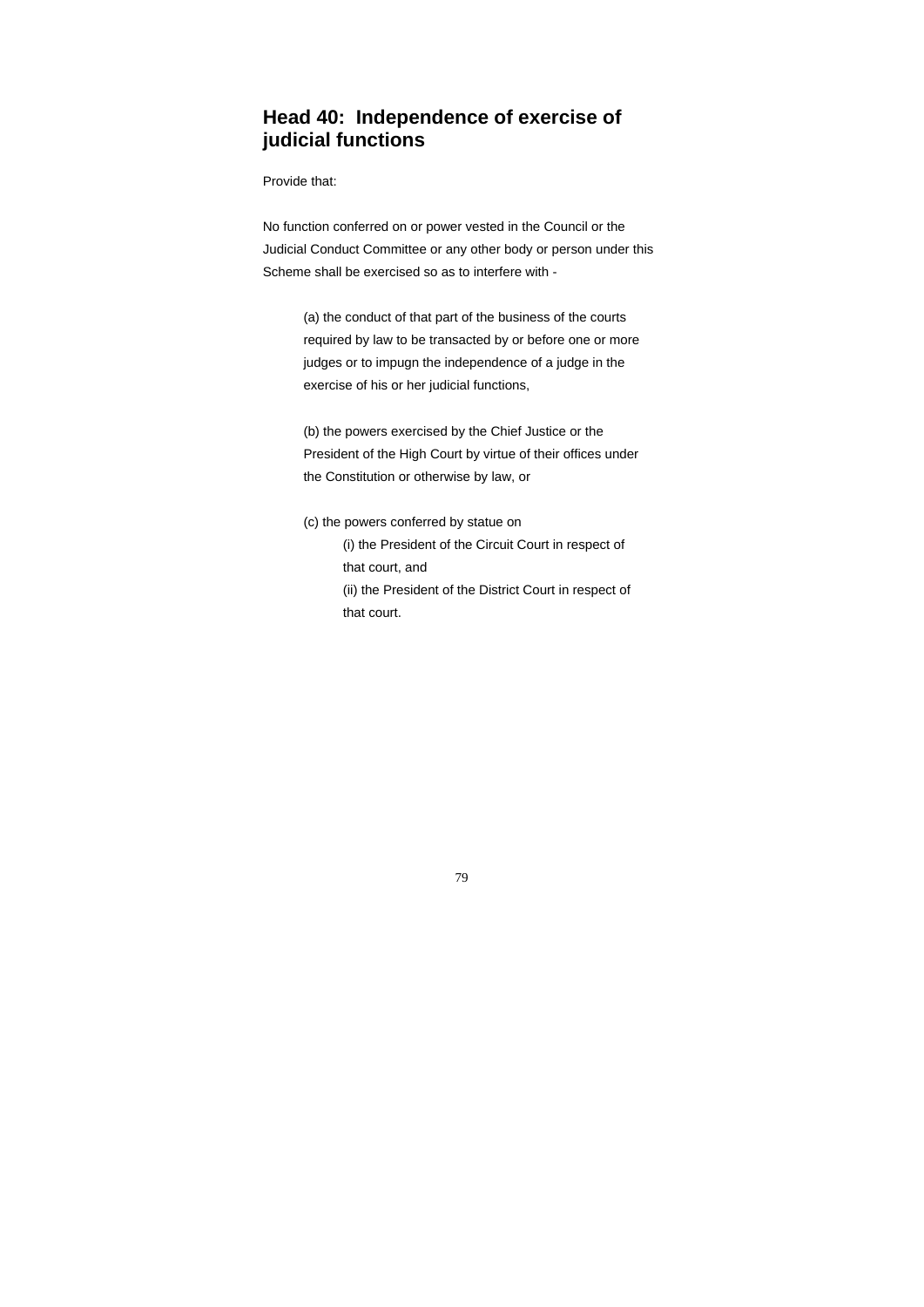## **Head 41: Freedom of Information Acts**

Provide that:

The Freedom of Information Acts, 1997 and 2003 shall have no application whatever to any record or document in the possession, power or procurement of

 (a) the Judicial Conduct Committee, and any member and the Secretary of that committee; (b) a member or the Secretary of a Panel of Inquiry, or (c) an investigating judge.

to the extent that any such record or document, or the circumstances of its being in such possession, power or procurement, relates to any matters provided for any purposes of this Scheme